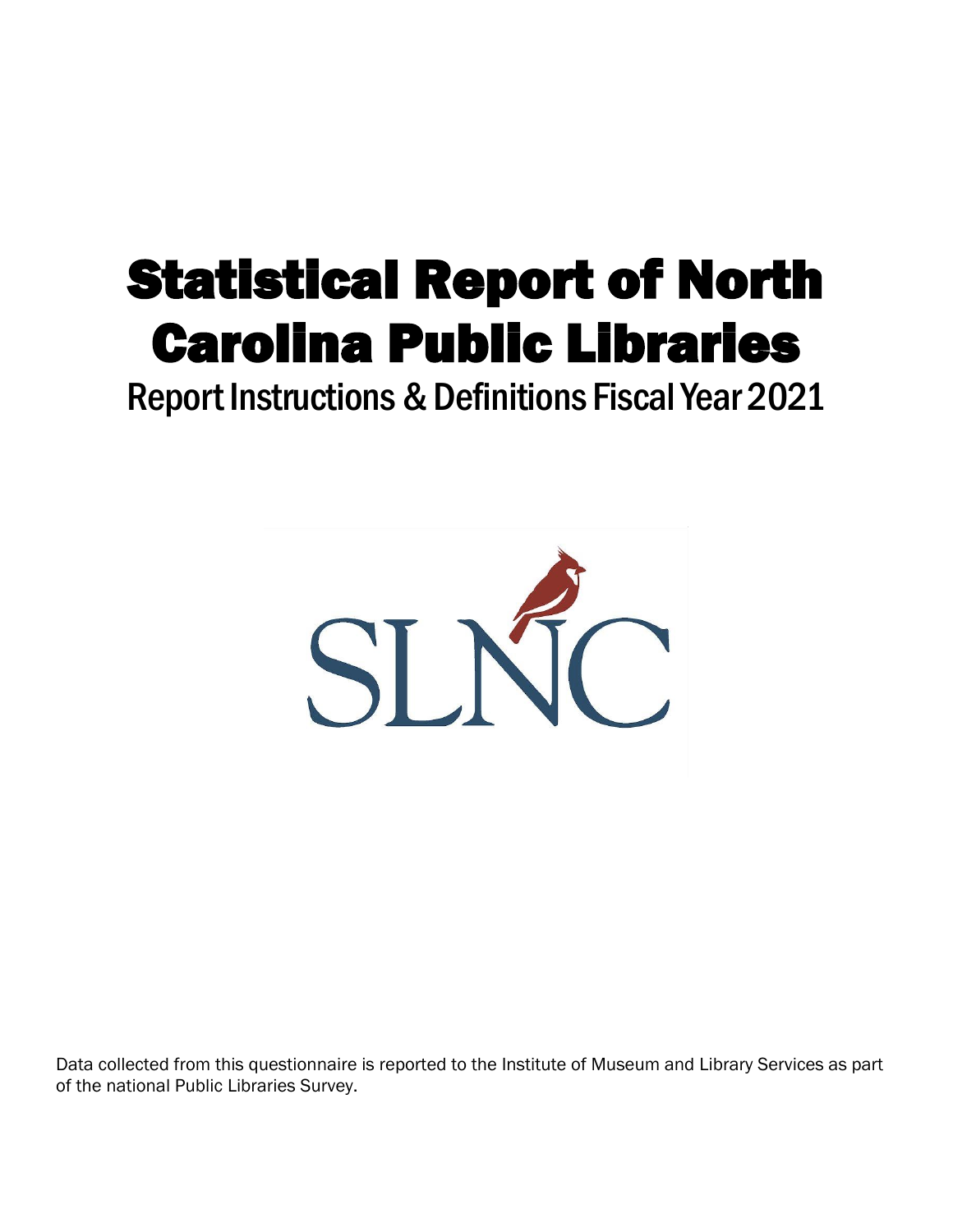# Table of Contents

[Introduction](#page-3-0) (4) **Timeline Training** Accessing and Using the Data [Section A: PLSC Codes](#page-5-0) (6) [Special Section: COVID-19 Impacts](#page-8-0) (9) [Section B: General Information](#page-10-0) (11) Service Outlets [Section C: Personnel](#page-13-0) (14) Personnel Counts **Salaries** [Section D: Operating Income](#page-17-0) (18) Local Government Income State Government Income Federal Government Income [Section E: Operating Expenditures](#page-19-0) (20) Personnel Expenditures Collections Expenditures All Other Expenditures Total Operating Expenditures [Section F: Capital Income and Expenditures](#page-22-0) (23) [Section G: Collections](#page-23-0) (24) Print Books Other Print Materials Non-print Materials Electronic Collections Electronic Materials [Section H: Collection Usage](#page-28-0) (30) Book Usage Age Usage by Format Totals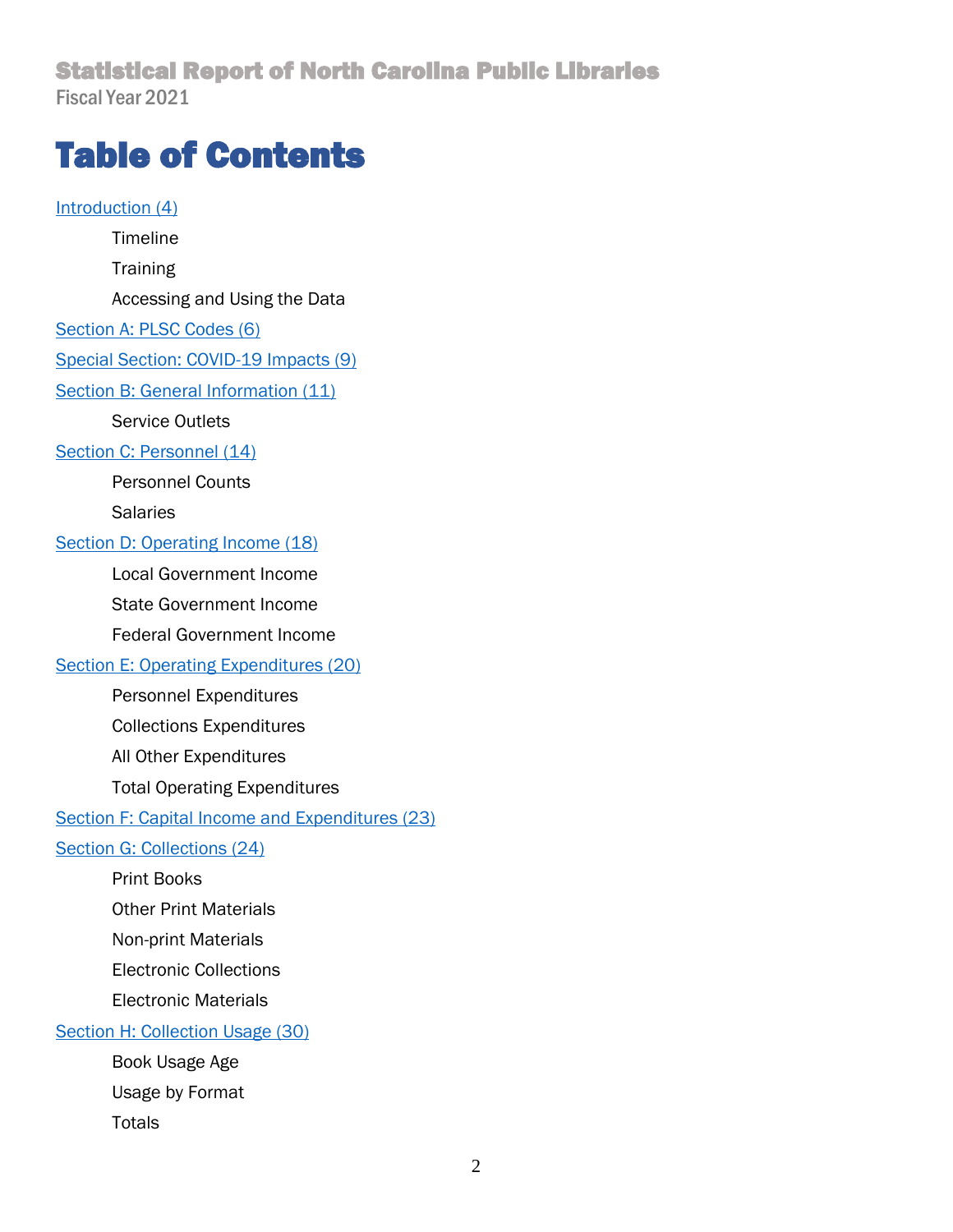#### Technology Lending

#### [Section I: Registered Users](#page-35-0) (36)

Visits

#### [Section J: Programming](#page-37-0) (38)

Synchronous Programs

Asynchronous Activities

Programs by Topic

**Consultations** 

Summer Learning Program

#### [Section K: Other Services](#page-43-0) (44)

Patron Assistance

Meeting Room Use

Interlibrary Loan

**Partnerships** 

[Section L: Electronic Technology](#page-45-0) (47)

**Computers** 

Usage

[Section M: Branch Information](#page-48-0) (49)

COVID-19 Impacts

Outlet Collection

Contact Information

**Counts** 

**Hours** 

ID

Codes

Internet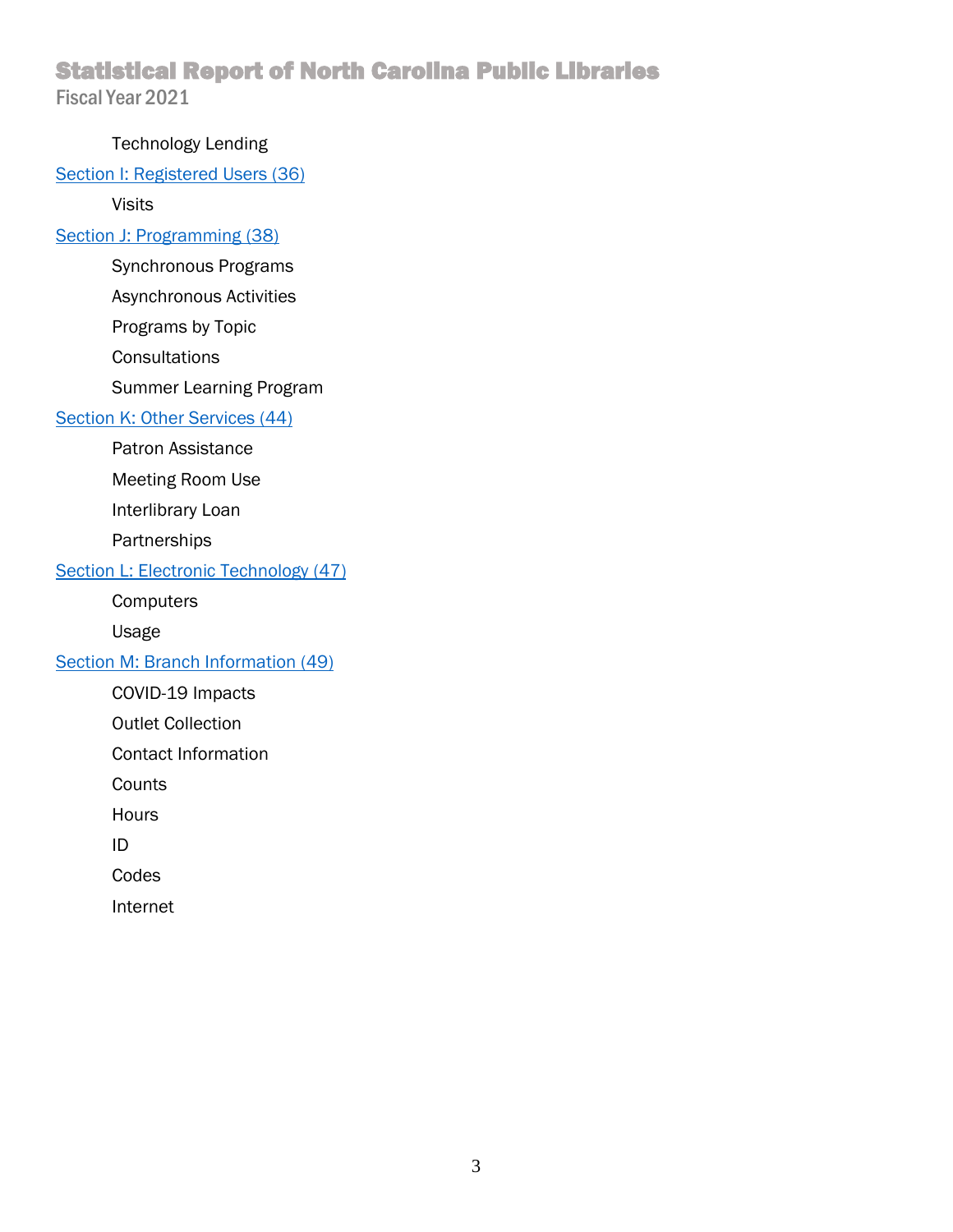# <span id="page-3-0"></span>Introduction

The statistics collected on this form are used to compile the Annual Statistical Tables and Directory of North Carolina Public Libraries. Selected data are also reported to the Public Library Statistics Cooperative (PLSC) to be used in the creation of a composite report on public libraries in the United States by the Institute of Museum and Library Services. Definitions ensure comparability of data from different libraries and different states.

Survey items that are highlighted gray are pre-filled or auto-calculated by the survey software. Depending on the type of data, some pre-filled items are locked and can only be changed by contacting the survey administrator. Items highlighted yellow are new modifications and a response is not required, though it is encouraged to report if possible.

Unless otherwise indicated, report data for the year beginning July 1, 2020 and ending June 30, 2021.

For more information or questions, contact the survey administrator: Amanda Johnson, Amanda.johnson@ncdcr.gov.

## Timeline

July 15, 2021: The survey opens in LibPAS.

September 15, 2021: The survey must be locked (submitted) in LibPAS.

September - November 2021: Review and verification by the State Library. Libraries may be asked to provide further information or verify submissions.

December 2021: Draft data tables are released on the State Library's website and data is available in the reporting module of LibPAS.

January-April 2022: Data is submitted to IMLS. Libraries may again be asked to provide further information or verify submissions.

May 2022: Final certified data is released.

# Training Resources

All data is to be reported through [LibPAS.](http://nc.countingopinions.com/) An overview of how to input data into LibPAS is available on the home page after logging in.

Training and additional documentation on programming elements (section M) is available in Niche Academy.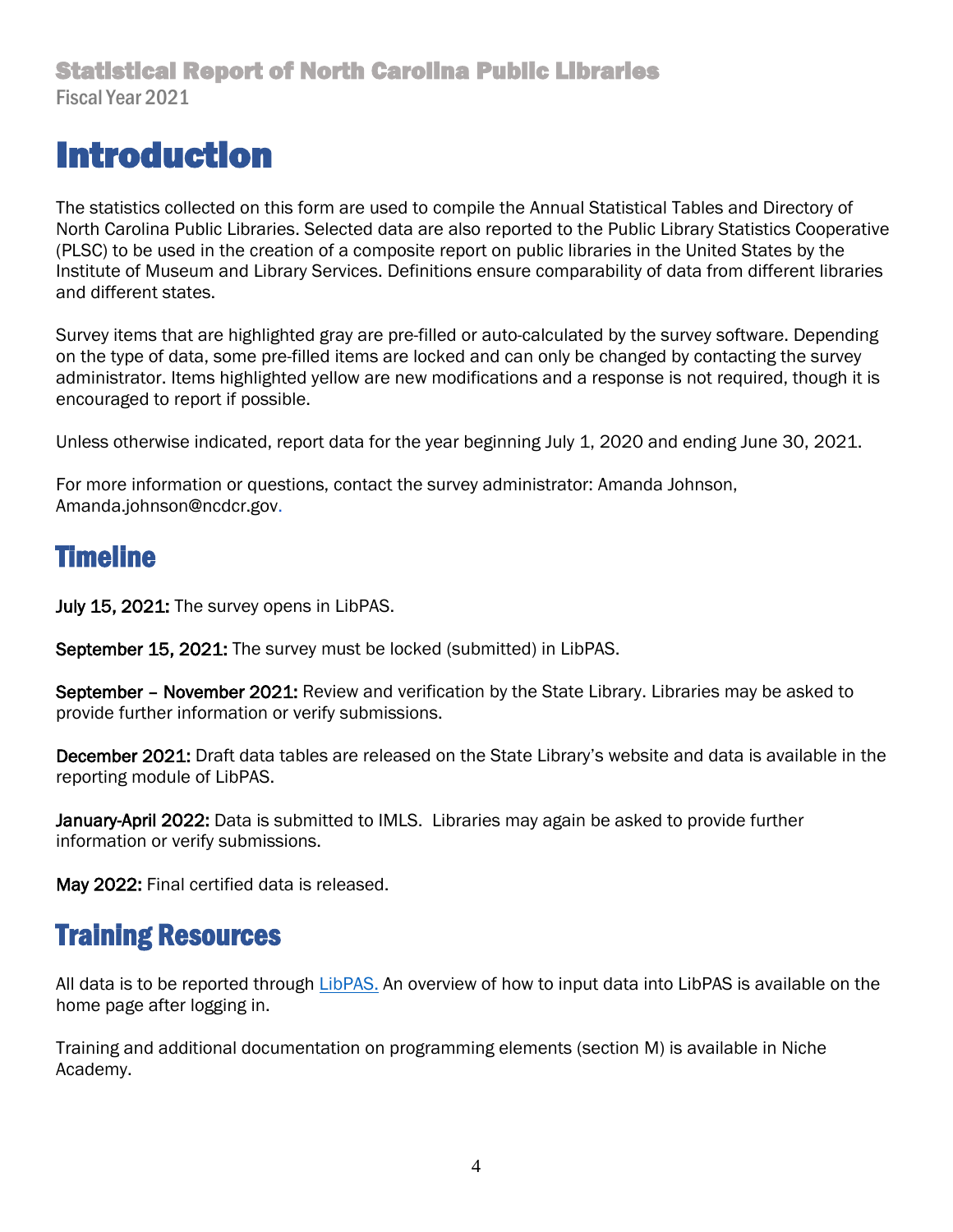# Accessing and Using Public Library Data State Data Products

The State Library of North Carolina makes available several resources to facilitate accessing and using the annual report data.

Resources available on our website include:

Data Tables: The State Library produces 14 data tables annually that display selected data from the annual report. The tables download in Microsoft Excel and feature sortable and filterable columns. A raw .csv export of the data is also available.

Chart Maker: The Chart Maker file downloads as a Microsoft Excel file and allows users to select a library to generate charts on key metrics including finances, staffing, collections and usage. The charts will display the selected library, peer libraries and the state average.

Quick Reports: Quick reports are available on the homepage of LibPAS including a 5-year trend report, state raking for key metrics, comparison table, as well as collections, technology, programming and services, and finance and staffing reports.

Infographics: The State Library of North Carolina has created an infographic library that features statewide infographics and downloadable templates.

NC Public Library staff also have access to current and prior years of data in the LibPAS Reporting module. Several types of reports are available including trend and comparison reports. The report module also includes access to downloadable template pamphlets and infographics. All downloads open in Microsoft Excel or Word and are fully customizable.

Data is published in Excel files on the State Library [website](https://statelibrary.ncdcr.gov/services-libraries/resources-library-staff/data-and-evaluation/nc-library-statistics) along with the instruction manual. [Infographics](https://statelibrary.ncdcr.gov/services-libraries/resources-library-staff/data-and-evaluation/infographics-templates-and-design-tools) and [templates](https://statelibrary.ncdcr.gov/services-libraries/resources-library-staff/data-and-evaluation/infographics-templates-and-design-tools#templates) are also available.

# Federal Data Products

The Institute of Museum and Library Services (IMLS) aggregates and disseminates data from the Annual Public Libraries Survey. The Office of Research at IMLS makes available several tools to encourage use of the PLS data in their [PLS Data Catalog](https://imls.gov/research-evaluation/data-collection/public-libraries-survey) including:

- Raw data files
- Supplementary tables with key ratios and percentages
- State profiles
- Research briefs
- Annual reports

IMLS also makes available the [Library Search and Compare](https://imls.gov/labs) tool which allows libraries to find similar libraries for benchmarking.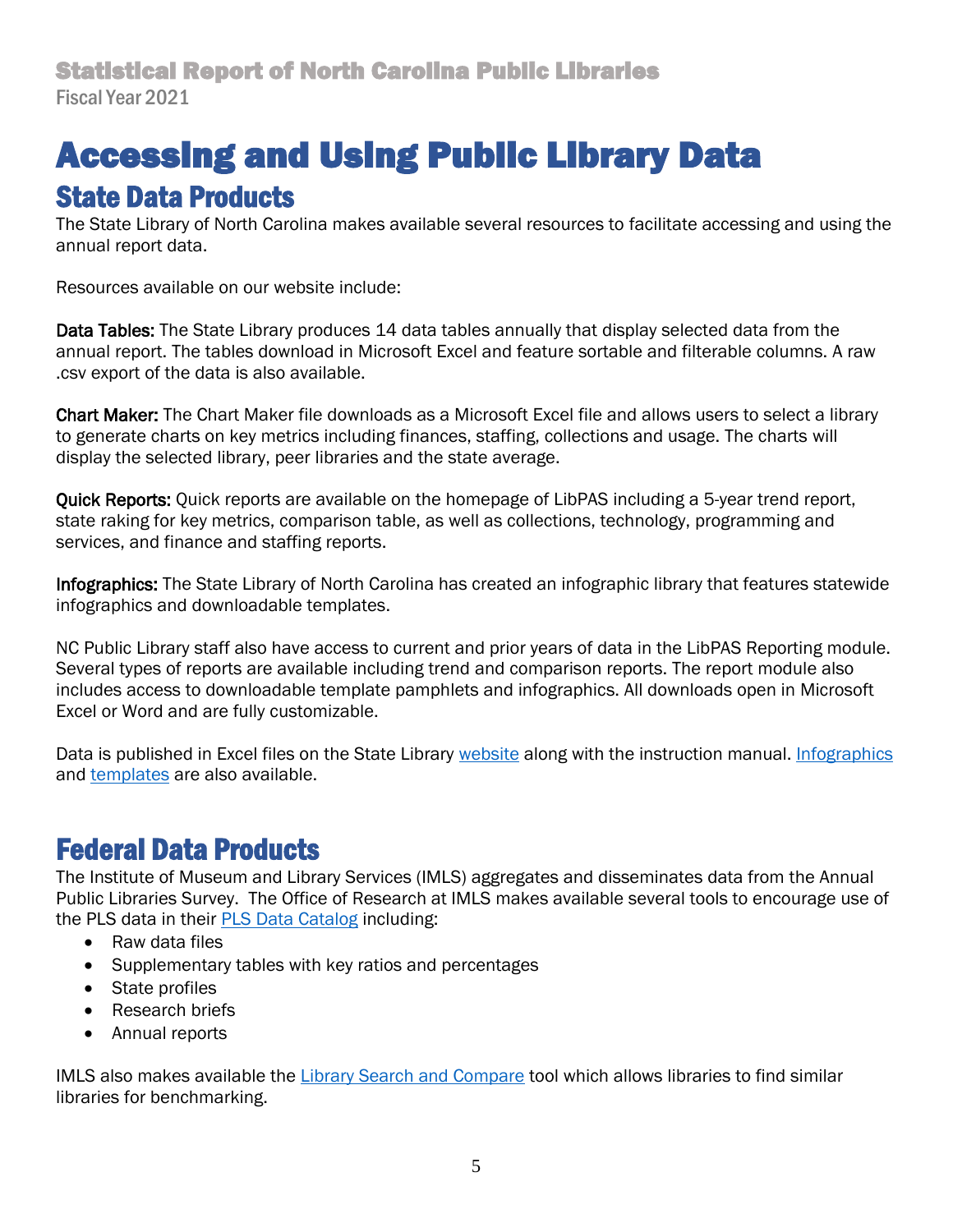# Section A: PLSC Codes

<span id="page-5-0"></span>These data elements are reported to PLSC and are used to identify characteristics of the library system for comparative analysis. These values are prefilled for you and do not usually change from year to year. If changes are needed, contact Amanda Johnson, Amanda.johnson@ncdcr.gov.

| <b>Number</b> | <b>Indicator</b>                  | <b>Definition</b>                                                                                                                                                                                                                                                                                                                                                                                                                                                                                                                                                                                                                                             | <b>Internal Notes</b> |
|---------------|-----------------------------------|---------------------------------------------------------------------------------------------------------------------------------------------------------------------------------------------------------------------------------------------------------------------------------------------------------------------------------------------------------------------------------------------------------------------------------------------------------------------------------------------------------------------------------------------------------------------------------------------------------------------------------------------------------------|-----------------------|
| A.1.          | <b>PLSC ID</b>                    | This is prefilled by the State Library. This is the<br>identification code assigned by PLSC. Outlets are<br>assigned the same ID as the administrative entity<br>to which they belong, with a unique suffix added to<br>distinguish each outlet.                                                                                                                                                                                                                                                                                                                                                                                                              |                       |
| A.2.          | Lib ID                            | This is prefilled by the State Library. This is the<br>state-assigned identification code for the<br>administrative entity or outlet.                                                                                                                                                                                                                                                                                                                                                                                                                                                                                                                         |                       |
| A.3.          | Interlibrary<br>relationship code | This is prefilled by the State Library. Select one of<br>the following: HQ = Headquarters of a System,<br>Federation, or Cooperative Service; ME = Member<br>of a System, Federation, or Cooperative Service,<br>but not the headquarters; NO = Not a Member of a<br>System, Federation, or Cooperative Service.<br>NOTE: North Carolina libraries are all "NO".                                                                                                                                                                                                                                                                                              |                       |
| A.4.          | Legal basis code                  | This is prefilled by the State Library. The legal<br>basis is the type of local government structure<br>within which the entity functions. It reflects the<br>state or local law which authorizes the library.<br>Select one of the following: $CI =$ Municipal<br>Government (city, town or village); CO = County; CC<br>= City/County; MJ = Multi-jurisdictional; NL =<br>Native American Tribal Government; NP = Non-<br>profit Association or Agency; SC = School District;<br>SD = Special Library District (authority, board,<br>commission); OT = Other. Note: Put city/county<br>combinations under 'CC', rather than under Multi-<br>jurisdictional. |                       |
| A.5.          | Administrative<br>structure code  | This is prefilled by the State Library. This code<br>identifies an autonomous library entity that has its<br>own governance and funding. Select one of the<br>following: MA = Administrative entity with multiple<br>direct service outlets where administrative offices<br>are separate; $MO =$ Administrative entity with<br>multiple direct service outlets where administrative<br>offices are not separate; SO = Administrative entity<br>with a single direct service outlet.                                                                                                                                                                           |                       |
| A.6.          | FSCS public library<br>definition | This is prefilled by the State Library. Answer yes or<br>no to the following question: Does this public                                                                                                                                                                                                                                                                                                                                                                                                                                                                                                                                                       |                       |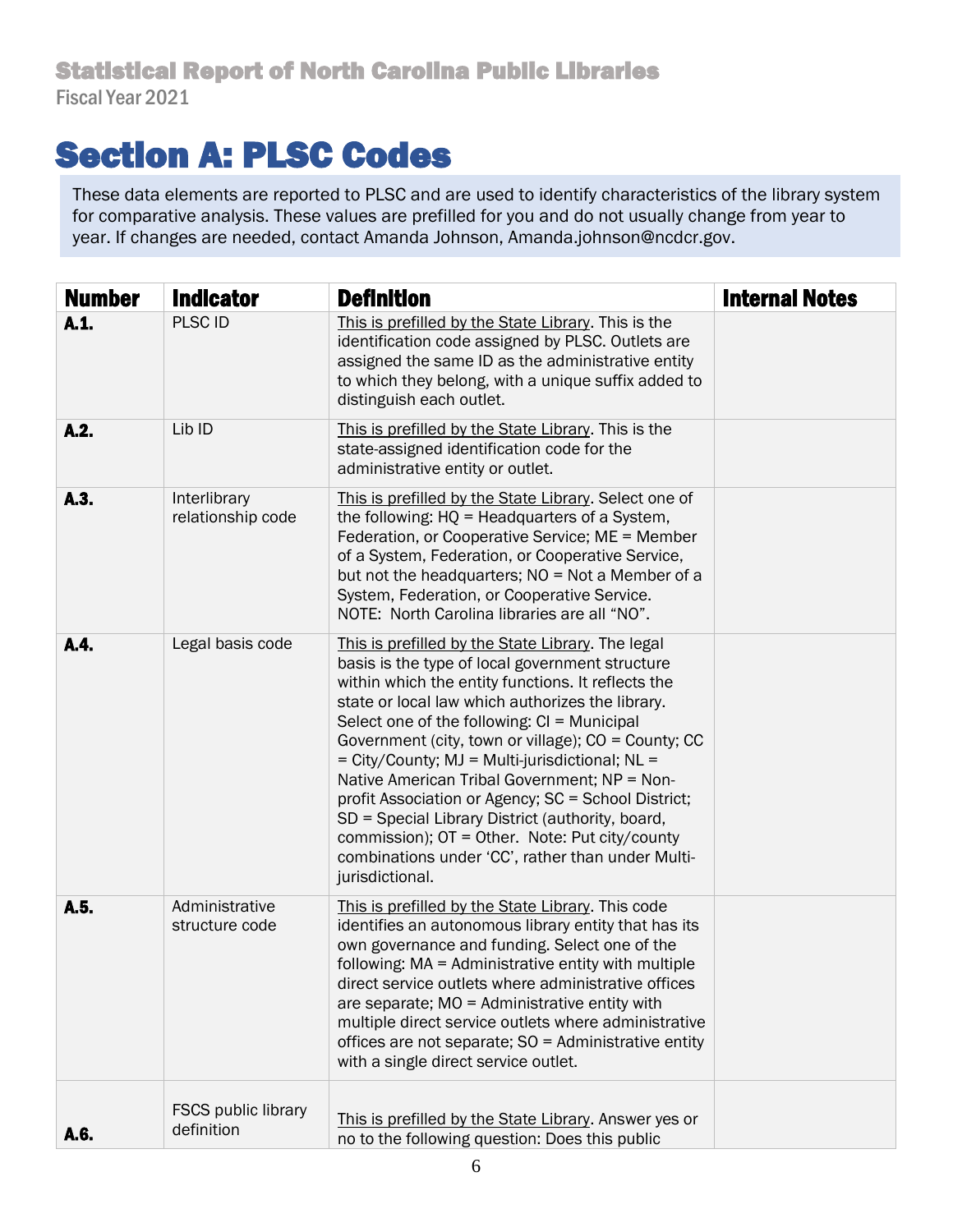|      |                                         | library meet all the criteria of the FSCS (Federal<br>State Cooperative System) public library definition?<br>A public library is an entity that is established<br>under state enabling laws or regulations to serve a<br>community, district, or region, and that provides at<br>least the following: 1. An organized collection of<br>printed or other library materials, or a combination<br>thereof; 2. Paid staff; 3. An established schedule in<br>which services of the staff are available to the<br>public; 4. The facilities necessary to support such<br>a collection, staff, and schedule; and 5. Is<br>supported in whole or in part with public funds.                                                                                                                                                                      |  |
|------|-----------------------------------------|-------------------------------------------------------------------------------------------------------------------------------------------------------------------------------------------------------------------------------------------------------------------------------------------------------------------------------------------------------------------------------------------------------------------------------------------------------------------------------------------------------------------------------------------------------------------------------------------------------------------------------------------------------------------------------------------------------------------------------------------------------------------------------------------------------------------------------------------|--|
| A.7. | Geographic code                         | This is prefilled by the State Library. Choose<br>the code that either exactly or most nearly<br>describes the geographic area for which the<br>public library has been established to offer<br>services and from which (or on behalf of<br>which) the library derives income and any<br>areas served under contract for which the<br>library is the primary service provider: $CI =$<br>City (exactly); $Cl2 = City$ (most nearly); $CO1 =$<br>County (exactly); CO2 = County (most nearly);<br>MA1 = Metropolitan Area (exactly); MA2 =<br>Metropolitan Area (most nearly); MC1 = Multi-<br>County (exactly); MC2 = Multi-County (most<br>nearly); SD1 = School District (exactly); SD2 =<br>School District (most nearly); OT = Other.<br>NOTE: The geographic code selected should<br>reflect the library's Legal Service Population. |  |
| A.8. | Legal service area<br>boundary change   | This is prefilled by the State Library. Answer yes or<br>no to the following question: Did the administrative<br>entity's legal service area boundaries change since<br>last year?<br>Note: Changes are likely to result, for example,<br>when a municipality annexes land or when an<br>administrative entity contracts to provide public<br>library service for some additional geographic area<br>other than the geographic area for which it was<br>established (e.g., a municipal library contracts to<br>serve county residents).                                                                                                                                                                                                                                                                                                   |  |
| A.9. | Population of the<br>legal service area | This is prefilled by the State Library. The number of<br>people in the geographic area for which a public<br>library has been established to offer services and<br>from which (or on behalf of which) the library<br>derives income, plus any areas served under<br>contract for which the library is the primary service<br>provider.                                                                                                                                                                                                                                                                                                                                                                                                                                                                                                    |  |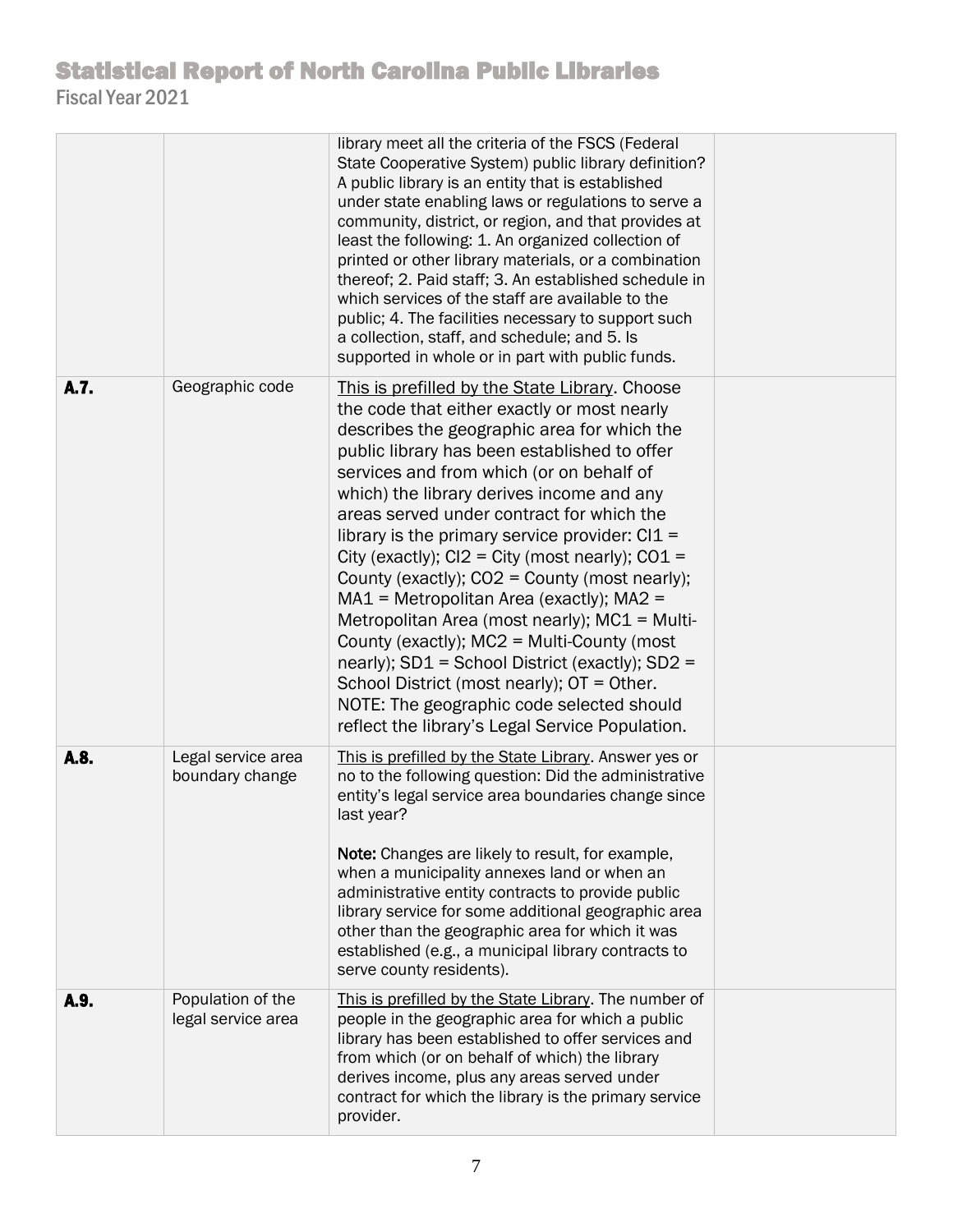| <b>Note:</b> The pre-filled number reflects the prior year's<br>certified population from the NC Office of Budget |  |
|-------------------------------------------------------------------------------------------------------------------|--|
| and Management. The population is updated by<br>State Library staff prior to PLSC submission once                 |  |
| the current year's data is released.                                                                              |  |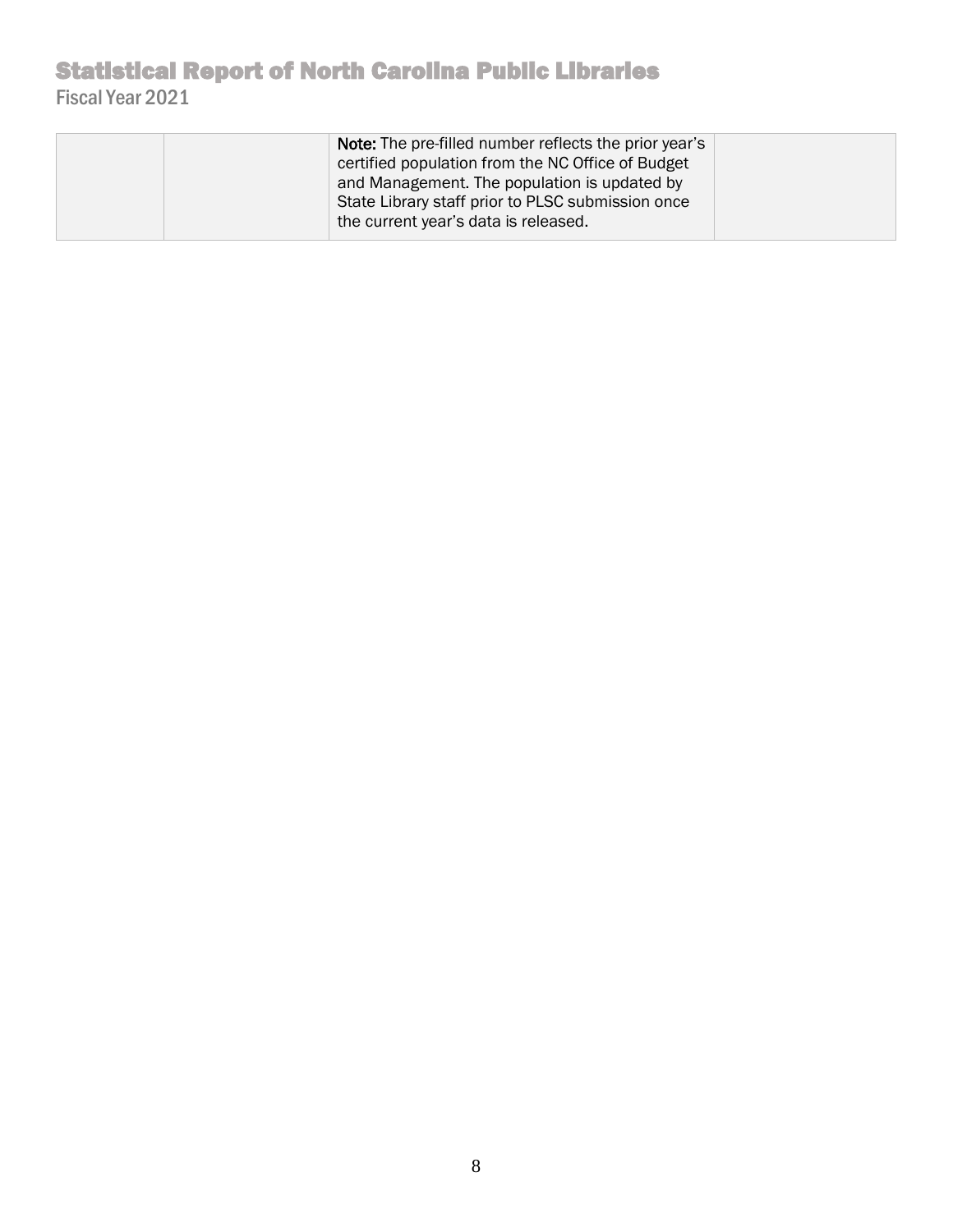# <span id="page-8-0"></span>Special Section: COVID-19 Impacts

| <b>Indicator</b>                                                          | <b>Definition</b>                                                                                                                                                                                                                                                                                                                                                                                                                                                                                                                                                                                                      | <b>Internal Notes</b> |
|---------------------------------------------------------------------------|------------------------------------------------------------------------------------------------------------------------------------------------------------------------------------------------------------------------------------------------------------------------------------------------------------------------------------------------------------------------------------------------------------------------------------------------------------------------------------------------------------------------------------------------------------------------------------------------------------------------|-----------------------|
| Closed<br><b>Outlets Due</b><br>to COVID-19                               | Were any of the library's outlets physically closed to the<br>public for any period of time due to the Coronavirus (COVID-<br>19) pandemic?                                                                                                                                                                                                                                                                                                                                                                                                                                                                            |                       |
|                                                                           | Note: An outlet is considered physically closed when the<br>public cannot access any library buildings or bookmobiles,<br>regardless of staff access. A building can be physically<br>closed but still offer virtual, Wi-Fi, or "curbside" services<br>outside the building.                                                                                                                                                                                                                                                                                                                                           |                       |
| Public<br><b>Services</b><br>During<br>COVID-19                           | Did library staff continue to provide services to the public<br>during any portion of the period when the building was<br>physically closed to the public due to the Coronavirus<br>(COVID-19) pandemic?                                                                                                                                                                                                                                                                                                                                                                                                               |                       |
|                                                                           | Note: Services to the public can include activities such as<br>• answering calls, emails, or texts with answers to<br>information requests from the public;<br>• hosting virtual programming or recorded content;<br>• offering "curbside," delivery (mail or drop-off), or drive-thru<br>circulation of physical materials;<br>• managing IT services to ensure external Wi-Fi access; and<br>• providing other types of online and electronic services,<br>regardless of the location of library staff when they provided<br>services (i.e., working from home or in the building that was<br>closed to the public). |                       |
| Electronic<br><b>Library Cards</b><br><b>Issued</b><br>During<br>COVID-19 | Did the library allow users to complete registration for library<br>cards online without having to come to the library during the<br>Coronavirus (COVID-19) pandemic?<br>Note: Online library cards provide users access to electronic<br>collection materials and databases without having to be<br>physically present at a library outlet to register for the card.                                                                                                                                                                                                                                                  |                       |
| Reference<br>Service<br>During<br>COVID-19                                | Did the library provide reference service via the Internet or<br>telephone when the building was physically closed to the<br>public during the Coronavirus (COVID-19) pandemic?<br>Note: Refer to revised definition of Patron<br>Assistance/Reference Transactions. Include references<br>service provided via email, chat, and text.                                                                                                                                                                                                                                                                                 |                       |
| Outside<br>Service<br>During<br>COVID-19                                  | Did the library provide 'outside' service for circulation of<br>physical materials at one or more outlets during the<br>Coronavirus (COVID-19) pandemic?                                                                                                                                                                                                                                                                                                                                                                                                                                                               |                       |
|                                                                           | Note: Includes any contactless or minimal contact provision<br>of circulation items. Similar terms could include curbside,                                                                                                                                                                                                                                                                                                                                                                                                                                                                                             |                       |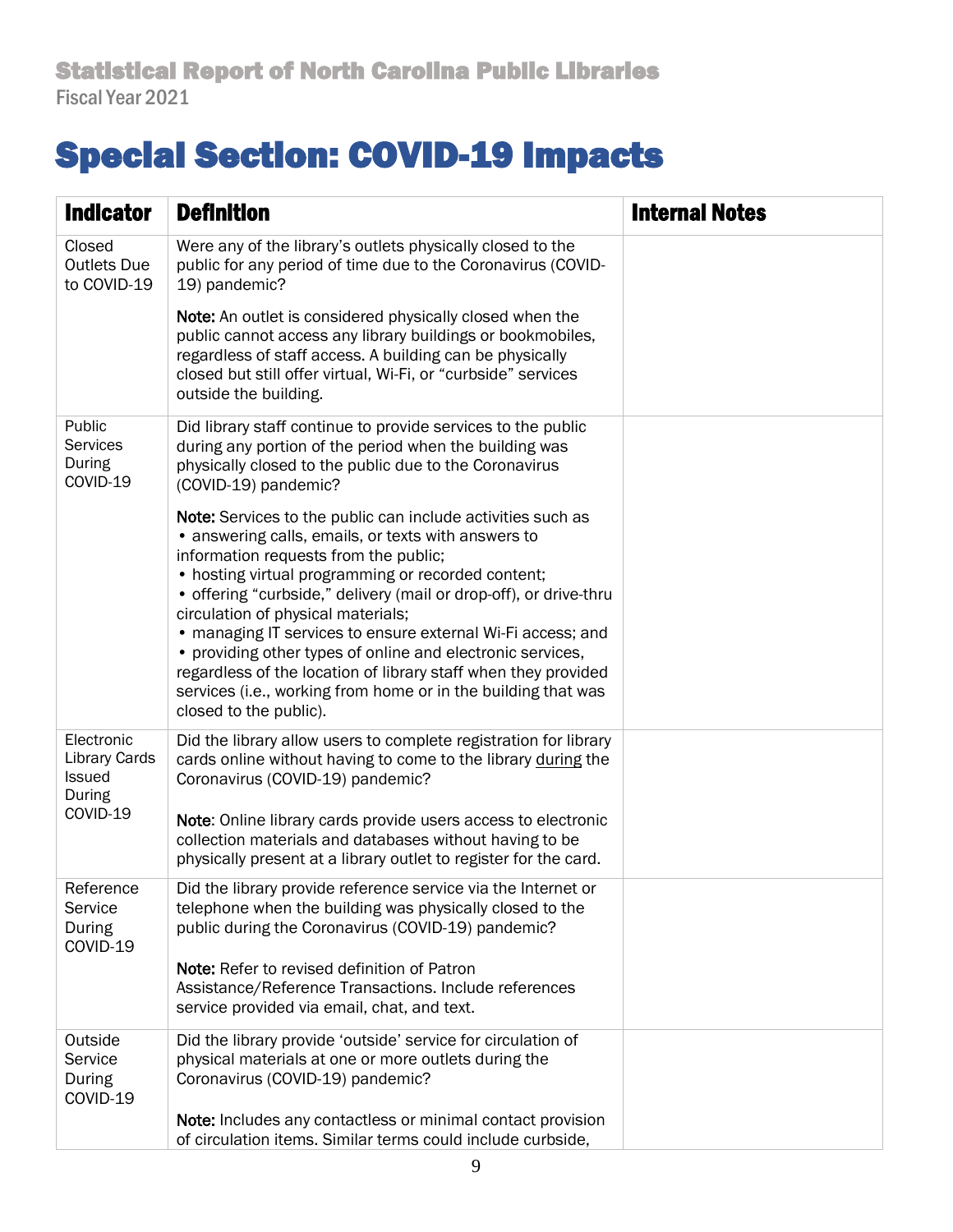|                                                         | vestibule, or porch pickups, delivery (mail or drop-off), drive-<br>thru, etc.                                                                                                                                                                                                                                                              |  |
|---------------------------------------------------------|---------------------------------------------------------------------------------------------------------------------------------------------------------------------------------------------------------------------------------------------------------------------------------------------------------------------------------------------|--|
| Live Virtual<br>Programs<br>During                      | Did the library provide live, virtual programs via the Internet<br>during the Coronavirus (COVID-19) pandemic?                                                                                                                                                                                                                              |  |
| COVID-19                                                | Note: Live, virtual programs (see the definition of library<br>programs) are conducted via a Web conferencing or Webinar<br>platform such as Facebook, YouTube, or Zoom, during which<br>a library staff member (or other party sponsored by the<br>library) is presenting to or interacting with an audience in                            |  |
|                                                         | real-time.                                                                                                                                                                                                                                                                                                                                  |  |
| Recordings<br>of Program<br>Content<br>During           | Did the library create and provide recordings of program<br>content via the Internet during the Coronavirus (COVID-19)<br>pandemic?                                                                                                                                                                                                         |  |
| COVID-19                                                | Note: Recordings of program content include video or audio<br>recordings created by a library staff person (or other party<br>sponsored by the library) and posted to a video or audio<br>hosting platform for the audience to view or listen to on-                                                                                        |  |
|                                                         | demand. Do not include promotional or marketing content.                                                                                                                                                                                                                                                                                    |  |
| <b>External Wi-</b><br>Fi Access<br>Added<br>During     | Did the library intentionally provide Wi-Fi Internet access to<br>users outside the building at one or more outlets during the<br>Coronavirus (COVID-19) pandemic?                                                                                                                                                                          |  |
| COVID-19                                                | Note: Includes "parking lot access," bookmobiles or other<br>mobile facilities with Wi-Fi capabilities.                                                                                                                                                                                                                                     |  |
| <b>External Wi-</b><br>Fi Access<br>Increased<br>During | Did the library increase access to Wi-Fi Internet access to<br>users outside the building at one or more outlets during the<br>Coronavirus (COVID-19) pandemic?                                                                                                                                                                             |  |
| COVID-19                                                | Note: Includes "parking lot access," bookmobiles or other<br>mobile facilities with Wi-Fi capabilities. Increasing access<br>could mean removing restrictions on sign-in authorizations,<br>expanding router reach, leaving Wi-Fi service on 24 hours,<br>installing or moving access points to promote or improve<br>external access, etc. |  |
| Staff re-<br>assigned<br>during<br>COVID-19             | "Did library staff work for other government agencies or<br>nonprofit organizations instead of, or in addition to, their<br>normal duties during the Coronavirus (COVID-19)<br>pandemic?"                                                                                                                                                   |  |
|                                                         | Note: Include reassignments to other government agencies<br>(e.g., to process unemployment claims), as well as other<br>activities such as the use of library staff to distribute school<br>lunches and other materials. Volunteering during work hours<br>would count but volunteering off hours would not.                                |  |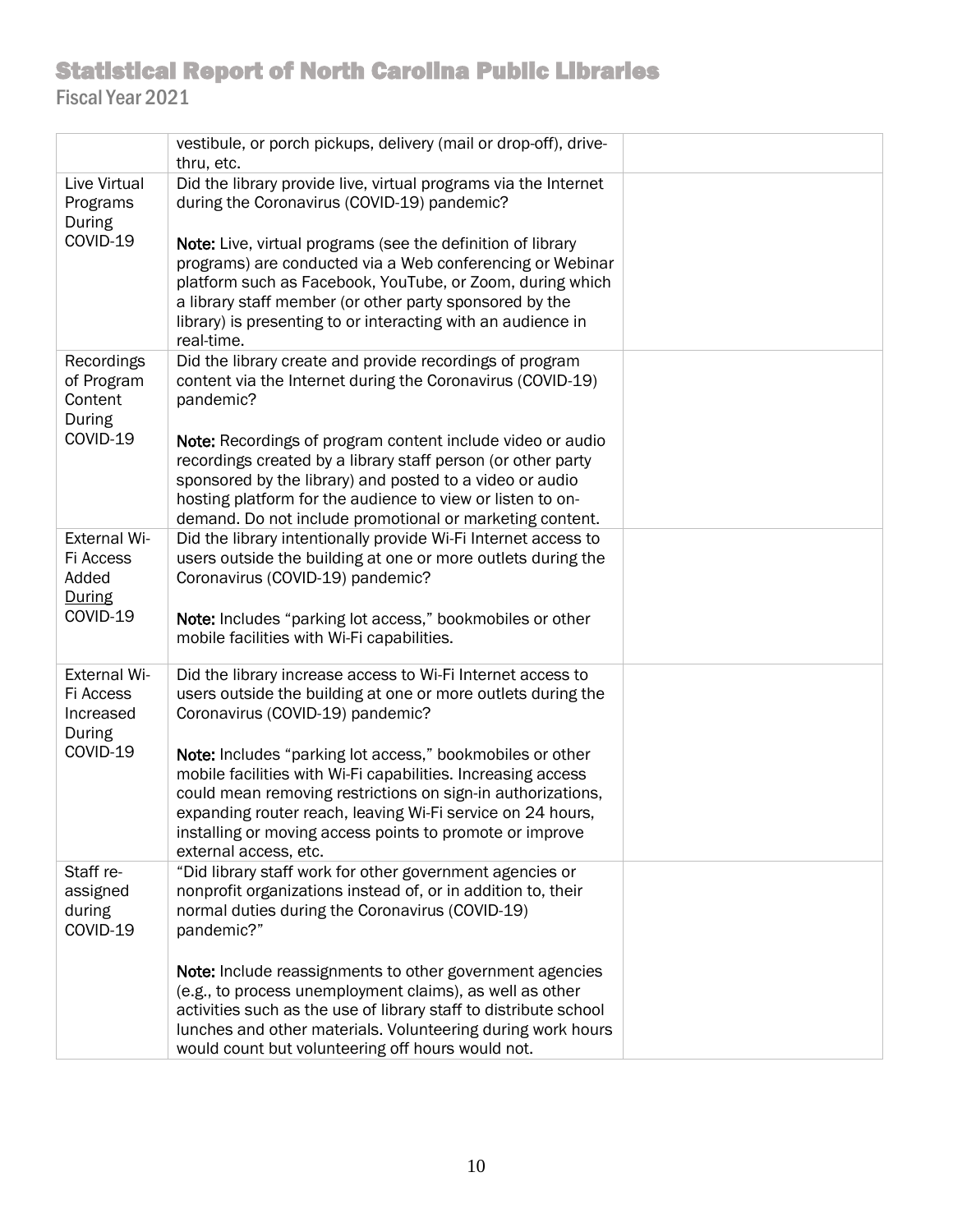# <span id="page-10-0"></span>Section B. General Information

| <b>Number</b> | <b>Indicator</b>          | <b>Definition</b>                                                                                                                                                                                                                                                     | <b>Internal Notes</b> |
|---------------|---------------------------|-----------------------------------------------------------------------------------------------------------------------------------------------------------------------------------------------------------------------------------------------------------------------|-----------------------|
| $B.1-4.$      | <b>Mailing Address</b>    | Administrative entity's mailing address. If your<br>mailing address has changed since last year,<br>please contact Amanda Johnson,<br>Amanda.johnson@ncdcr.gov.                                                                                                       |                       |
| $B.5-8.$      | <b>Street Address</b>     | The complete street address of the administrative<br>entity or outlet. If your street address has changed<br>since last year, please contact Amanda Johnson.<br>Note: Do not report a post office box or general<br>delivery.                                         |                       |
| <b>B.9.</b>   | Legal Name                | The legal name of the administrative entity or<br>outlet.<br>Note: Do not use acronyms. Do not abbreviate the<br>name unless it exceeds the field length of 60<br>characters. Avoid abbreviations at the beginning of<br>the name and do not punctuate abbreviations. |                       |
| <b>B.10.</b>  | <b>Economic Tier</b>      | The 2021 Economic Tier designated by the NC<br>Department of Commerce. Regional Libraries have<br>been assigned a tier based on where the majority<br>of their population lives.                                                                                      |                       |
| <b>B.11.</b>  | Library type              | Municipal, county, or regional library                                                                                                                                                                                                                                |                       |
| <b>B.12.</b>  | County                    | The county in which the library is situated. For<br>Regional Libraries, this is the county in which the<br>Regional headquarters is located.                                                                                                                          |                       |
| <b>B.13.</b>  | <b>Library Director</b>   | Name of the library director.                                                                                                                                                                                                                                         |                       |
| <b>B.14.</b>  | Phone                     | The telephone number of the administrative entity,<br>including area code.<br>Note: Report telephone number without spacing or<br>punctuation.                                                                                                                        |                       |
| <b>B.15.</b>  | Fax Number                | The fax number of the administrative entity or<br>outlet, including area code. Note: Report telephone<br>number without spacing or punctuation.                                                                                                                       |                       |
| <b>B.16.</b>  | <b>Email Address</b>      | Director's email address.                                                                                                                                                                                                                                             |                       |
| <b>B.17</b>   | Person Completing<br>Form | Name of the person completing the form.                                                                                                                                                                                                                               |                       |
| <b>B.18.</b>  | <b>Title</b>              | Title of the person completing the form.                                                                                                                                                                                                                              |                       |
| <b>B.19.</b>  | <b>Phone Number</b>       | Phone number for the person completing the form.                                                                                                                                                                                                                      |                       |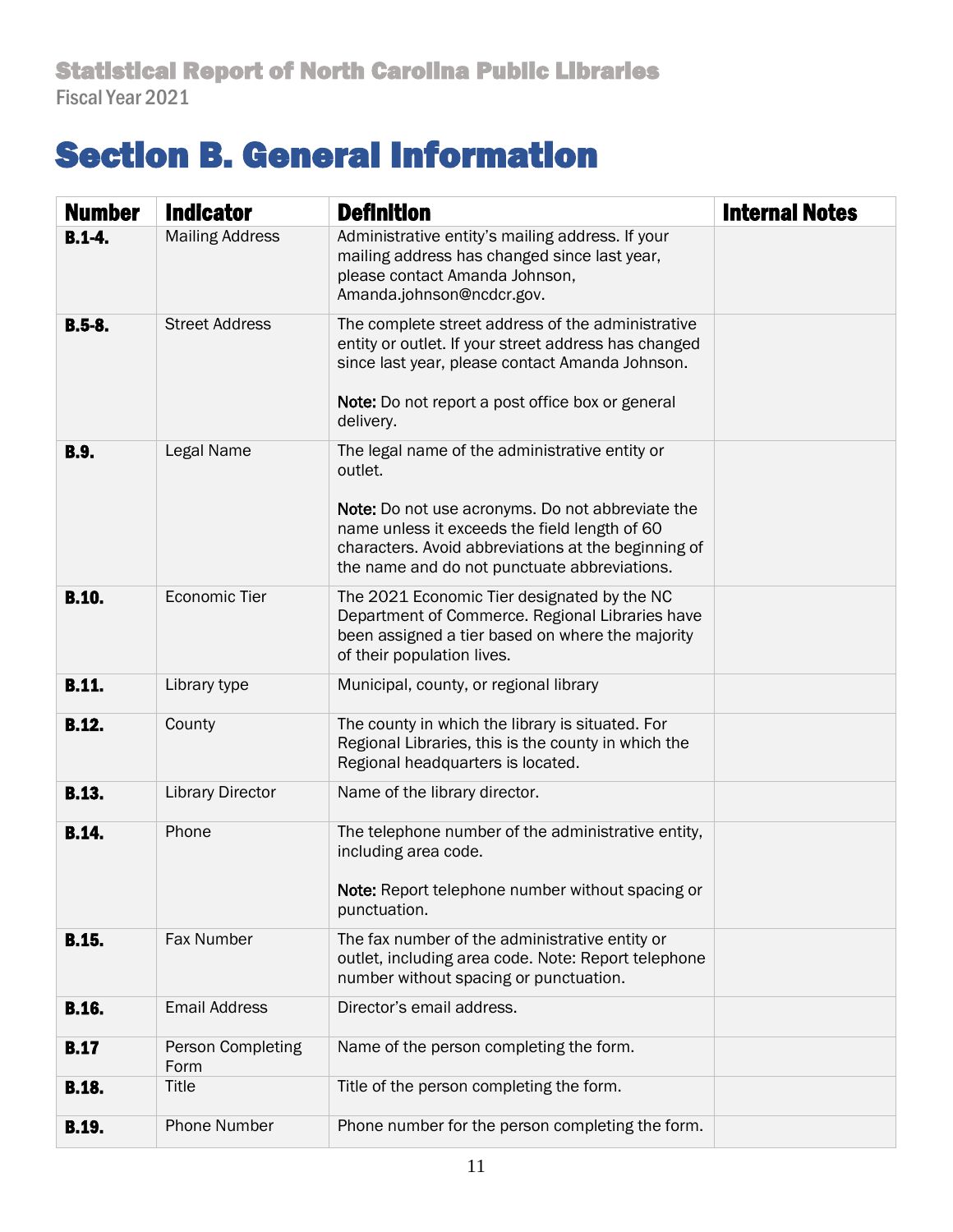| <b>B.20.</b> | <b>Fax Number</b> | Fax number for the person completing the form.                        |  |
|--------------|-------------------|-----------------------------------------------------------------------|--|
| B.21.        | Email Address     | Email address for the person completing the form.                     |  |
| <b>B.22.</b> | Web Address       | The Web Address of the administrative entity<br>starting with http:// |  |

# Service Outlets

| <b>Number</b> | <b>Indicator</b>                       | <b>Definition</b>                                                                                                                                                                                                                                                                                                                                                                                                                                                                                                                                 | <b>Internal Notes</b> |
|---------------|----------------------------------------|---------------------------------------------------------------------------------------------------------------------------------------------------------------------------------------------------------------------------------------------------------------------------------------------------------------------------------------------------------------------------------------------------------------------------------------------------------------------------------------------------------------------------------------------------|-----------------------|
| <b>B.23.</b>  | <b>Number of Central</b><br>Libraries  | A single outlet library, or the service outlet which is<br>the operational center of a multiple-outlet library.<br>Usually all processing is centralized here and the<br>principal collections are housed here. Synonymous<br>with the main library.<br>Note: Administrative centers are not counted as<br>central libraries, i.e., offices that are separate from<br>the direct service outlets and do not provide direct<br>library services, but may provide staff, materials,<br>and services to other libraries. Count these as<br>branches. |                       |
| <b>B.24.</b>  | Number of Branch<br>Libraries          | An auxiliary unit which has all of the following: (1)<br>separate quarters; (2) an organized collection of<br>library materials; (3) paid staff; and (4) regularly<br>scheduled hours for being open to the public.<br>County libraries of a regional system are listed<br>here. Report all branches including those housed<br>in the same building as the regional library.                                                                                                                                                                      |                       |
| <b>B.25.</b>  | Number of<br><b>Bookmobiles</b>        | A traveling branch library which has all of the<br>following: 1) a truck or van that carries an<br>organized collection of library materials; 2) paid<br>staff; and 3) regularly scheduled hours<br>(bookmobile stops) for being open to the public.<br>Count the number of vehicles in use, not the<br>number of stops the vehicle makes.                                                                                                                                                                                                        |                       |
| <b>B.26.</b>  | Number of Other<br><b>Mobile Units</b> | Other vehicles or vans used for library<br>programming (e. g., service to daycare centers,<br>senior centers, etc.) that do not meet the definition<br>of "bookmobile" above.                                                                                                                                                                                                                                                                                                                                                                     |                       |
| <b>B.27.</b>  | Number of Kiosks                       | Report the total number of kiosk locations. Kiosks<br>are unstaffed, off-site locations where patrons can<br>access physical or electronic library items.<br>Note: Do not include free little libraries. Include<br>only locations where items are checked-in and out                                                                                                                                                                                                                                                                             |                       |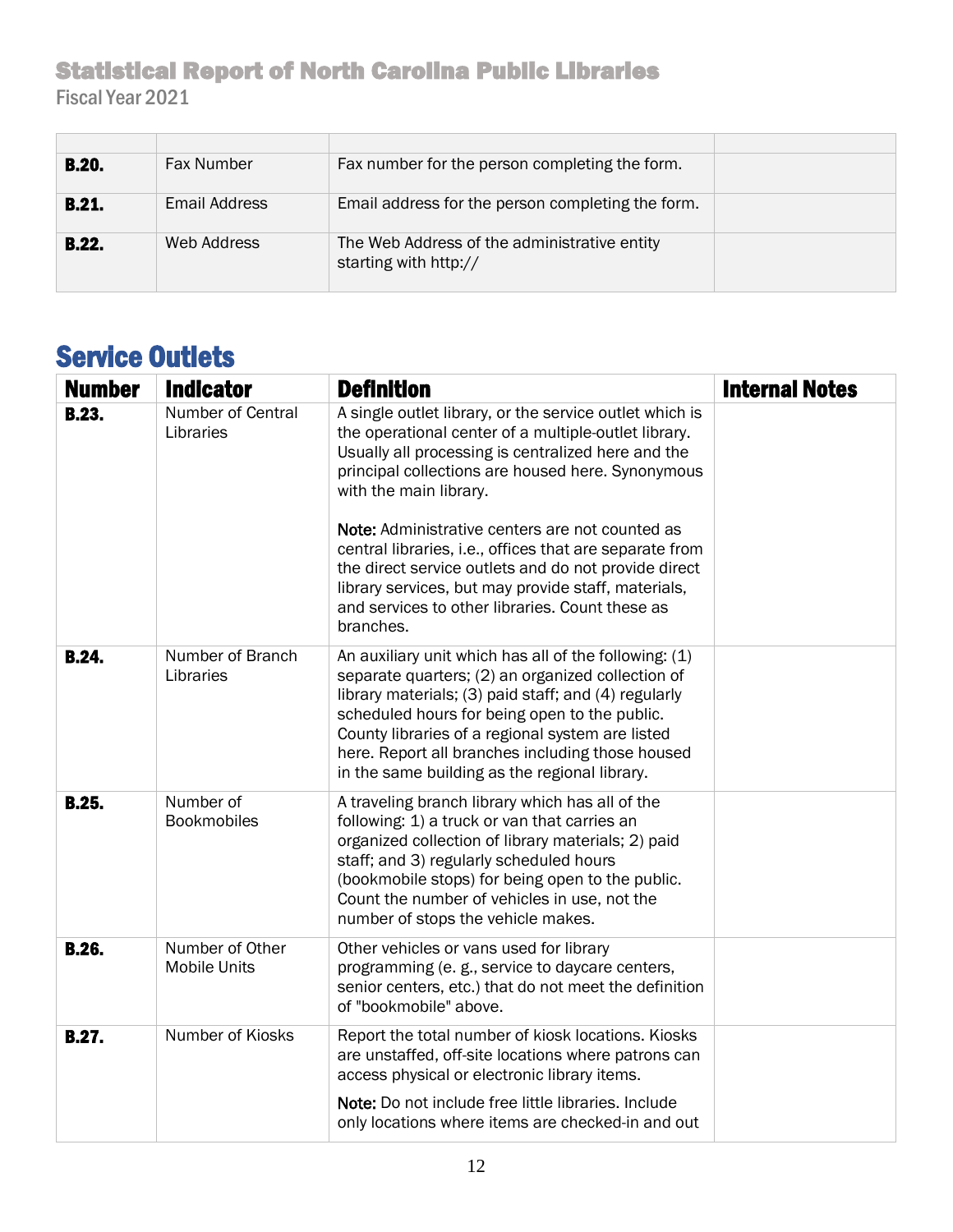| <b>B.28.</b> | <b>Total Service Outlets</b>            | This field is auto-calculated. Formula: central<br>libraries + branch libraries + bookmobiles + other<br>mobile units + kiosks.                                                                                                                                    |  |
|--------------|-----------------------------------------|--------------------------------------------------------------------------------------------------------------------------------------------------------------------------------------------------------------------------------------------------------------------|--|
| <b>B.29.</b> | <b>Public Service Hours</b><br>Per Year | This is the sum of annual public service hours for<br>all outlets. It is automatically calculated based on<br>the hours reported individually for the central<br>library, branches, bookmobiles and books by mail<br>service under Branch Information - Section M. |  |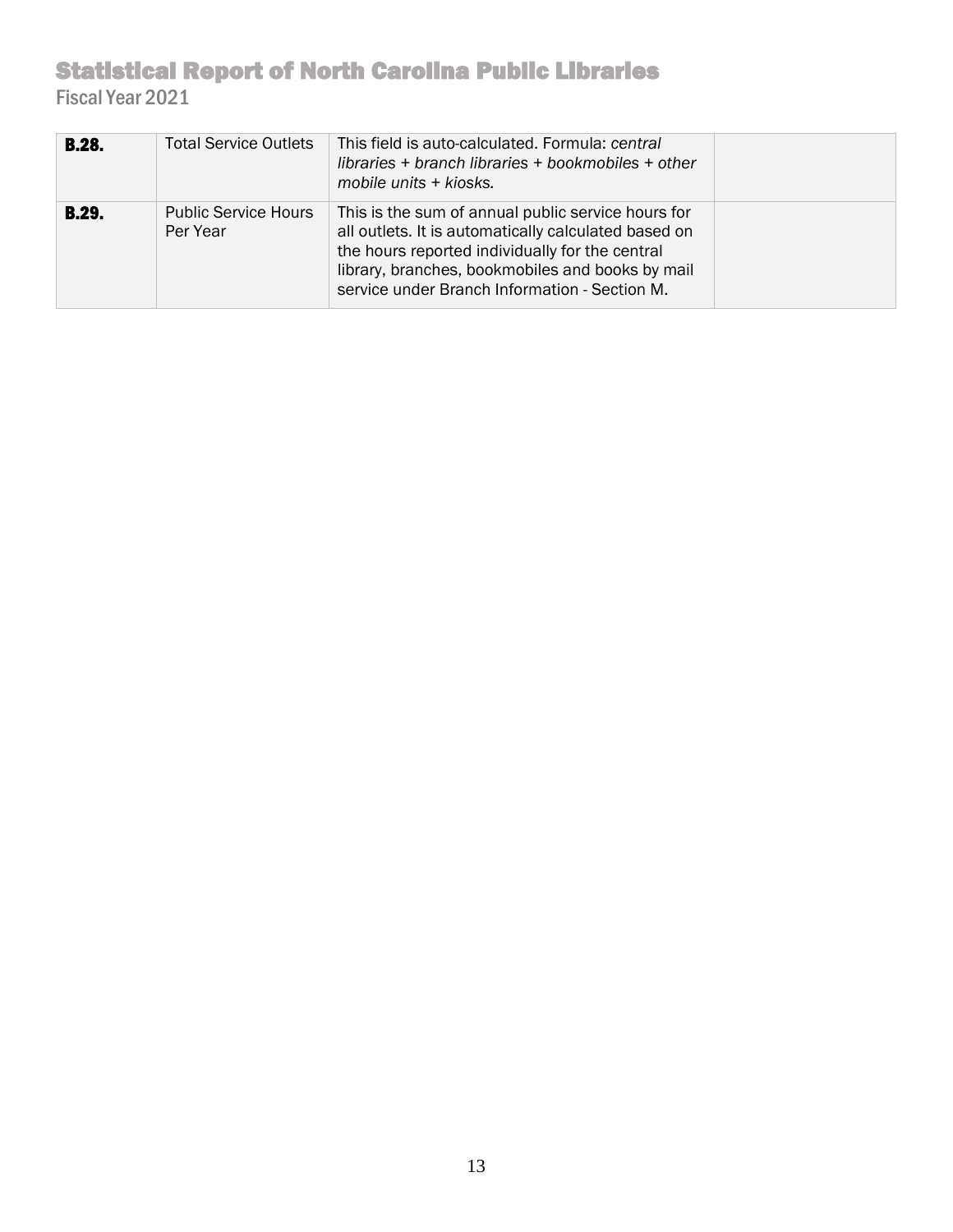# <span id="page-13-0"></span>Section C: Personnel

#### How to determine which positions to include:

Include all positions budgeted for as of the last fiscal day (June 30). This includes filled, vacant and temporary positions.

#### Determining how to categorize staff:

Count only positions requiring a master's degree from library and information sciences programs as librarians. DO NOT include individuals employed in positions that do not require a master's degree in the librarian count. Non-librarian positions should be reported as All Other Staff.

#### Calculating the number of positions:

To compute full-time equivalents of employees in any category, take the number of hours worked per week by all employees in that category and divide it by 40.

Example: Two employees working 38 hours per week would be considered 1.9 FTE. (2 x 38/40 = 1.9)

# Personnel Counts

| <b>Number</b> | <b>Indicator</b>                                              | <b>Definition</b>                                                                                                                                                                                                                                                                | <b>Internal Notes</b> |
|---------------|---------------------------------------------------------------|----------------------------------------------------------------------------------------------------------------------------------------------------------------------------------------------------------------------------------------------------------------------------------|-----------------------|
| C.1.          | <b>FTE Librarians with</b><br>MLS accredited by<br><b>ALA</b> | Paid librarians with a master's degree from<br>programs of library and information studies<br>accredited by ALA. Graduates whose library<br>schools received accreditation within five years<br>after their graduation should be included in this<br>count ("grandfathered in"). |                       |
| C.2.          | <b>FTE Librarians with</b><br>MLS not accredited<br>by ALA    | Paid librarians with a master's degree from<br>programs of library and information studies not<br>accredited by ALA but having North Carolina Public<br>Librarian Certification.                                                                                                 |                       |
| C.3.          | <b>Total Librarians</b>                                       | This is calculated for you by the State Library.<br>FTE Librarians with MLS accredited by ALA + FTE<br>Librarians with MLS not accredited by ALA.                                                                                                                                |                       |
| C.4.          | FTE all Other Paid<br>Staff                                   | Report all other employees paid from the reporting<br>unit budget including plant operations, security,<br>and maintenance staff.                                                                                                                                                |                       |
| C.5           | <b>Total Paid Employees</b>                                   | This is calculated for you by the State Library.<br>Total Librarians + FTE all Other Paid Staff.                                                                                                                                                                                 |                       |
| C.6           | <b>Volunteer hours</b>                                        | Report the number of hours worked by library<br>volunteers this year.                                                                                                                                                                                                            |                       |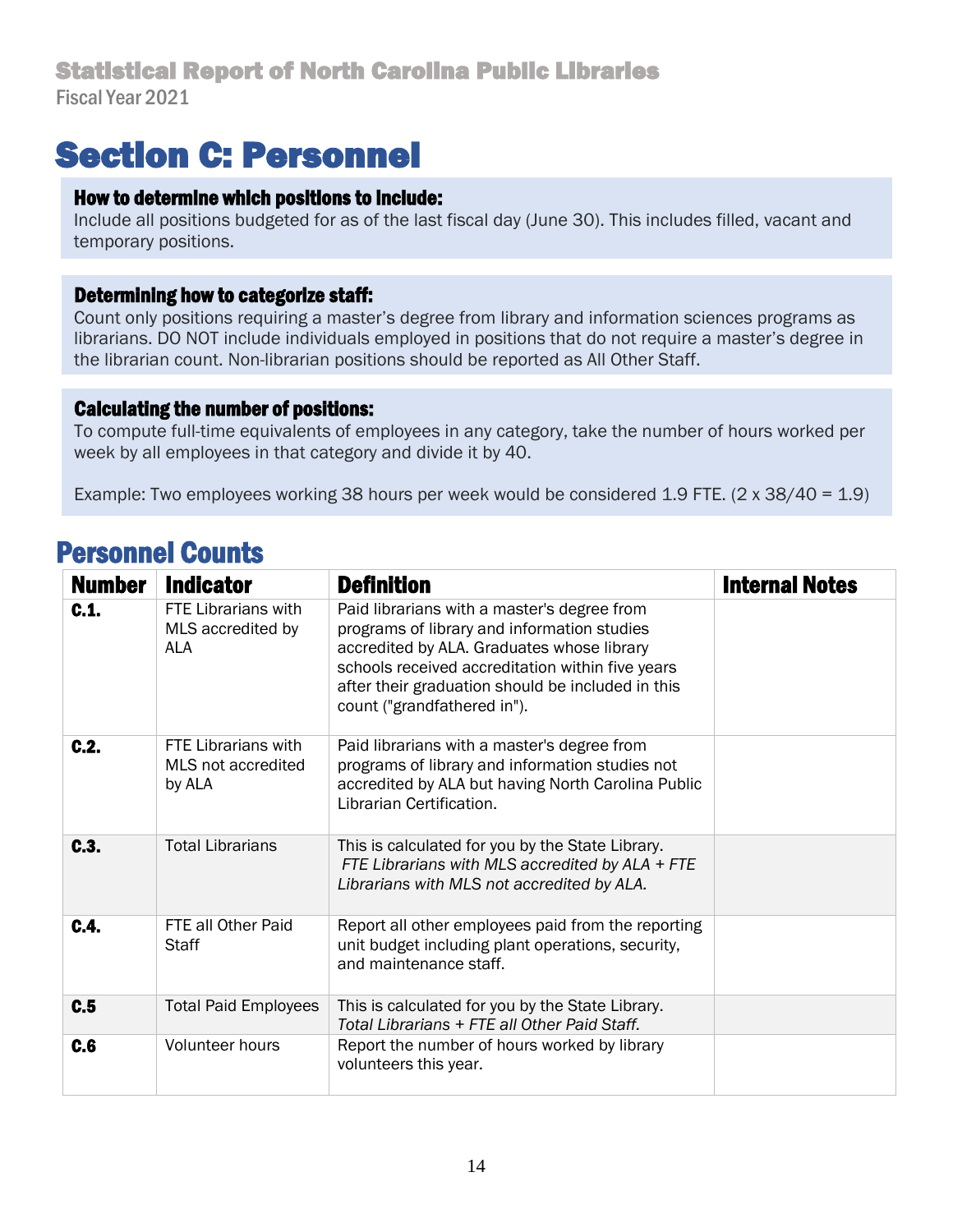# Salaries

## Administration

| <b>Number</b> | <b>Indicator</b>                                       | <b>Definition</b>                                                                                                                          | <b>Internal Notes</b> |
|---------------|--------------------------------------------------------|--------------------------------------------------------------------------------------------------------------------------------------------|-----------------------|
| C.7.          | Director's salary                                      | Salary as of June 30 of the fiscal year in question.                                                                                       |                       |
| C.8.          | Salary range of<br><b>Library Director</b><br>position | The minimum salary and maximum salary of this<br>position as of June 30 of the fiscal year in<br>question.                                 |                       |
| C.9.          | Year of appointment<br>of Library Director             | Calendar year in which the library director was<br>employed in that position. Ex. "2014."                                                  |                       |
| C.10.         | <b>Assistant Director</b><br>salary                    | Salary as of June 30 of the fiscal year in question.                                                                                       |                       |
| C.11.         | Finance Officer salary                                 | Salary as of June 30 of the fiscal year in question.<br>Leave blank if the finance officer reports to a<br>department outside the library. |                       |

## Management Librarians

#### How to determine which positions to include:

Only include professional librarians who hold a master's degree from a library and information science program. Management staff should include staff responsible for high-level decision making and may or may not have direct reports. If the position doesn't exist, leave blank.

#### How to report salaries:

Report the FTE minimum and maximum actual annual salaries for the following management positions as the last day of the fiscal year in question. To report average salary, average the salaries for all FTEs holding the position as of June 30.

| <b>Branch Manager</b>                               |                      |                      |                                       |                                                                                                            |
|-----------------------------------------------------|----------------------|----------------------|---------------------------------------|------------------------------------------------------------------------------------------------------------|
| $C.12.$ Minimum                                     | <b>C.13.</b> Maximum | <b>C.14.</b> Average | <b>C.15.</b> Education<br>Requirement | <b>Internal Notes</b>                                                                                      |
| and youth programs. Include teen services managers. |                      |                      |                                       | Youth Services Manager: Report salaries for managers whose primary responsibilities include youth services |
| <b>C.16.</b> Minimum                                | $C.17.$ Maximum      | <b>C.18.</b> Average | <b>C.19.</b> Education<br>Requirement | Internal Notes                                                                                             |
| and adult programs. Include reference managers.     |                      |                      |                                       | Adult Services Manager: Report salaries for managers whose primary responsibilities include adult services |
| <b>C.20.</b> Minimum                                | <b>C.21.</b> Maximum | <b>C.22.</b> Average | <b>C.23.</b> Education<br>Requirement | Internal Notes                                                                                             |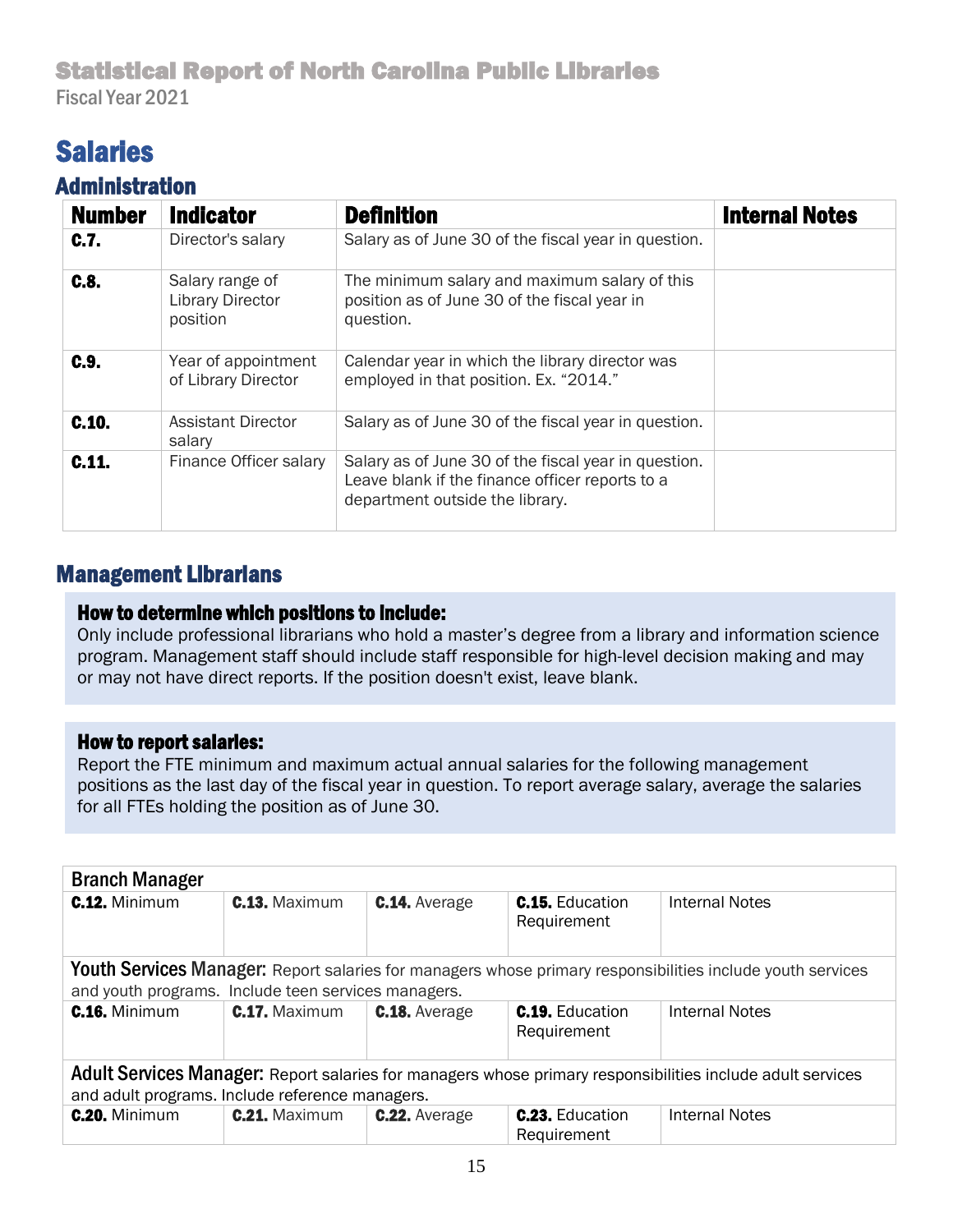|                                                                                  | Technical Services Managers: Report salaries for positions whose primary responsibilities include cataloging |                      |                                       |                                                                                                                  |  |  |  |  |
|----------------------------------------------------------------------------------|--------------------------------------------------------------------------------------------------------------|----------------------|---------------------------------------|------------------------------------------------------------------------------------------------------------------|--|--|--|--|
| and acquisitions.                                                                |                                                                                                              |                      |                                       |                                                                                                                  |  |  |  |  |
| <b>C.24.</b> Minimum                                                             | $C.25.$ Maximum                                                                                              | <b>C.26.</b> Average | <b>C.27.</b> Education<br>Requirement | Internal Notes                                                                                                   |  |  |  |  |
| access services.                                                                 |                                                                                                              |                      |                                       | <b>Circulation Manager:</b> Report salaries for positions whose primary responsibilities include circulation and |  |  |  |  |
| $C.28.$ Minimum                                                                  | <b>C.29.</b> Maximum                                                                                         | <b>C.30.</b> Average | <b>C.31.</b> Education<br>Requirement | Internal Notes                                                                                                   |  |  |  |  |
| <b>Other Managers:</b> Report all other management positions not included above. |                                                                                                              |                      |                                       |                                                                                                                  |  |  |  |  |
| <b>C.32.</b> Minimum                                                             | <b>C.33.</b> Maximum                                                                                         | <b>C.34.</b> Average |                                       | Internal Notes                                                                                                   |  |  |  |  |

## Other Librarians

| Youth Services Librarians: Report salaries for staff whose primary responsibilities include youth services and |                      |                      |                                       |                                                                                                                       |  |  |
|----------------------------------------------------------------------------------------------------------------|----------------------|----------------------|---------------------------------------|-----------------------------------------------------------------------------------------------------------------------|--|--|
| youth programs. Include teen services staff.                                                                   |                      |                      |                                       |                                                                                                                       |  |  |
| <b>C.35.</b> Minimum                                                                                           | <b>C.36.</b> Maximum | <b>C.37.</b> Average | <b>C.38.</b> Education<br>Requirement | <b>Internal Notes</b>                                                                                                 |  |  |
|                                                                                                                |                      |                      |                                       | Adult Services Librarians: Report salaries for staff whose primary responsibilities include adult services and        |  |  |
| adult programs. Include reference staff.                                                                       |                      |                      |                                       |                                                                                                                       |  |  |
| <b>C.39.</b> Minimum                                                                                           | <b>C.40.</b> Maximum | <b>C.41.</b> Average | <b>C.42.</b> Education<br>Requirement | <b>Internal Notes</b>                                                                                                 |  |  |
| and acquisitions.                                                                                              |                      |                      |                                       | <b>Technical Services Librarians:</b> Report salaries for positions whose primary responsibilities include cataloging |  |  |
| <b>C.43. Minimum</b>                                                                                           | <b>C.44.</b> Maximum | <b>C.45.</b> Average | <b>C.46.</b> Education<br>Requirement | <b>Internal Notes</b>                                                                                                 |  |  |
| access services.                                                                                               |                      |                      |                                       | Circulation Librarians: Report salaries for positions whose primary responsibilities include circulation and          |  |  |
| <b>C.47.</b> Minimum                                                                                           | <b>C.48.</b> Maximum | <b>C.49.</b> Average | <b>C.50.</b> Education<br>Requirement | <b>Internal Notes</b>                                                                                                 |  |  |
| <b>Other Librarian:</b> Report all other librarian positions not included above.                               |                      |                      |                                       |                                                                                                                       |  |  |
| <b>C.51. Minimum</b>                                                                                           | <b>C.52. Maximum</b> | <b>C.53.</b> Average |                                       | <b>Internal Notes</b>                                                                                                 |  |  |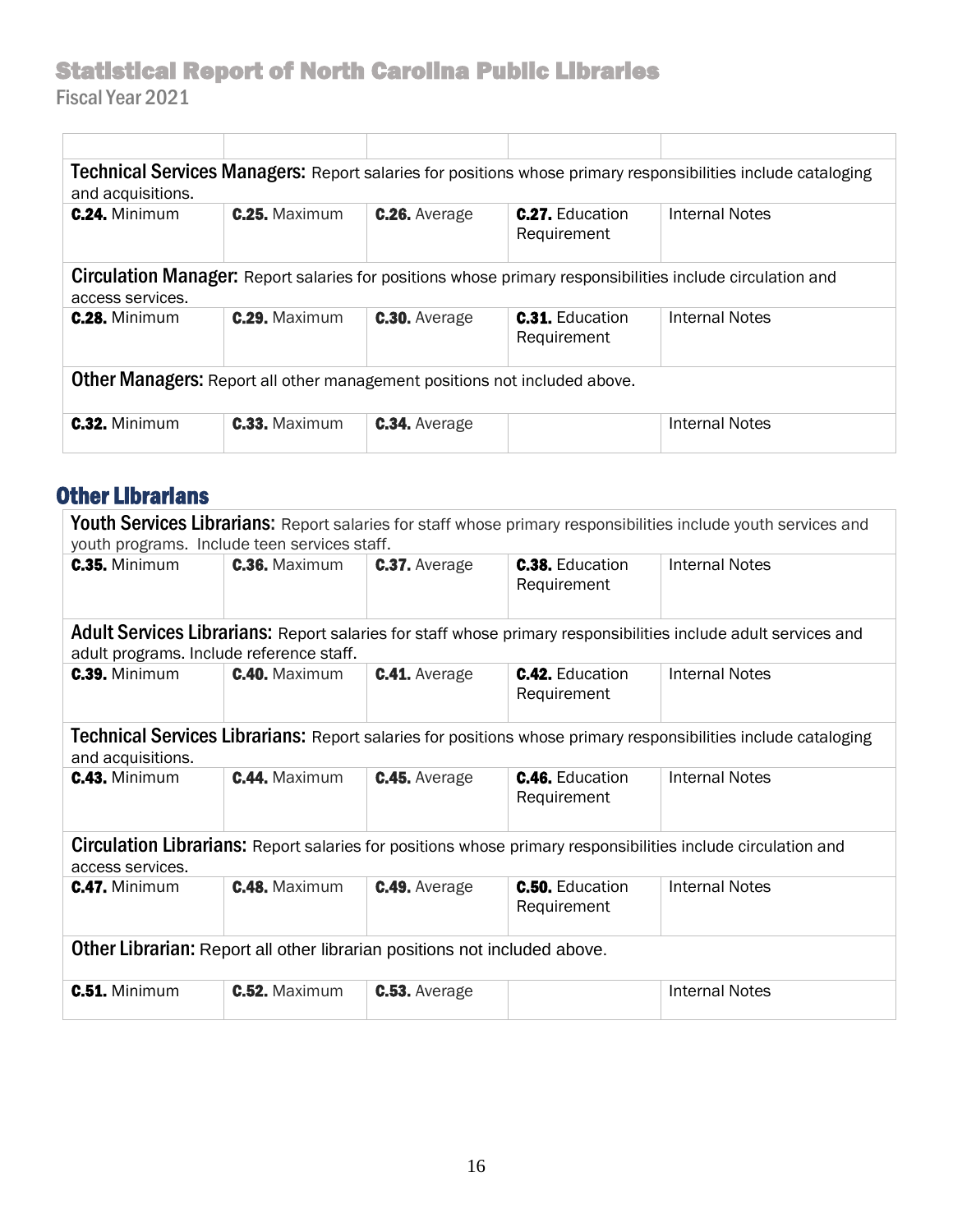## Other staff

| <b>Library Assistant (Supervisory):</b> Report salaries for library assistant positions that have management or<br>supervisory responsibilities. |                                                                   |                      |                                       |                |  |  |
|--------------------------------------------------------------------------------------------------------------------------------------------------|-------------------------------------------------------------------|----------------------|---------------------------------------|----------------|--|--|
| <b>C.54.</b> Minimum                                                                                                                             | $C.55.$ Maximum                                                   | <b>C.56.</b> Average | <b>C.57.</b> Education<br>Requirement | Internal Notes |  |  |
|                                                                                                                                                  | <b>Library Assistant:</b> Report salaries for library assistants. |                      |                                       |                |  |  |
| <b>C.58.</b> Minimum                                                                                                                             | <b>C.59.</b> Maximum                                              | <b>C.60.</b> Average | <b>C.61</b> Education<br>Requirement  | Internal Notes |  |  |
| <b>IT Personnel:</b> Report salaries for IT personnel.                                                                                           |                                                                   |                      |                                       |                |  |  |
| $C.62.$ Minimum                                                                                                                                  | <b>C.63.</b> Maximum                                              | <b>C.64.</b> Average |                                       | Internal Notes |  |  |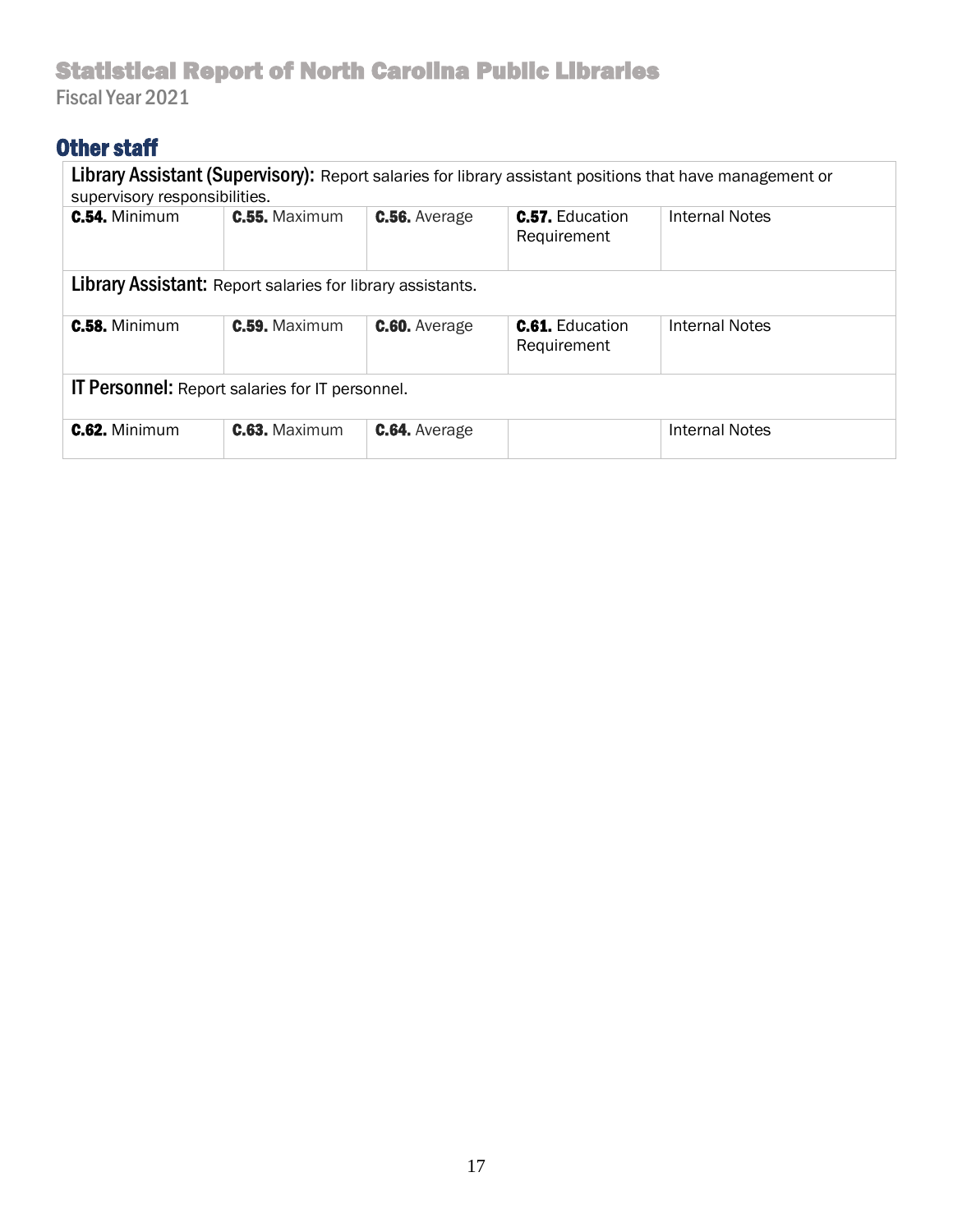# <span id="page-17-0"></span>Section D: Operating Income

#### What types of income to include:

Report income received from government sources and used for current and recurrent expenses for operating the library including wages and benefits, collections, technology, and facility maintenance. In-kind contributions can be included if a monetary value is assigned by the local government. It is recommended that reporting be consistent with what is reported on the library's State Aid application.

Grants and monetary gifts used for operating expenses should be reported. If the grant spans reporting periods, include only income received within the fiscal year.

#### Exclude:

Do not include income for capital expenditures, contributions to endowments, income passed through to another agency (e.g. fines), or any carryover funds.

| <b>Number</b> | <b>Indicator</b>                        | <b>Definition</b>                                                                                                            | <b>Internal Notes</b> |
|---------------|-----------------------------------------|------------------------------------------------------------------------------------------------------------------------------|-----------------------|
| D.1.          | Municipal Income                        | Include all tax and non-tax receipts designated by<br>municipalities and available for expenditure by<br>the public library. |                       |
| D.2.          | County Income                           | Include all tax and non-tax receipts designated by<br>counties and available for expenditure by the<br>public library.       |                       |
| D.3.          | <b>Total Local</b><br>Government Income | This is automatically calculated for you.<br>County funds + Municipal funds                                                  |                       |

## Local Government Income

## State Government Income

| <b>Number</b> | <b>Indicator</b>                        | <b>Definition</b>                                                                                                                                                     | <b>Internal Notes</b> |
|---------------|-----------------------------------------|-----------------------------------------------------------------------------------------------------------------------------------------------------------------------|-----------------------|
| <b>D.4.</b>   | Aid to Public Libraries<br>Income       | This field is pre-filled by the State Library. If you<br>believe there is an error, please contact Amanda<br>Johnson.                                                 |                       |
| D.5.          | Other State Income                      | Includes all other funds distributed by State<br>government except for federal money distributed<br>by the State and income from the Aid to Public<br>Libraries Fund. |                       |
| D.6.          | <b>Total State</b><br>Government Income | This is automatically calculated for you.<br>Other state funds + Aid to Public Libraries grant                                                                        |                       |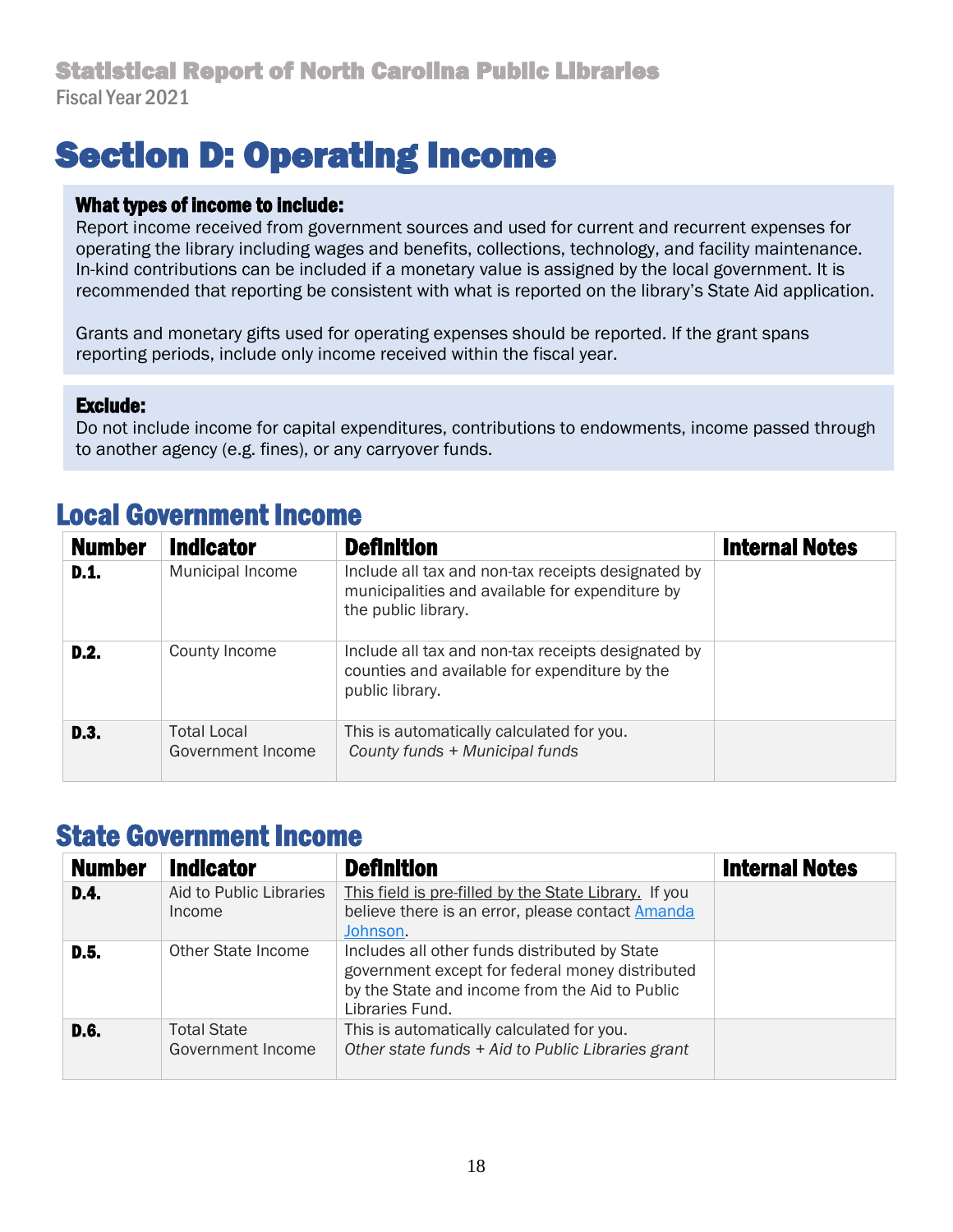# Federal Government Income

| <b>Number</b> | <b>Indicator</b>                          | <b>Definition</b>                                                                                                                                                                                                                                                                                                                                                      | <b>Internal Notes</b> |
|---------------|-------------------------------------------|------------------------------------------------------------------------------------------------------------------------------------------------------------------------------------------------------------------------------------------------------------------------------------------------------------------------------------------------------------------------|-----------------------|
| <b>D.7.</b>   | <b>LSTA</b> income                        | This field is pre-filled by the State Library. If you<br>believe there is an error, please contact Amanda<br>Johnson.<br>Note: A grant award may be split between fiscal<br>years depending on when reimbursement is<br>processed.                                                                                                                                     |                       |
| <b>D.8.</b>   | Other federal income                      | Include all tax and non-tax receipts designated by<br>grants from the state of North Carolina other than<br>those allocated by the formula from the Aid to<br>Public Libraries Fund, Includes all other funds<br>distributed to public libraries by State government<br>for expenditure by the public libraries, except for<br>federal money distributed by the State. |                       |
| D.9.          | <b>Total federal</b><br>Government Income | This is automatically calculated for you.<br>Other state funds + Aid to Public Libraries grant                                                                                                                                                                                                                                                                         |                       |

# All Other Income

| <b>Number</b> | <b>Indicator</b> | <b>Definition</b>                                                                                                                                                                                                                                                                                                                                                                                                                                                                      | <b>Internal Notes</b> |
|---------------|------------------|----------------------------------------------------------------------------------------------------------------------------------------------------------------------------------------------------------------------------------------------------------------------------------------------------------------------------------------------------------------------------------------------------------------------------------------------------------------------------------------|-----------------------|
| D.10.         | All other funds  | All operating income not previously reported.<br>Include only those items that were added to the<br>library's operating budget. Include, for example:<br>Grants from non-governmental<br>$\bullet$<br>organizations<br>monetary gifts and donations<br>$\bullet$<br>interest<br>$\bullet$<br>library fines, and fees for library services<br>$\bullet$<br>Do not include the value of any contributed or in-<br>kind services or the value of any non-monetary<br>gifts and donations. |                       |

# Total Operating Income

| <b>Number</b> | <b>Indicator</b>                        | <b>Definition</b>                                                                                                               | <b>Internal Notes</b> |
|---------------|-----------------------------------------|---------------------------------------------------------------------------------------------------------------------------------|-----------------------|
| D.11.         | Total operating<br><i><u>Income</u></i> | This is automatically calculated for you.<br>Total local income + Total state funds + Total<br>federal funds + All other funds. |                       |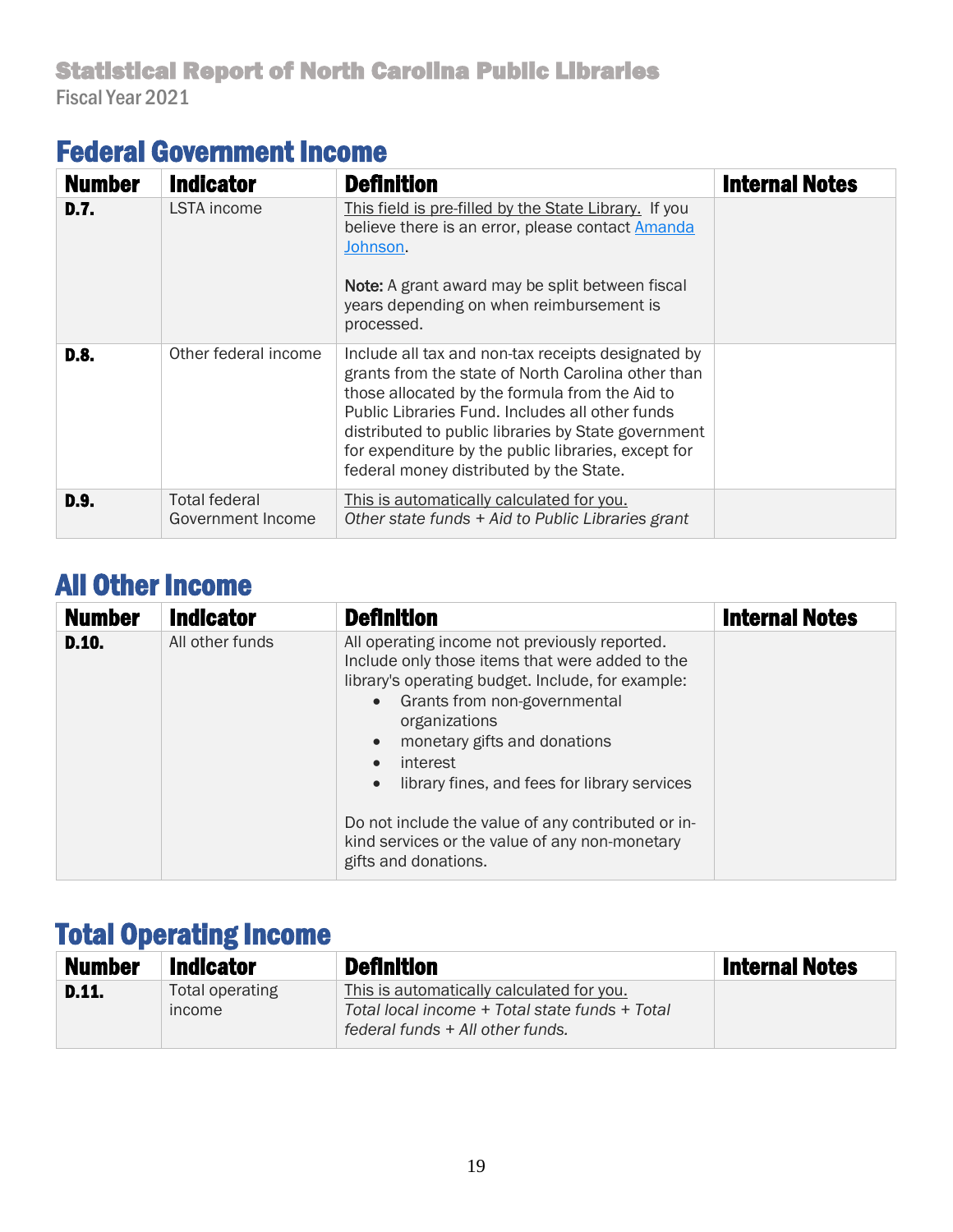# <span id="page-19-0"></span>Section E: Operating Expenditures

#### What types of expenditures to include:

Operating expenditures are the current and recurrent costs necessary to support the provision of library services. Significant costs especially benefits and salaries, that are paid by other taxing agencies (government agencies with the authority to levy taxes) "on behalf of" the library may be included if the information is available to the reporting agency.

Report actual expenditures, not budgeted amounts. Only such funds that are supported by expenditure documents (such as invoices, contracts, payroll records, etc.) at the point of disbursement should be included.

#### Exclude:

Ì

l

Do not report the value of free items as expenditures. Do not report estimated costs as expenditures. Do not report capital expenditures under this category.

## Personnel Expenditures

When reporting personnel expenditures include all staff including plant operations, security, and maintenance staff.

| <b>Number</b> | <b>Indicator</b>                   | <b>Definition</b>                                                                                                                                                                                                                                                                                                                                                                                                                                                                                                                                                | <b>Internal Notes</b> |
|---------------|------------------------------------|------------------------------------------------------------------------------------------------------------------------------------------------------------------------------------------------------------------------------------------------------------------------------------------------------------------------------------------------------------------------------------------------------------------------------------------------------------------------------------------------------------------------------------------------------------------|-----------------------|
| E.1.          | Salaries and wages<br>expenditures | The salary and wages for all library staff. Include<br>salaries and wages before deductions but exclude<br>employee benefits.                                                                                                                                                                                                                                                                                                                                                                                                                                    |                       |
| E.2.          | Employee benefits<br>expenditures  | Benefits outside of salary and wages paid and<br>accruing to employees, regardless of whether the<br>benefits or equivalent cash options are available<br>to all employees. Include amounts spent by the<br>library for direct, paid employee benefits<br>including:<br><b>Social Security</b><br>Retirement<br>Insurance<br>Guaranteed disability income protection<br>Unemployment compensation<br>Workmen's compensation<br>Tuition<br>Housing benefits<br>Only that portion of any employee benefits paid<br>out of the library's budget should be reported. |                       |
| E.3.          | <b>Total staff</b><br>expenditures | This field is auto-calculated for you. Employee<br>benefits expenditures + Salaries and wages<br>expenditures                                                                                                                                                                                                                                                                                                                                                                                                                                                    |                       |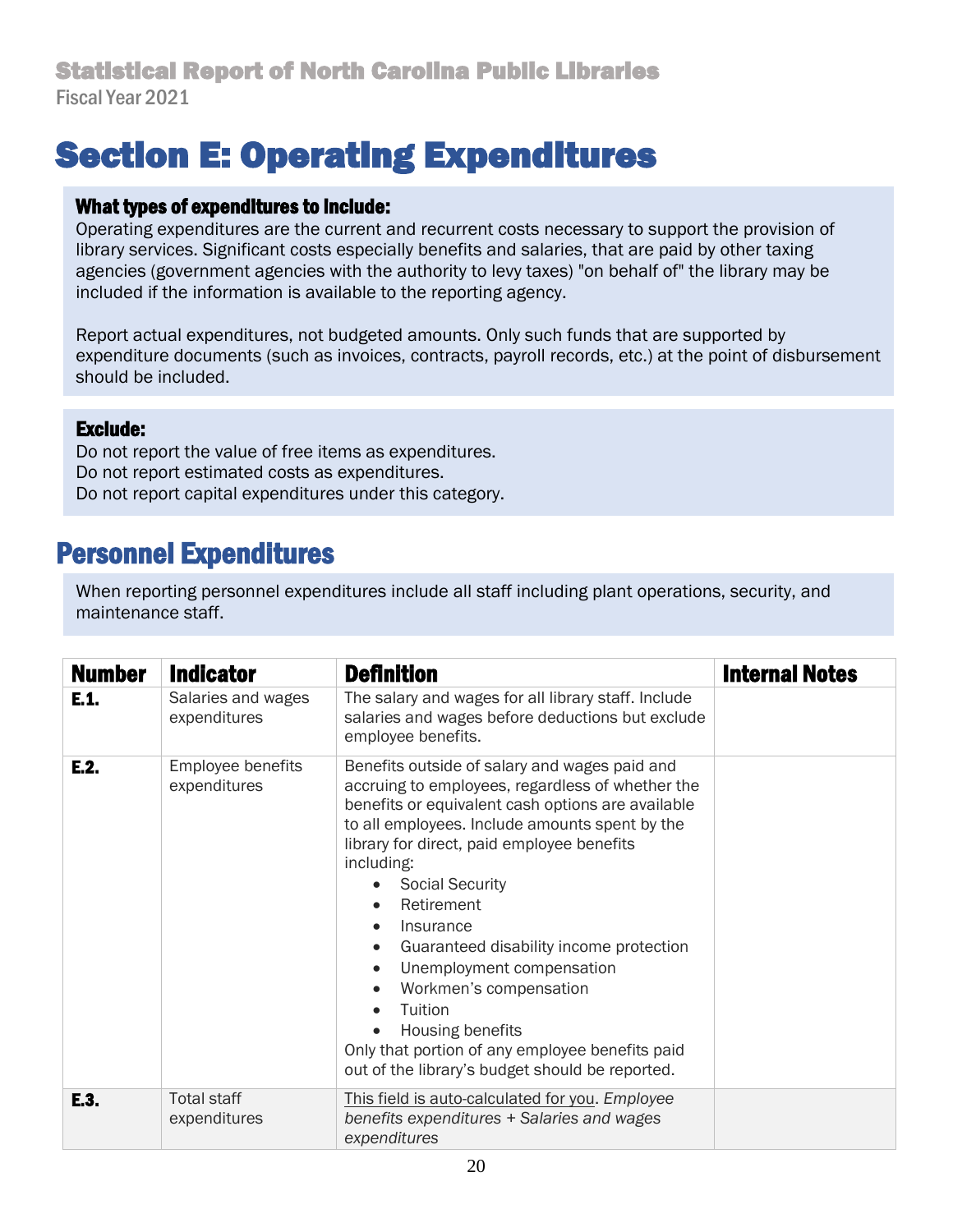# Collection Expenditures

This includes all operating expenditures from the library budget for materials in print, microform, electronic and other formats considered part of the collection, whether purchased, leased, or licensed. Exclude charges or fees for interlibrary loans and expenditures for document delivery.

| <b>Number</b> | <b>Indicator</b>                        | <b>Definition</b>                                                                                                                                                                                                                                                                                                                                                                                                                                                                                                                                                                                                                                                                                                                                                                                                                                                  | <b>Internal Notes</b> |
|---------------|-----------------------------------------|--------------------------------------------------------------------------------------------------------------------------------------------------------------------------------------------------------------------------------------------------------------------------------------------------------------------------------------------------------------------------------------------------------------------------------------------------------------------------------------------------------------------------------------------------------------------------------------------------------------------------------------------------------------------------------------------------------------------------------------------------------------------------------------------------------------------------------------------------------------------|-----------------------|
| E.4.          | <b>Print materials</b><br>expenditures  | Report all operating expenditures for the following<br>print materials: books, serial back files, current<br>serial subscriptions, government documents, and<br>any other print acquisitions.                                                                                                                                                                                                                                                                                                                                                                                                                                                                                                                                                                                                                                                                      |                       |
| E.5.          | Electronic materials<br>expenditures    | Report all operating expenditures for electronic<br>(digital) materials including for items held locally<br>and for remote materials for which permanent or<br>temporary access rights have been acquired.<br>Include expenditures for database licenses.<br>[Note: Based on ISO 2789 definition.]<br>Types of electronic materials include e-books,<br>audio and video downloadables, e-serials<br>(including journals), government documents,<br>databases (including locally mounted, full text or<br>not), electronic files, reference tools, scores,<br>maps, or pictures in electronic or digital format,<br>including materials digitized by the library.<br>Note: Expenditures for computer software used to<br>support library operations or to link to external<br>networks, including the Internet, are reported<br>under Other Operating Expenditures. |                       |
| E.6.          | Other materials<br>expenditures         | Report all operating expenditures for other<br>materials, such as microform, audio and video<br>physical units, DVD, and materials in new<br>formats.                                                                                                                                                                                                                                                                                                                                                                                                                                                                                                                                                                                                                                                                                                              |                       |
| E.7.          | <b>Total collection</b><br>expenditures | This field is auto-calculated for you.<br>Other materials expenditures + Electronic<br>materials expenditures + Print materials<br>expenditures                                                                                                                                                                                                                                                                                                                                                                                                                                                                                                                                                                                                                                                                                                                    |                       |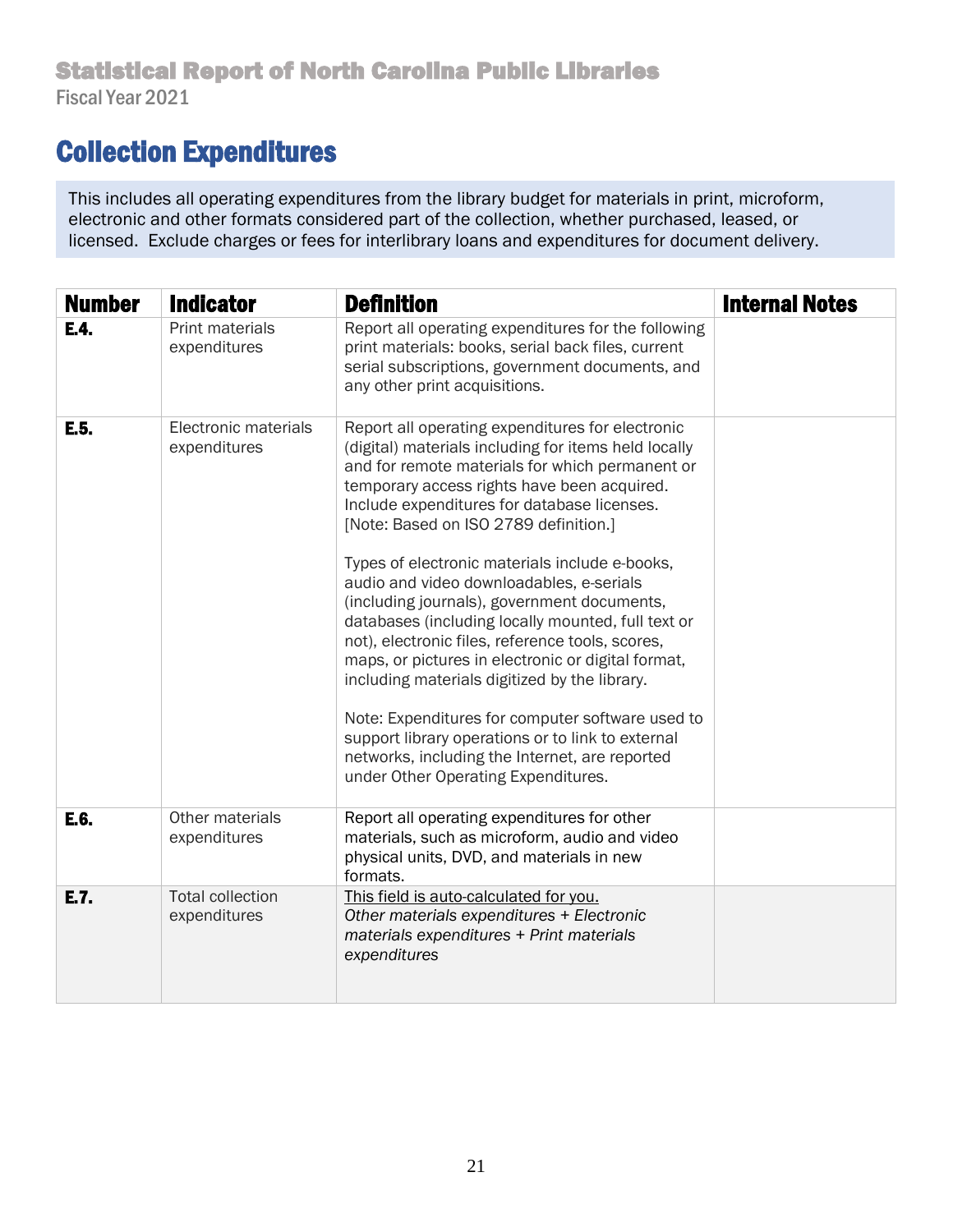## Other Expenditures

| <b>Number</b> | <b>Indicator</b>                | <b>Definition</b>                                                                                                                                                                                                                                                                                                                                                                                              | <b>Internal Notes</b> |
|---------------|---------------------------------|----------------------------------------------------------------------------------------------------------------------------------------------------------------------------------------------------------------------------------------------------------------------------------------------------------------------------------------------------------------------------------------------------------------|-----------------------|
| E.8.          | Other operating<br>expenditures | Include all expenditures not covered in the<br>sections for personnel and collections. Include<br>expenses such as computer software used to<br>support library operations or to link to external<br>networks, including the Internet, binding,<br>supplies, repair or replacement of existing<br>furnishings and equipment, and costs incurred in<br>the operation and maintenance of physical<br>facilities. |                       |

# Total Operating Expenditures

| <b>Number</b> | <b>Indicator</b>                          | <b>Definition</b>                                                                                                                                                                       | <b>Internal Notes</b> |
|---------------|-------------------------------------------|-----------------------------------------------------------------------------------------------------------------------------------------------------------------------------------------|-----------------------|
| E.9.          | Total operating<br>expenditures           | This field is auto-calculated for you.<br>Salaries + Benefits + Other Material expenditures<br>+ Print Material Expenditures + Electronic<br>Material Expenditures + Other expenditures |                       |
| E.10.         | Total unencumbered<br>operational balance | This field is auto-calculated for you.<br>Total Operating Income - Total Operating<br>Expenditures                                                                                      |                       |
| E.11.         | Usage of State Aid<br><b>Funds</b>        | Select the areas State Aid funds are expended<br>upon salaries, collections, technology, or other                                                                                       |                       |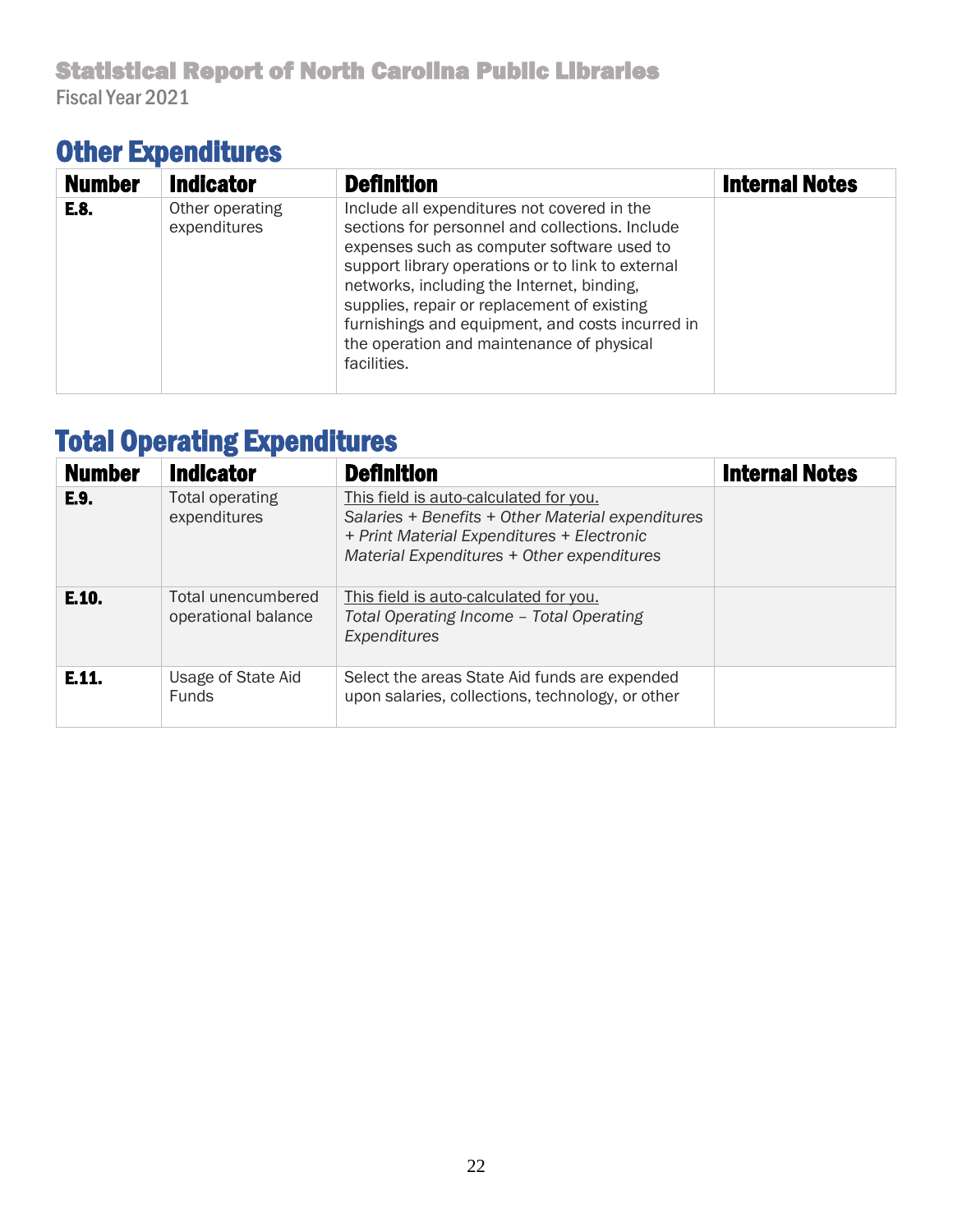# <span id="page-22-0"></span>Section F: Capital Income and Expenditures

#### What types of income and expenditures to include:

Report all revenue to be used for major capital expenditures. Examples include funds received for:

- site acquisition and new buildings
- additions to or renovation of library buildings
- furnishings, equipment, and initial book stock for new buildings, building additions, or building renovations
- library automation systems
- new vehicles
- other one-time major projects.

#### Exclude:

Exclude revenue to be used for:

- replacement and repair of existing furnishings and equipment including computers
- regular purchase of library materials
- investments for capital appreciation
- contributions to endowments, income passed through to another agency (e.g., fines), or funds unspent in the previous fiscal year (e.g., carryover).

Any funds that there were designated for capital expenses and are re-allocated to pay for operating costs, should be reported in sections D and E.

| <b>Number</b> | <b>Indicator</b>           | <b>Definition</b>                                                                                                                                                                                                                                 | <b>Internal Notes</b> |
|---------------|----------------------------|---------------------------------------------------------------------------------------------------------------------------------------------------------------------------------------------------------------------------------------------------|-----------------------|
| F.1.          | Local capital revenue      | Report all governmental funds designated by the<br>community, district, or region and available to the<br>library for the purpose of major capital<br>expenditures, except for state and/or federal<br>money distributed by the local government. |                       |
| F.2.          | State capital revenue      | Report all funds distributed by state government<br>for expenditure by the library for the purpose of<br>major capital expenditures, except for federal<br>money distributed by the state.                                                        |                       |
| F.3.          | Federal capital<br>revenue | Report federal governmental funds, including<br>federal funds distributed by the state or locality,<br>and grants and aid received by the library for the<br>purpose of major capital expenditures.                                               |                       |
| F.4.          | Other capital revenue      | Report private (non-governmental) funds,<br>including grants received by the library for the<br>purpose of major capital expenditures                                                                                                             |                       |
| F.5.          | Total capital revenue      | This is auto-calculated for you.<br>Government Capital Revenue + Federal Gov't<br>Capital Revenue + Other Capital Revenue                                                                                                                         |                       |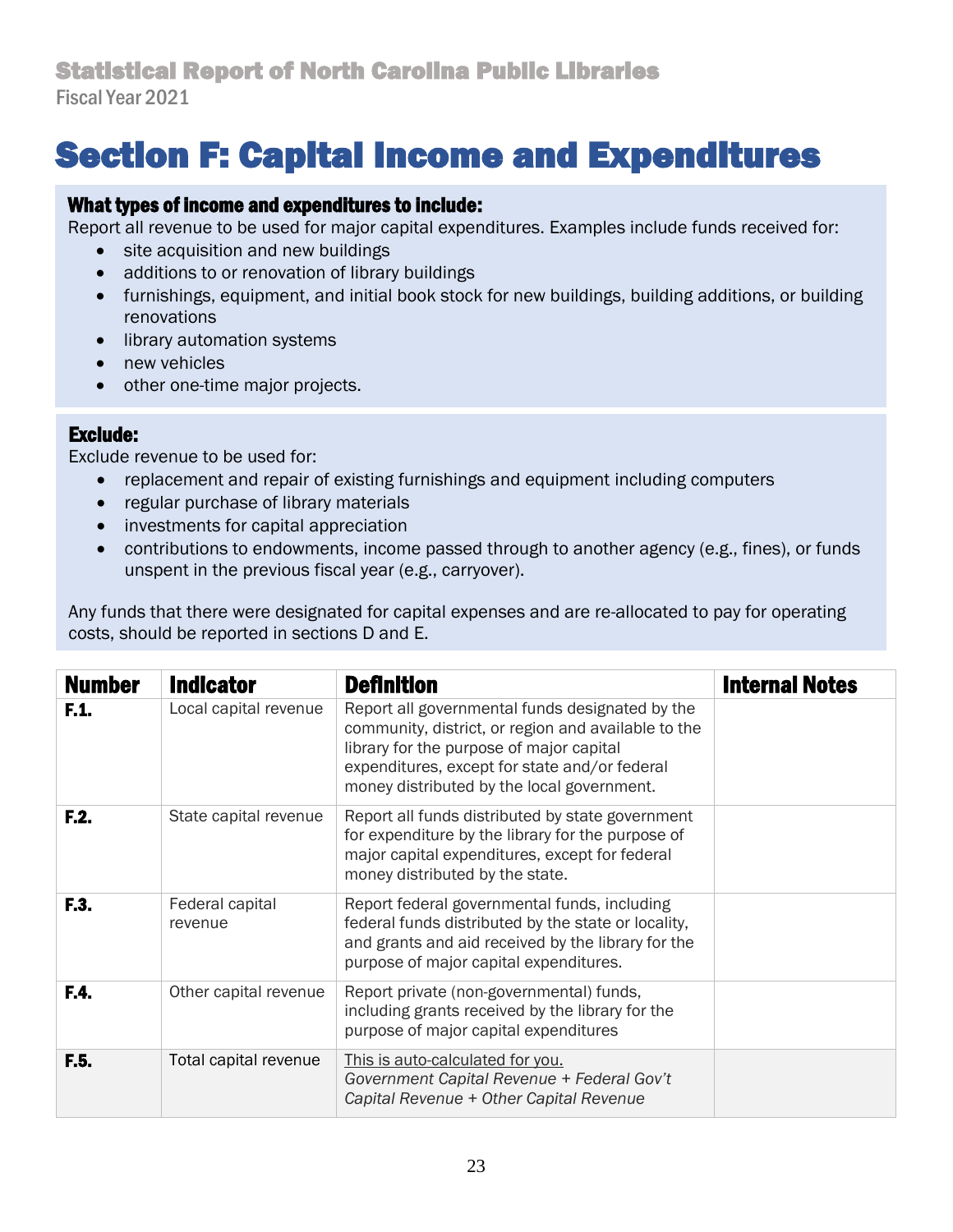# <span id="page-23-0"></span>Section G: Collections

#### What to include in collections:

This section of the survey collects data on selected types of materials. It does not cover all materials (i.e., microform, loose sheet music, maps, and pictures) for which expenditures are reported under Print Materials Expenditures, Electronic Materials Expenditures, and Other Material Expenditures.

Under this category report only items that have been purchased, leased or licensed by the library, a consortium, the state library, a donor or other person or entity.

Included items must only be accessible with a valid library card or at a physical library location; inclusion in the catalog is not required.

Count electronic materials at the administrative entity level; do not duplicate numbers at each branch.

#### Exclude:

Do not include items freely available without monetary exchange.

Do not include items that are permanently retained by the patron; count only items that have a set circulation period where it is available for their use.

# Print Books

Books are non-serial printed publications (including bound music scores and maps) that are bound in hard or soft covers, or in loose-leaf format. Include non-serial government documents. Report the number of physical units, including duplicates, in each category requested in these questions.

Note: This section is pre-filled for NC Cardinal members.

| <b>Adult</b>                   | <b>Young Adult</b>          | Juvenile                                                                                                                                                              | <b>Internal Notes</b> |
|--------------------------------|-----------------------------|-----------------------------------------------------------------------------------------------------------------------------------------------------------------------|-----------------------|
| G. 1. Fiction                  | G. 2. Fiction               | G. 3. Fiction                                                                                                                                                         |                       |
| G. 4. Non-Fiction              | G. 5. Non-Fiction           | G. 6. Non-Fiction                                                                                                                                                     |                       |
| <b>G. 7. Total Adult Books</b> | <b>G. 8. Total YA Books</b> | <b>G. 9. Total Juvenile Books</b>                                                                                                                                     |                       |
| <b>Number</b>                  | <b>Indicator</b>            | <b>Definition</b>                                                                                                                                                     | <b>Internal Notes</b> |
| G.10.                          | Other print materials       | This field is auto-<br>calculated for you.<br>Adult fiction + Adult non-<br>fiction $+$ Juvenile fiction $+$<br>Juvenile non-fiction + YA<br>fiction + YA non-fiction |                       |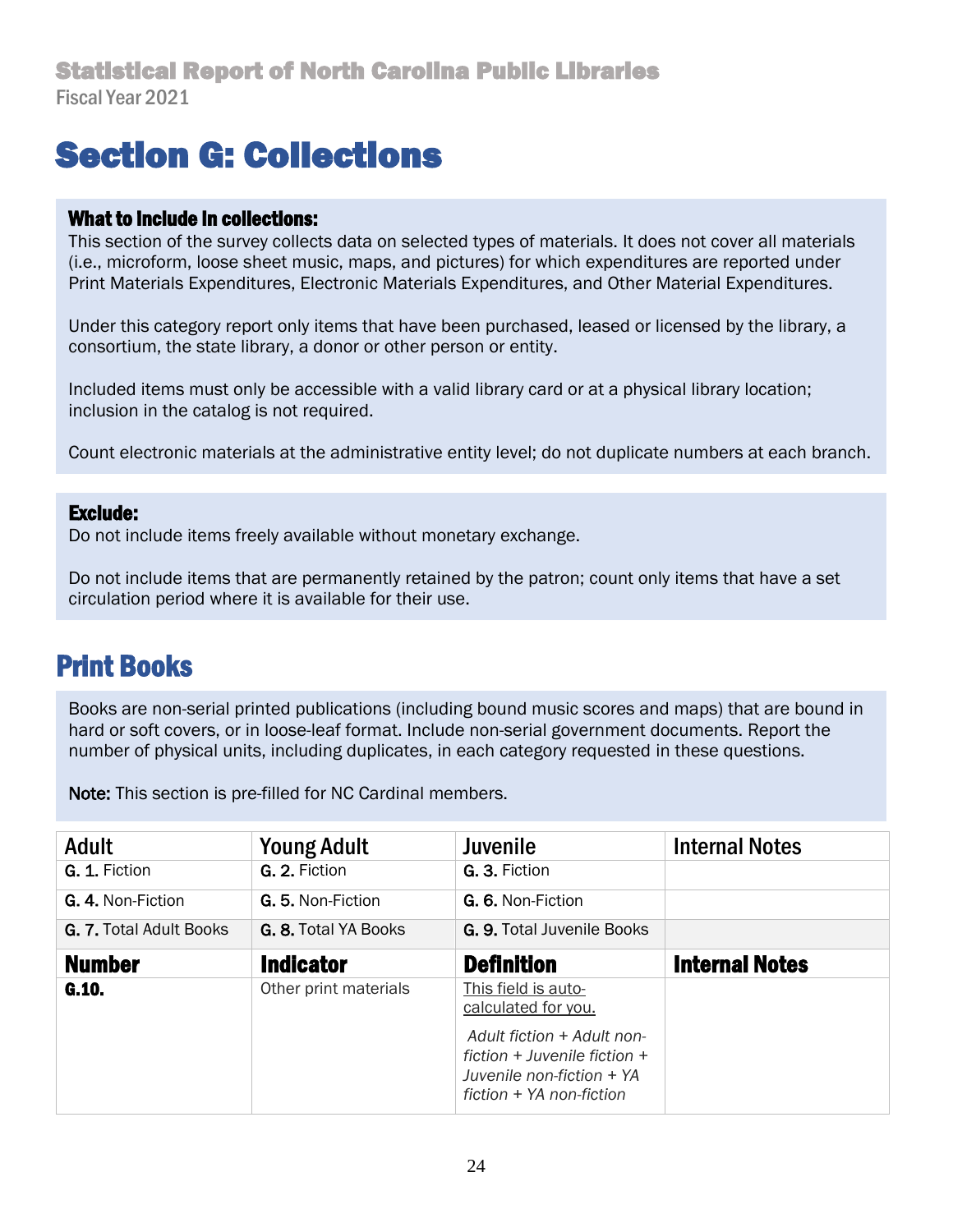## Other Print Materials

| <b>Number</b> | <b>Indicator</b>                      | <b>Definition</b>                                                                                                                                                                                                                                                                                                                                | <b>Internal Notes</b> |
|---------------|---------------------------------------|--------------------------------------------------------------------------------------------------------------------------------------------------------------------------------------------------------------------------------------------------------------------------------------------------------------------------------------------------|-----------------------|
| G.11.         | Other print materials                 | Use this field only if necessary. Report the<br>number of physical units for all other print<br>materials.                                                                                                                                                                                                                                       |                       |
|               |                                       | DO NOT track toys, puzzles, games, computer<br>games, or other non-print materials here. These<br>items can be tracked in "Other non-print<br>materials."                                                                                                                                                                                        |                       |
|               |                                       | Note: This is pre-filled for NC Cardinal members.                                                                                                                                                                                                                                                                                                |                       |
| G.12.         | Current print serial<br>subscriptions | Count subscriptions purchased from the library's<br>budget and those donated to the library as gifts.<br>Examples of serials are periodicals (magazines),<br>newspapers, annuals, some government<br>documents, some reference tools, and numbered<br>monographic series. Count titles, including<br>duplicates, DO NOT COUNT INDIVIDUAL ISSUES. |                       |
|               |                                       | Include the total number of subscriptions for all<br>outlets. For example, if the library has four<br>subscriptions to Time, then count four. Current<br>serial subscriptions are arrangements by which,<br>in return for a sum paid in advance, serials are<br>provided for a specified number of issues.                                       |                       |
|               |                                       | Note: This is pre-filled for NC Cardinal members.                                                                                                                                                                                                                                                                                                |                       |

# Non-Print Physical Materials

| <b>Number</b> | <b>Indicator</b>       | <b>Definition</b>                                                                                                                                                                                                                                                                                                                                                                        | <b>Internal Notes</b> |
|---------------|------------------------|------------------------------------------------------------------------------------------------------------------------------------------------------------------------------------------------------------------------------------------------------------------------------------------------------------------------------------------------------------------------------------------|-----------------------|
| G.13.         | Audio - Physical units | Materials circulated in a fixed, physical format on<br>which sounds (only) are stored (recorded) and<br>that can be reproduced (played back)<br>mechanically, electronically, or both. Include<br>records, audio cassettes, audio cartridges, audio<br>discs (including audio CD ROMs), audio reels,<br>talking books, and other sound recordings stored<br>in a fixed, physical format. |                       |
|               |                        | Do not include downloadable electronic audio<br>files.                                                                                                                                                                                                                                                                                                                                   |                       |
|               |                        | Report the number of units, including duplicates.<br>Items packaged together as a unit (e.g. two<br>compact discs for one recorded book) and<br>checked out as a unit are counted as one<br>physical unit.                                                                                                                                                                               |                       |
|               |                        | Note: This is pre-filled for NC Cardinal members.                                                                                                                                                                                                                                                                                                                                        |                       |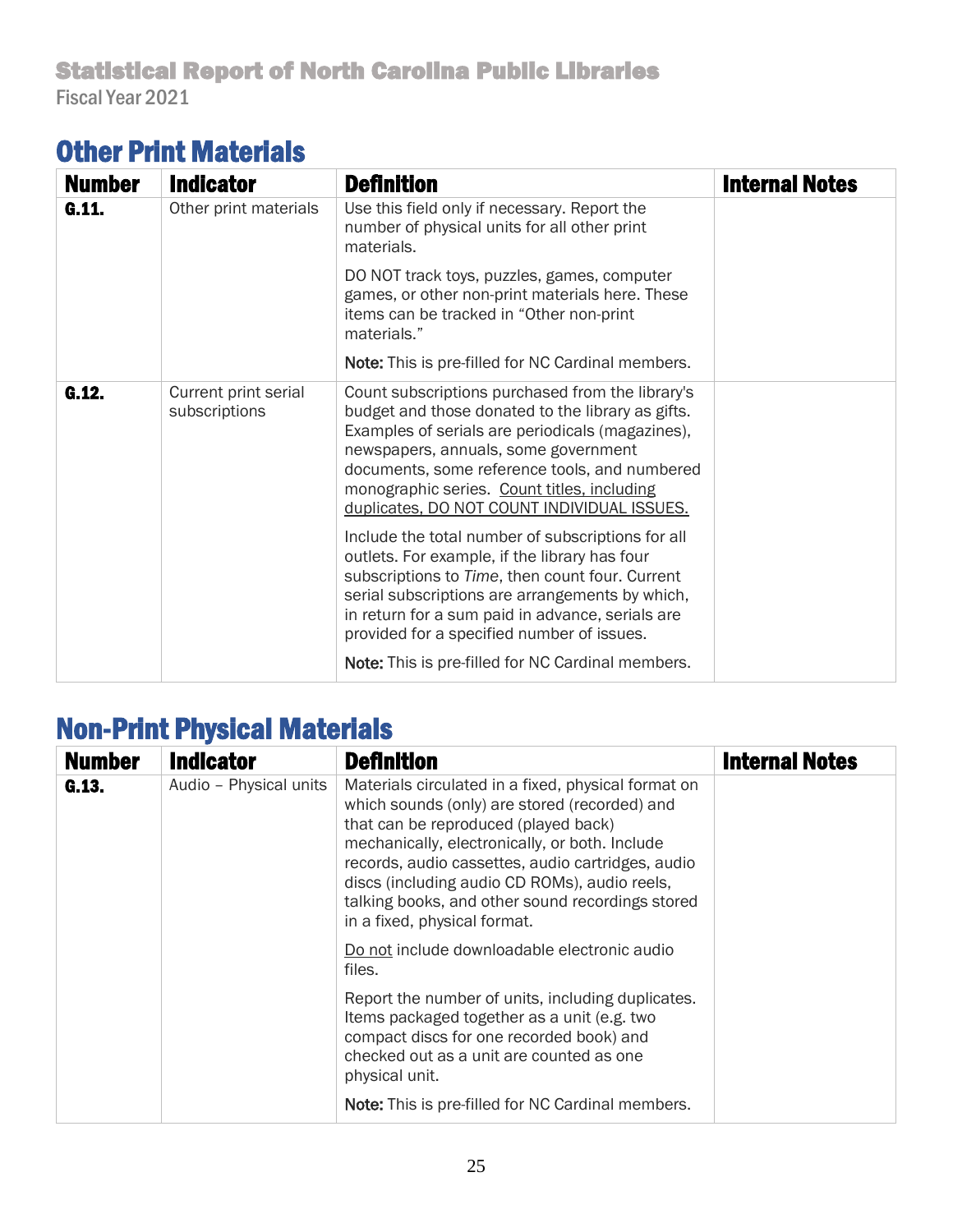| G.14. | Video - Physical units              | Materials circulated in a fixed, physical format on<br>which moving pictures are recorded, with or<br>without sound. Electronic playback reproduces<br>pictures, with or without sound, using a television<br>receiver or computer monitor. Video formats may<br>include tape, DVD and CD ROM. |  |
|-------|-------------------------------------|------------------------------------------------------------------------------------------------------------------------------------------------------------------------------------------------------------------------------------------------------------------------------------------------|--|
|       |                                     | Report the number of units, including duplicate<br>titles. Items packaged together as a unit (e.g. two<br>compact discs for one recorded book) and<br>checked out as a unit are counted as one<br>physical unit.                                                                               |  |
|       |                                     | Do not include downloadable electronic video<br>files.<br>Note: This is pre-filled for NC Cardinal members.                                                                                                                                                                                    |  |
| G.15. | Other non-print<br>analog materials | Use this field only if necessary. Report the<br>number of physical units for all other non-print<br>materials. Microfiche, microfilms, and other<br>microforms, puzzles, games, video games, tools,<br>etc. can be included.<br>Note: This is pre-filled for NC Cardinal members.              |  |

# Electronic Collections (Databases)

An electronic collection is a collection of electronically stored data or unit records (facts, bibliographic data, abstracts, texts, photographs, music, video, etc.) with a common user interface and software for the retrieval and use of the data. An electronic collection may be organized, curated and electronically shared by the library, or rights may be provided by a third-party vendor. Other characteristics:

- Items retrieved from electronic collections do not have a circulation period and may be retained by the patron.
- Remote access to the collection may or may not require authentication.
- Unit records may or may not be included in the library's catalog; the library may or may not select individual titles. Include electronic collections that are available online or are locally hosted in the library.
- An electronic collection may be funded by the library, or provided through cooperative agreement with other libraries, or through the State Library.
- Do not include electronic collections that are provided by third parties and freely linked to on the web.

Report the number of electronic collections acquired through curation, payment or formal agreement, by source of access.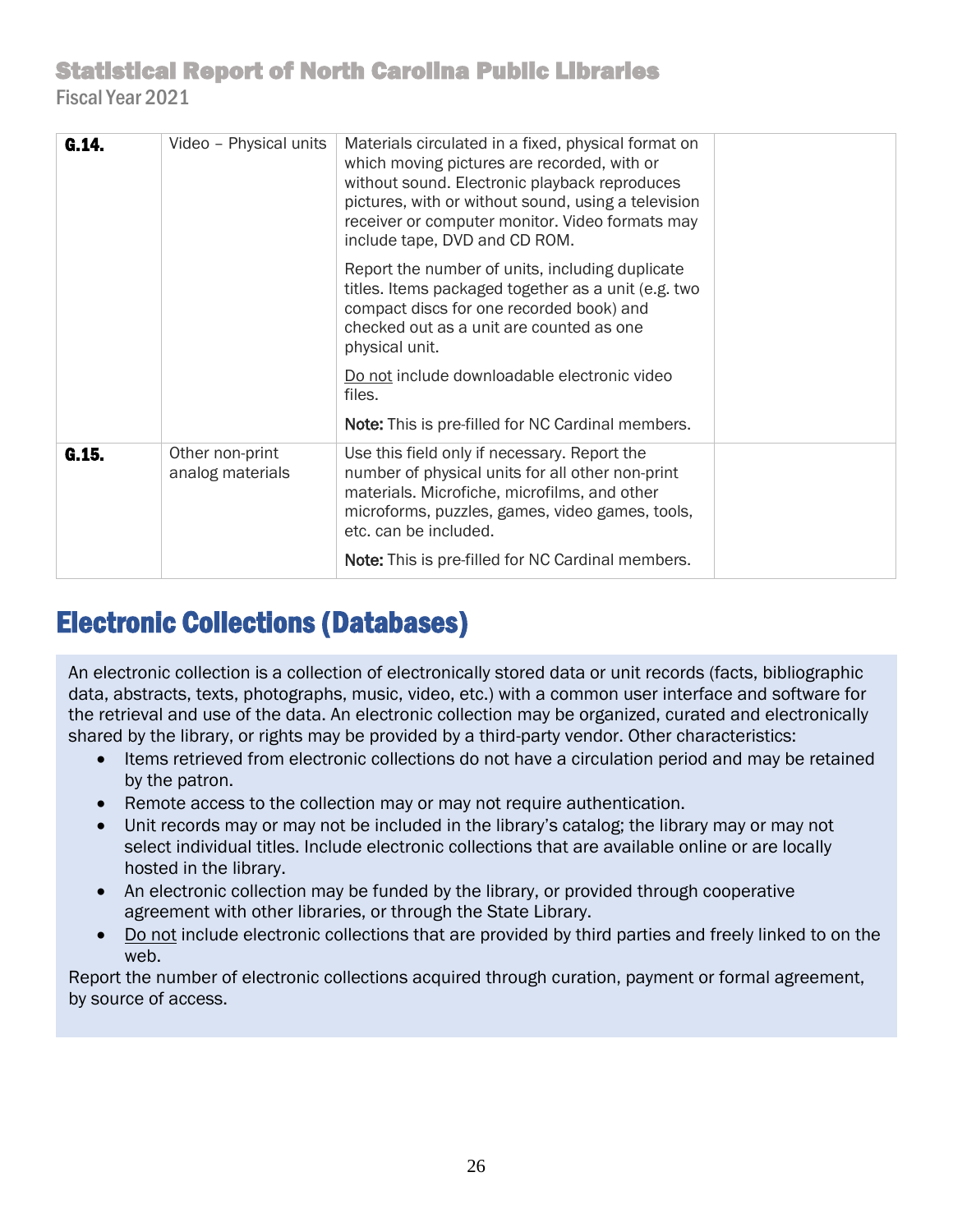| <b>Number</b> | <b>Indicator</b>                         | <b>Definition</b>                                                                                                                | <b>Internal Notes</b> |
|---------------|------------------------------------------|----------------------------------------------------------------------------------------------------------------------------------|-----------------------|
| G.16.         | Local/other<br>cooperative<br>agreements | Report the number of databases acquired by the<br>library directly or through a regional or state-wide<br>cooperative agreement. |                       |
|               |                                          | Do not count NC LIVE databases here: these are<br>now reported in a separate question.                                           |                       |
| G.17.         | NC LIVE databases                        | The number of NC LIVE databases will be pre-<br>filled by State Library staff and should not be<br>included elsewhere.           |                       |
| G.18.         | <b>Total licensed</b><br>database        | This field is auto-calculated for you.<br>Local/other cooperative agreements + NC LIVE                                           |                       |

# Electronic Materials

#### What to include in collections:

Report the number of units, not titles. Include only units that have been purchased, leased or licensed by the library, a consortium, the state library, a donor or other person or entity.

Included items must only be accessible with a valid library card or at a physical library location; inclusion in the catalog is not required.

Count electronic materials at the administrative entity level; do not duplicate numbers at each branch.

Note: For purposes of this survey, units are defined as "units of acquisition or purchase." The "unit" is determined by considering whether the item is restricted to a finite number of simultaneous users or an unlimited number of simultaneous users.

Finite simultaneous use: units of acquisition or purchase is based on the number of simultaneous usages acquired (equivalent to purchasing multiple copies of a single title). For example, if a library acquires a title with rights to a single user at a time, then that item is counted as 1 "unit"; if the library acquires rights to a single title for 10 simultaneous users, then that item is counted as 10 "units."

Unlimited simultaneous use: units of acquisition or purchase is based on the number of titles acquired. For example, if a library acquires a collection of 100 books with unlimited simultaneous users, then that collection would be counted as 100 "units."

#### Exclude:

Report the number of units, not titles. Include only units that have been purchased, leased or donated. Do not include items freely available without monetary exchange.

Do not include items that are permanently retained by the patron; count only items that have a set circulation period where it is available for their use.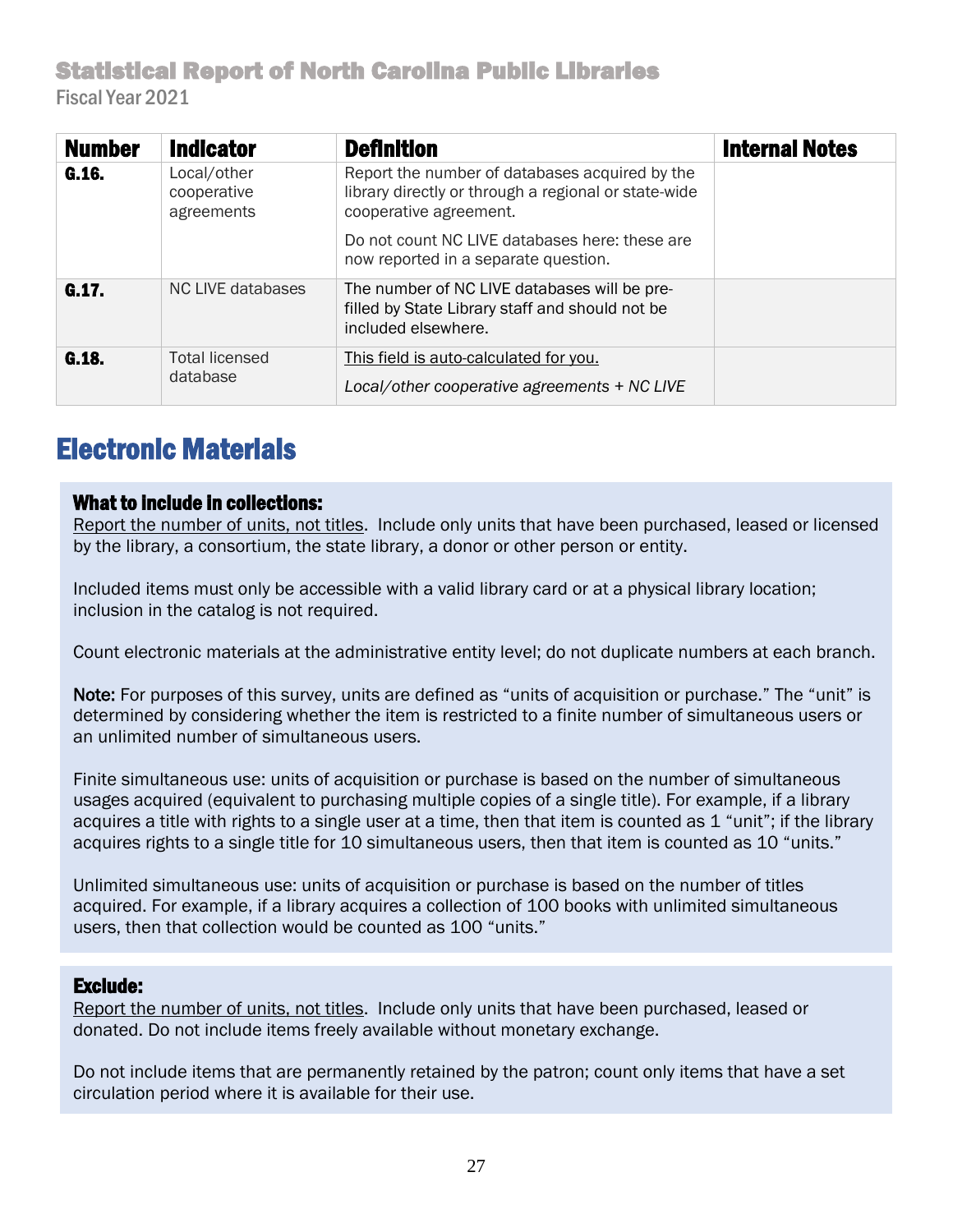#### E-book Definition:

Digital documents (including those digitized by the library), licensed or not, where searchable text is prevalent, and which can be seen in analogy to a printed book (monograph). eBooks are loaned to users on portable devices (eBook readers) or by transmitting the contents to the user's personal computer for a limited time. Include eBooks held locally and remote eBooks for which permanent or temporary access rights have been acquired.

Report the number of physical or electronic units, including duplicates, for all outlets at the administrative entity level; do not duplicate unit count for each branch. eBooks packaged together as a unit (e.g., multiple titles on a single e-book reader) and checked out as a unit are counted as one unit.

#### E-audio Definition:

Downloadable electronic files on which sounds (only) are stored (recorded) and that can be reproduced (played back) electronically. Audio – Downloadable Units may be loaned to users on portable devices or by transmitting the contents to the user's personal computer for a limited time.

Include Audio – Downloadable Units held locally and remote Audio – Downloadable Units for which permanent or temporary access rights have been acquired.

#### E-video Definition:

Downloadable electronic files on which moving pictures are recorded, with or without sound. Electronic playback reproduces pictures, with or without sound, using a television receiver, computer monitor or video-enabled mobile device. Video – Downloadable Units may be loaned to users on portable devices or by transmitting the contents to the user's personal computer for a limited time.

Include Video – Downloadable Units held locally and remote Video – Downloadable Units for which permanent or temporary access rights have been acquired.

Do not include streaming video.

#### E-periodicals Definition:

Report the number of e-periodical subscriptions, including duplicates, for all outlets. If data on the number of units subscribed to is not available, the number of titles may be counted. E-periodicals packaged together as a unit (e.g., multiple titles on a single circulating tablet device) and checked out as a unit are counted as one unit.

Report only items the library has selected as a part of the collection (exclude public domain / uncopyrighted e-periodicals that have unlimited access).

#### Consortia Materials:

Data is pre-filled for NC Live, NC Kids, e-INC, and NCDL.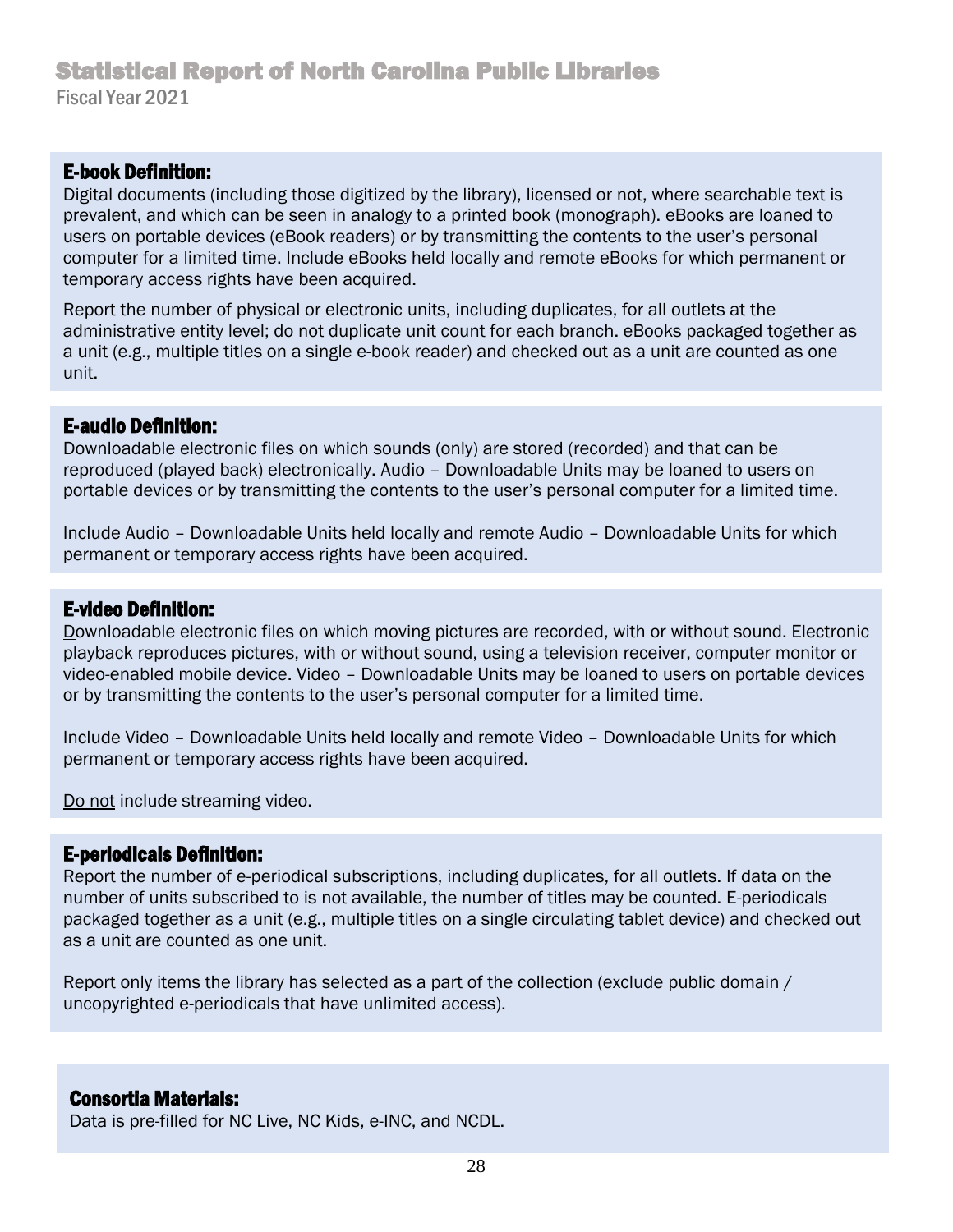<span id="page-28-0"></span>

|                | <b>E-books</b>                    | <b>E-Audio</b>                    | <b>E-Video</b>                    | <b>E-Periodicals</b>              | <b>Internal Notes</b> |
|----------------|-----------------------------------|-----------------------------------|-----------------------------------|-----------------------------------|-----------------------|
| <b>NC Live</b> | G. 19. Pre-filled                 | G. 20. Pre-filled                 | G. 21. Pre-filled                 | G. 22. Pre-filled                 |                       |
| <b>NC Kids</b> | G. 23. Pre-filled                 | G. 24. Pre-filled                 | G. 25. Pre-filled                 | G. 26. Pre-filled                 |                       |
| e-iNC          | G. 27. Pre-filled                 | G. 28. Pre-filled                 | G. 29. Pre-filled                 | G. 30. Pre-filled                 |                       |
| <b>NCDL</b>    | G. 31. Pre-filled                 | G. 32. Pre-filled                 | G. 33. Pre-filled                 | G. 34. Pre-filled                 |                       |
| Local          | G. 35.                            | G. 36.                            | G. 37.                            | G. 38.                            |                       |
| <b>Total</b>   | <b>G. 39. Auto-</b><br>calculated | <b>G. 40. Auto-</b><br>calculated | <b>G. 41. Auto-</b><br>calculated | <b>G. 42. Auto-</b><br>calculated |                       |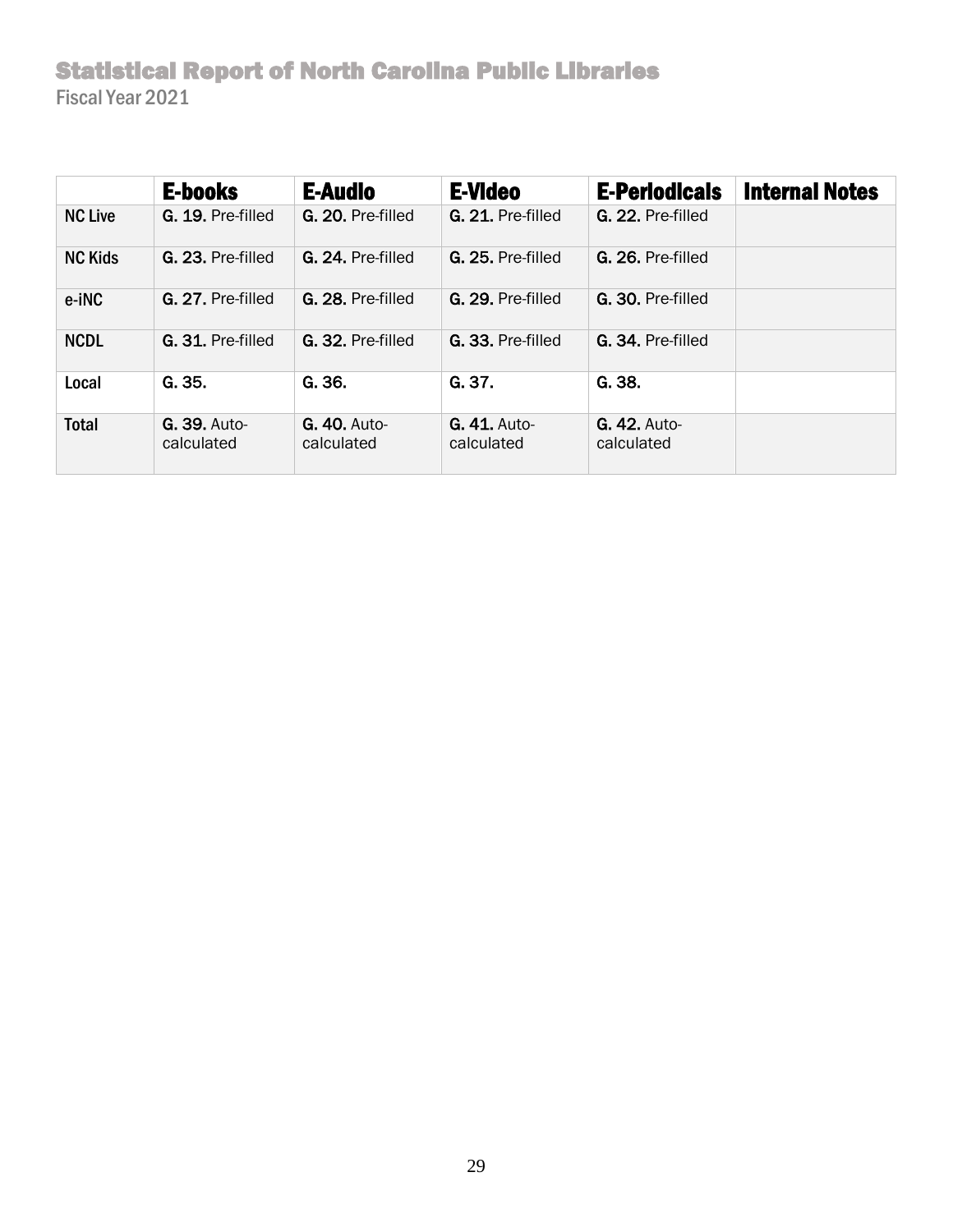# Section H: Collection Usage

What to include in collection usage: Count annual circulation of all library materials, including renewals. Interlibrary loans checked Count annual circulation of all library materials, including renewals. Interlibrary loans checked out to users should be included.

For questions related to young adult books, if you do not identify young adult books separately in cataloging, leave this blank, select "ILS cannot provide this data," and report circulation numbers in the category in which young adult books are cataloged.

#### Exclude:

Do not count intra-library loans (i.e. materials borrowed between branches) or items checked out to another library.

# Book Usage By Age

Note: Pre-filled for NC Cardinal libraries.

| <b>Adult Books</b>                           | <b>Young Adult Books</b>                         | <b>Juvenile Books</b>                           | <b>Internal Notes</b> |
|----------------------------------------------|--------------------------------------------------|-------------------------------------------------|-----------------------|
| H. 1. Fiction                                | H. 2. Fiction                                    | H. 3. Fiction                                   |                       |
| H. 4. Non-Fiction                            | H. 5. Non-Fiction                                | <b>H.6.</b> Non-Fiction                         |                       |
| H. 7. Total Adult Books<br>(Auto-calculated) | <b>H. 8. Total YA Books</b><br>(Auto-calculated) | H. 9. Total Juvenile Books<br>(Auto-calculated) |                       |

# Usage By Format

| <b>Number</b> | <b>Indicator</b>                 | <b>Definition</b>                                                                                                                               | <b>Internal Notes</b> |
|---------------|----------------------------------|-------------------------------------------------------------------------------------------------------------------------------------------------|-----------------------|
| H.10.         | Total book circulation           | This value is auto-calculated for you.                                                                                                          |                       |
|               |                                  | Adult fiction $+$ Adult non-fiction $+$ Juvenile fiction<br>+ Juvenile non-fiction + YA fiction + YA non-<br>fiction.                           |                       |
| H.11.         | Print periodicals<br>circulation | If known, report the circulation of print<br>periodicals.<br>Note: This is pre-filled for NC Cardinal members.                                  |                       |
| H.12.         | Total print circulation          | This value is auto-calculated for you.                                                                                                          |                       |
|               |                                  | Adult fiction $+$ Adult non-fiction $+$ Juvenile fiction<br>+ Juvenile non-fiction + YA fiction + YA non-fiction<br>+ Periodicals + Other print |                       |
| H.13.         | Analog audio<br>circulation      | Circulation of audio on cassettes, CDs, or other<br>physical media.                                                                             |                       |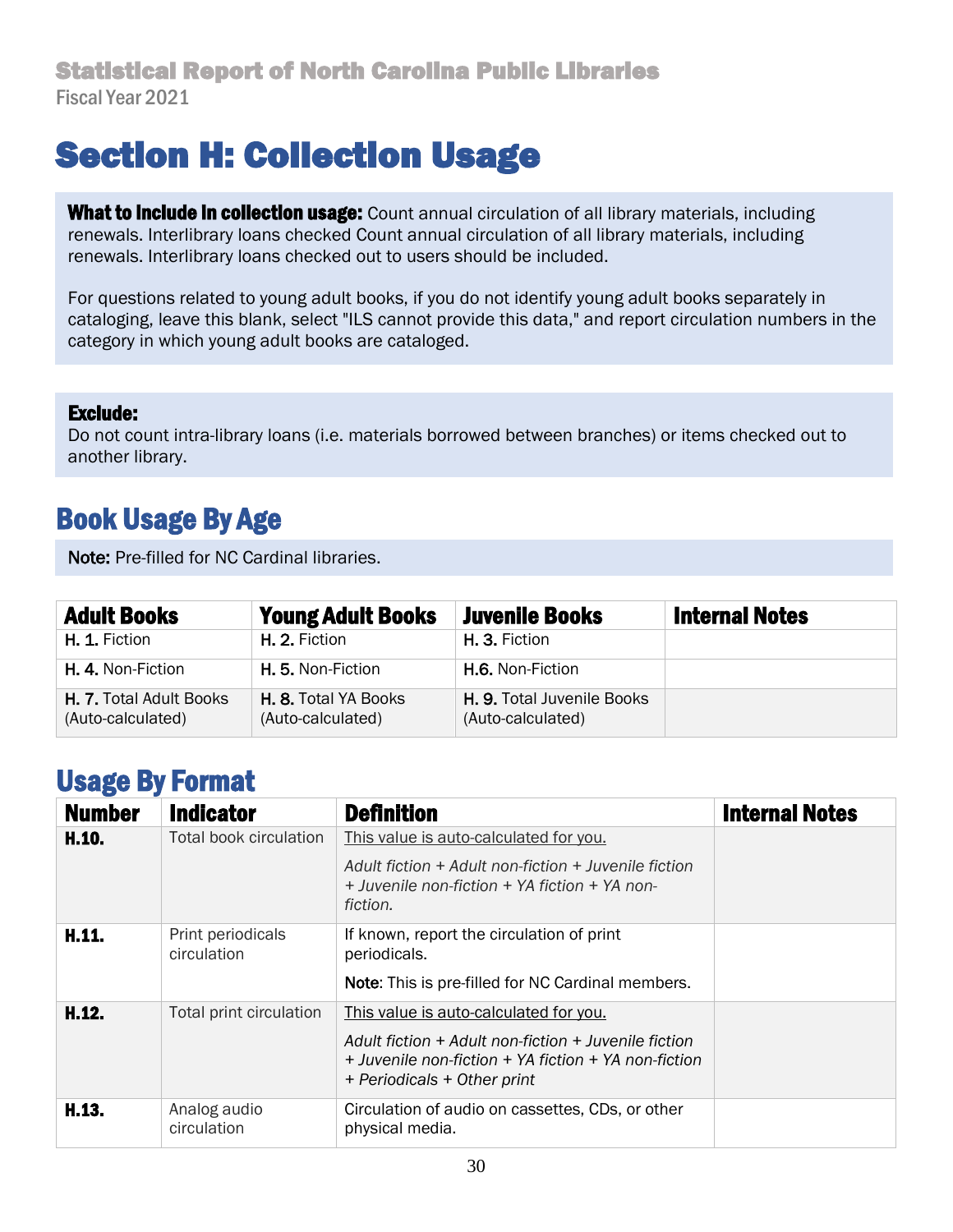|       |                                       | Note: This is pre-filled for NC Cardinal members.                                                                                                                                                                                                    |  |
|-------|---------------------------------------|------------------------------------------------------------------------------------------------------------------------------------------------------------------------------------------------------------------------------------------------------|--|
| H.14. | Analog video                          | Circulation of video on DVDs or other media.                                                                                                                                                                                                         |  |
|       | circulation                           | Note: This is pre-filled for NC Cardinal members.                                                                                                                                                                                                    |  |
| H.15. | Other print material<br>circulation   | Use this field only if necessary. Report the<br>circulation for all other print materials. DO NOT<br>track toys, puzzles, games, computer games, or<br>other non-print materials here. These items can<br>be tracked in "Other non-print materials." |  |
|       |                                       | Note: This is pre-filled for NC Cardinal members.                                                                                                                                                                                                    |  |
| H.16. | Other non-print<br>analog circulation | Use this field only if necessary. Report the<br>circulation of physical units for all other non-print<br>materials. You can include microfiche, microfilms,<br>and other microforms, puzzles, games, video<br>games, tools, etc.                     |  |
|       |                                       | Note: This is pre-filled for NC Cardinal members.                                                                                                                                                                                                    |  |
| H.17. | Total non-print<br>circulation        | This field is auto-calculated for you.                                                                                                                                                                                                               |  |
|       |                                       | Analog Audio + Analog Video + Non-print<br>materials                                                                                                                                                                                                 |  |
| H.18. | Total physical item<br>circulation    | This value is auto-calculated for you.                                                                                                                                                                                                               |  |
|       |                                       | Print circulation + Analog Audio + Analog Video +<br>other print materials circulation + Other non-print<br>analog circulation                                                                                                                       |  |
| H.19. | <b>NC LIVE eBook</b><br>circulation   | NC LIVE e-book circulation will be entered for you<br>by the State Library.                                                                                                                                                                          |  |
| H.20. | NC Kids e-book<br>circulation         | NC Kids e-book circulation will be entered for you<br>by the State Library.                                                                                                                                                                          |  |
| H.21. | e-iNC e-book<br>circulation           | e-iNC e-book circulation will be entered for you by<br>the State Library.                                                                                                                                                                            |  |
|       |                                       | Note: If not a member, check box.                                                                                                                                                                                                                    |  |
| H.22. | NCDL e-book<br>circulation            | NCDL e-book circulation will be entered for you by<br>the State Library.                                                                                                                                                                             |  |
|       |                                       | Note: If not a member, check box.                                                                                                                                                                                                                    |  |
| H.23. | Local e-book<br>circulation           | Include all non-consortial e-book circulation.                                                                                                                                                                                                       |  |
|       |                                       | Do not include circulation from databases such<br>as Hoopla (usage for these items should be<br>included in local successful information<br>retrievals)                                                                                              |  |
| H.24. | Total e-book<br>circulation           | This is an automatically calculated value. NC LIVE<br>e-book + NC Kids e-book, e-iNC e-book + NCDL e-<br>book + local e-book circulation.                                                                                                            |  |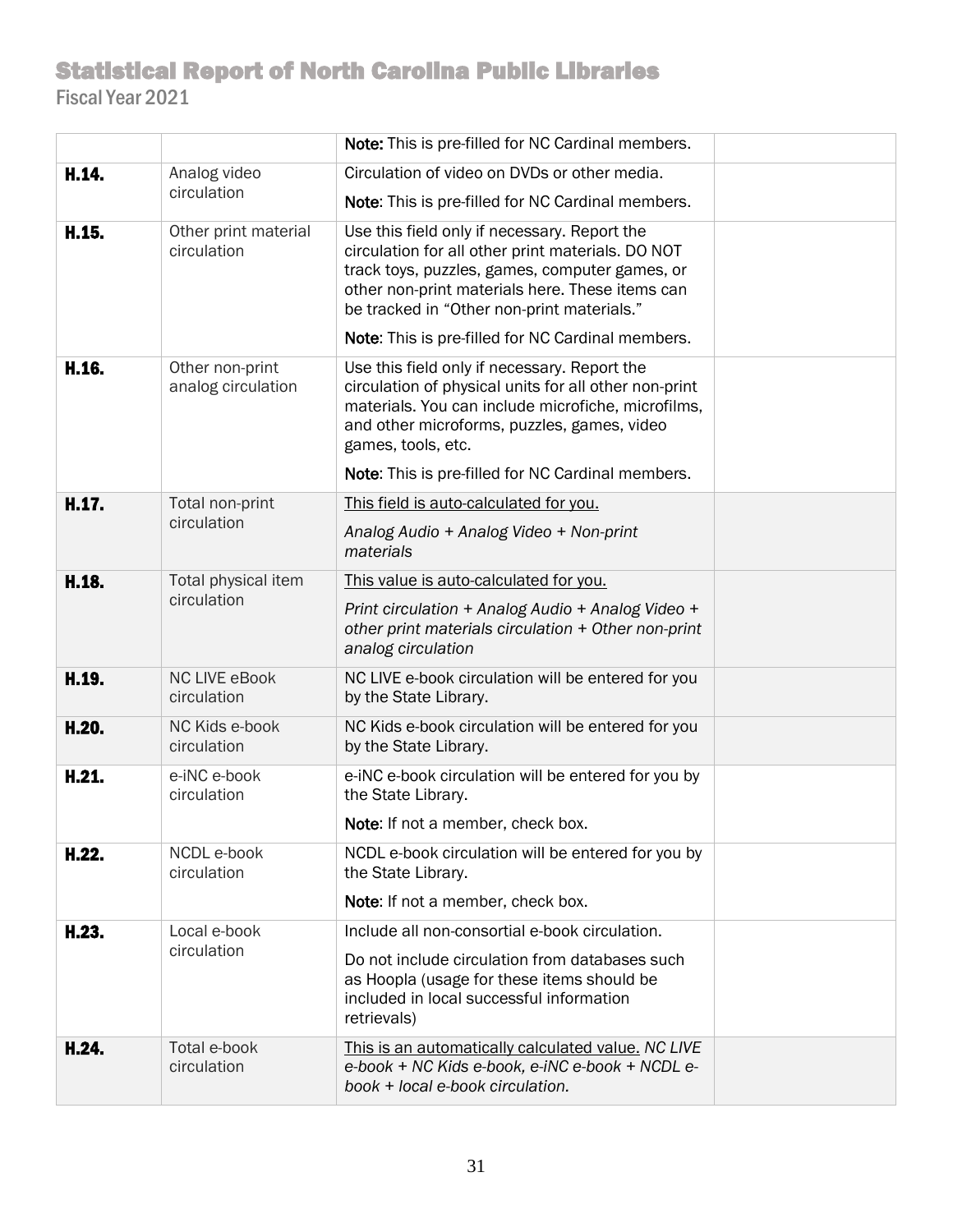| H.25. | NC LIVE e-audio<br>circulation     | NCLIVE e-audio circulation will be entered for you<br>by the State Library.                                                                                       |  |
|-------|------------------------------------|-------------------------------------------------------------------------------------------------------------------------------------------------------------------|--|
| H.26. | NC Kids e-audio<br>circulation     | NC Kids e-audio circulation will be entered for you<br>by the State Library.                                                                                      |  |
| H.27. | e-iNC e-audio<br>circulation       | e-iNC e-audio circulation will be entered for you by<br>the State Library.                                                                                        |  |
|       |                                    | Note: If not a member, check box.                                                                                                                                 |  |
| H.28. | NCDL e-audio<br>circulation        | NCDL e-audio circulation will be entered for you<br>by the State Library.                                                                                         |  |
|       |                                    | Note: If not a member, check box.                                                                                                                                 |  |
| H.29. | Local e-audio                      | Include all non-consortial e-audio circulation.                                                                                                                   |  |
|       | circulation                        | Do not include circulation from databases such<br>as Hoopla (usage for these items should be<br>included in local successful information<br>retrievals)           |  |
| H.30. | Total e-audio                      | This is an automatically calculated value.                                                                                                                        |  |
|       | circulation                        | NC LIVE e-audio + NC Kids e-audio, e-iNC e-audio<br>+ NCDL e-audio + local e-audio circulation.                                                                   |  |
| H.31. | NC LIVE e-video<br>circulation     | NC LIVE e-video circulation will be entered for you<br>by the State Library.                                                                                      |  |
| H.32. | NC Kids e-video<br>circulation     | NC Kids e-video circulation will be entered for you<br>by the State Library.                                                                                      |  |
| H.33. | e-iNC e-video<br>circulation       | e-iNC e-video circulation will be entered for you by<br>the State Library.                                                                                        |  |
|       |                                    | Note: If not a member, check box.                                                                                                                                 |  |
| H.34. | NCDL e-video<br>circulation        | NCDL e-video circulation will be entered for you by<br>the State Library.                                                                                         |  |
|       |                                    | Note: If not a member, check box.                                                                                                                                 |  |
| H.35. | Local e-video<br>circulation       | Include all non-consortial e-video circulation.<br>Include usage from items reported in G.40 only.                                                                |  |
|       |                                    | Do not include circulation from databases such<br>as Hoopla or Kanopy (usage for these items<br>should be included in local successful information<br>retrievals) |  |
| H.36. | Total e-video                      | This is an automatically calculated value.                                                                                                                        |  |
|       | circulation                        | NC LIVE e-video + NC Kids e-video, e-iNC e-video<br>+ NCDL e-video + local e-video circulation.                                                                   |  |
| H.37. | e-iNC e-periodicals<br>circulation | e-iNC e-periodicals circulation will be entered for<br>you by the State Library.                                                                                  |  |
|       |                                    | Note: If not a member, check box.                                                                                                                                 |  |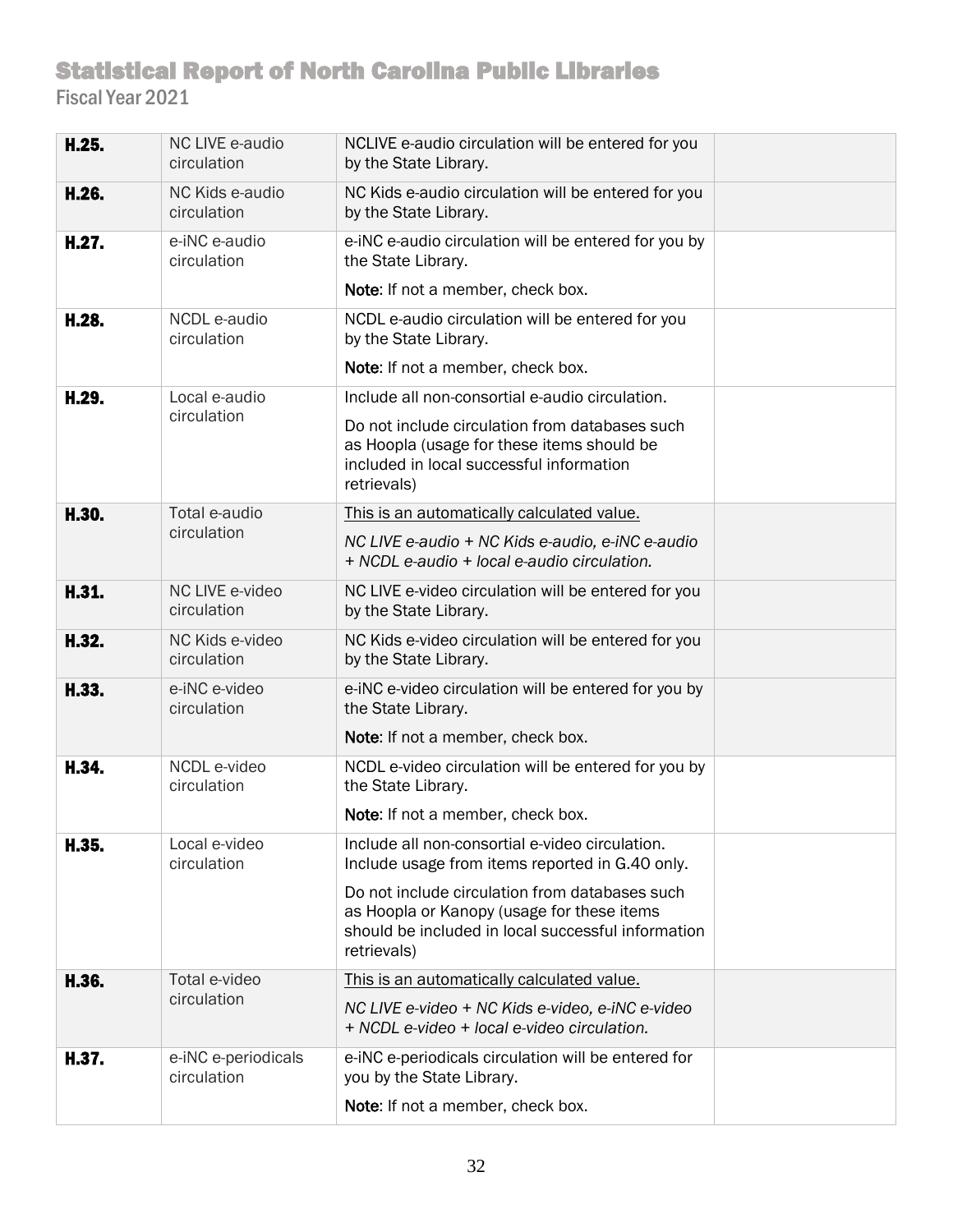| H.38. | NCDL e-periodicals<br>circulation                                        | NCDL e-periodicals circulation will be entered for<br>you by the State Library.                                                                                                                                                                                                                                                                                                        |  |
|-------|--------------------------------------------------------------------------|----------------------------------------------------------------------------------------------------------------------------------------------------------------------------------------------------------------------------------------------------------------------------------------------------------------------------------------------------------------------------------------|--|
|       |                                                                          | Note: If not a member, check box.                                                                                                                                                                                                                                                                                                                                                      |  |
| H.39. | Local e-periodicals                                                      | Include all non-consortial e-periodicals circulation.                                                                                                                                                                                                                                                                                                                                  |  |
|       | circulation                                                              | Do not include circulation from databases such<br>as Hoopla (usage for these items should be<br>included in local successful information<br>retrievals)                                                                                                                                                                                                                                |  |
| H.40. | <b>Total ePeriodicals</b>                                                | This is an automatically calculated value.                                                                                                                                                                                                                                                                                                                                             |  |
|       | circulation                                                              | e-iNC e-periodicals + NCDL e-periodicals + local e-<br>periodicals circulation                                                                                                                                                                                                                                                                                                         |  |
| H.41. | Use of Electronic<br><b>Materials</b>                                    | Electronic Materials are materials that are<br>distributed digitally and can be accessed via a<br>computer, the Internet, or a portable device such<br>as an e-book reader. Types of electronic materials<br>include e-books and downloadable electronic<br>video and audio files. This field is auto-calculated<br>for you.                                                           |  |
|       |                                                                          | NC LIVE e-book + NC Kids e-book, e-iNC e-book +<br>NCDL e-book + local e-book circulation + NC LIVE<br>e-audio + NC Kids e-audio, e-iNC e-audio + NCDL<br>e-audio + local e-audio circulation + e-iNC e-<br>periodicals + NCDL e-periodicals + local e-<br>periodicals circulation + NC LIVE e-video + NC<br>Kids e-video, e-iNC e-video + NCDL e-video + local<br>e-video circulation |  |
| H.42. | <b>NC LIVE Retrieval of</b><br>Electronic<br>Information                 | NC LIVE retrieval of electronic information will be<br>entered for you by the State Library.                                                                                                                                                                                                                                                                                           |  |
| H.43. | Local Retrieval of<br>Electronic<br>Information<br>(Database usage)      | The number of full-content items examined,<br>downloaded or otherwise supplied to the user<br>from online library resources that require user<br>authentication but do not have a circulation<br>period.                                                                                                                                                                               |  |
|       |                                                                          | Do not include use of the OPAC or library website.                                                                                                                                                                                                                                                                                                                                     |  |
| H.44. | <b>Total Successful</b><br><b>Retrieval of Electronic</b><br>Information | This is an automatically calculated value.<br>NC LIVE Retrieval of Electronic Information +<br><b>Local Retrieval of Electronic Information</b>                                                                                                                                                                                                                                        |  |
| H.45. | Electronic content<br>use                                                | This is an automatically calculated value Use of<br>Electronic Materials + Total Successful Retrieval<br>of Electronic Information                                                                                                                                                                                                                                                     |  |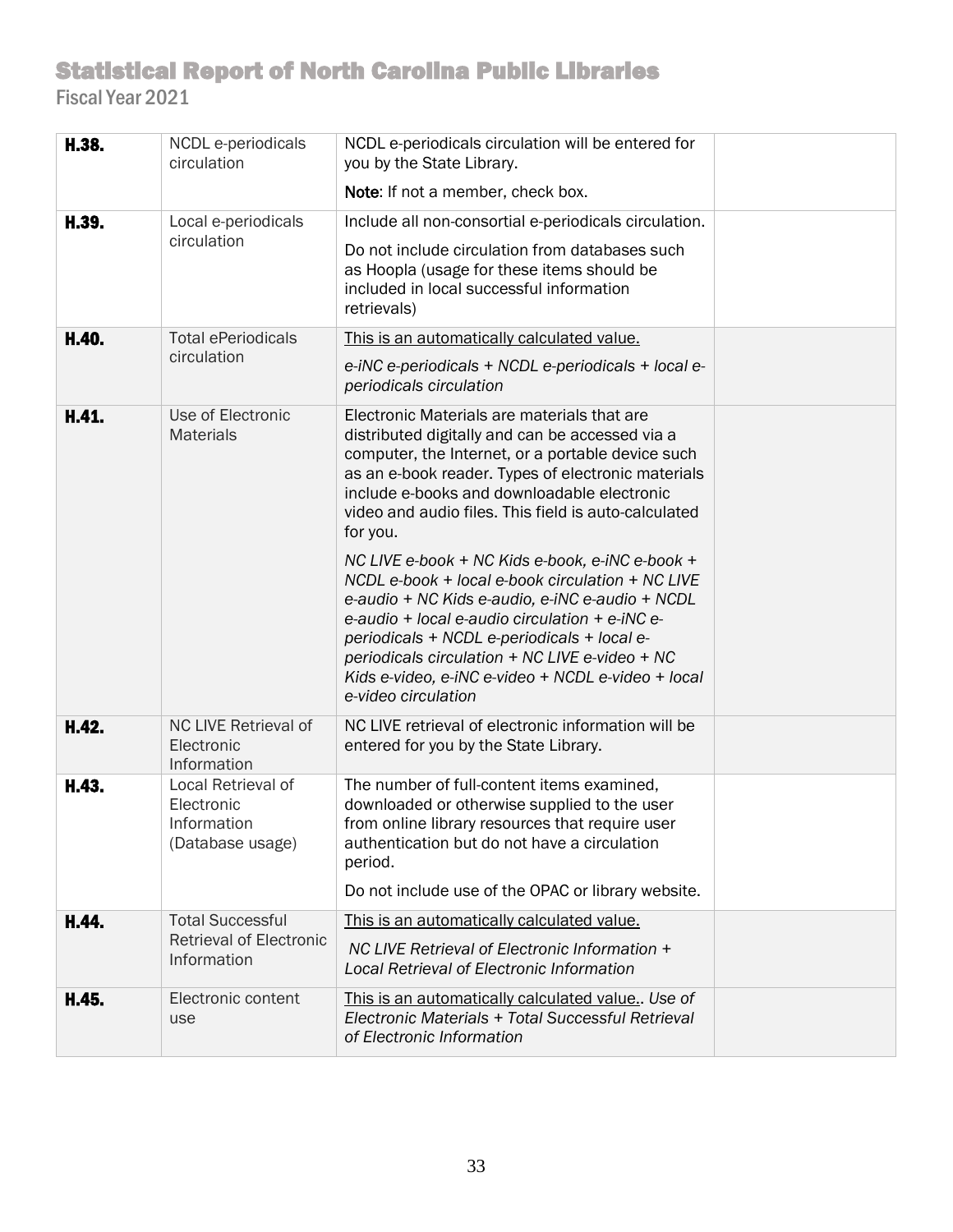# **Totals**

| <b>Number</b> | <b>Indicator</b>                                | <b>Definition</b>                                                                                                                                                                                                                                                                                                                                                                                                                                                                                                                                                                                                                                                                                                            | <b>Internal Notes</b> |
|---------------|-------------------------------------------------|------------------------------------------------------------------------------------------------------------------------------------------------------------------------------------------------------------------------------------------------------------------------------------------------------------------------------------------------------------------------------------------------------------------------------------------------------------------------------------------------------------------------------------------------------------------------------------------------------------------------------------------------------------------------------------------------------------------------------|-----------------------|
| H.46.         | <b>Total audio</b>                              | This field is automatically calculated for you.                                                                                                                                                                                                                                                                                                                                                                                                                                                                                                                                                                                                                                                                              |                       |
|               | circulation                                     | Total e-audio + analog audio circulation                                                                                                                                                                                                                                                                                                                                                                                                                                                                                                                                                                                                                                                                                     |                       |
| H.47.         | Total circulation of AV<br>materials            | This value is auto-calculated for you.<br>NC LIVE e-audio + NC Kids e-audio, e-iNC e-audio<br>+ NCDL e-audio + local e-audio circulation. +<br>Analog Audio + Analog Video + NC LIVE e-video +<br>NC Kids e-video, e-iNC e-video + NCDL e-video +<br>local e-video circulation                                                                                                                                                                                                                                                                                                                                                                                                                                               |                       |
| H.48.         | <b>Total Circulation of</b><br><b>Materials</b> | This value is auto-calculated for you.<br>Total physical item circulation + Use of Electronic<br><b>Materials</b>                                                                                                                                                                                                                                                                                                                                                                                                                                                                                                                                                                                                            |                       |
| H.49.         | Total collection use                            | This value is auto-calculated for you.<br>Juvenile fiction + Juvenile non-fiction + YA fiction<br>+ YA non-fiction + Adult Fiction + Adult non-fiction<br>+ Periodicals + analog audio + analog video +<br>other non-print + other print + NC LIVE e-book +<br>NC Kids e-book, e-iNC e-book + NCDL e-book +<br>local e-book circulation + NC LIVE e-audio + NC<br>Kids e-audio, e-iNC e-audio + NCDL e-audio +<br>local e-audio circulation + e-iNC e-periodicals +<br>NCDL e-periodicals + local e-periodicals<br>circulation + NC LIVE e-video + NC Kids e-video, e-<br>iNC e-video + NCDL e-video + local e-video<br>circulation + NCLIVE Successful Electronic<br>Retrievals + Other Successful Electronic<br>Retrievals |                       |
| H.50.         | Circulation of<br>children's materials          | Total annual circulation of all juvenile and young<br>adult materials in all formats to all users. Includes<br>renewals.<br>Note: Remember to include NC Kids usage.                                                                                                                                                                                                                                                                                                                                                                                                                                                                                                                                                         |                       |
| H.51.         | <b>Auto Renewals</b>                            | Does the library automatically renew items?<br>Yes/No                                                                                                                                                                                                                                                                                                                                                                                                                                                                                                                                                                                                                                                                        |                       |
| H.52.         | <b>Adult Fines</b>                              | Does the library collect late fines for adult<br>materials? Do not include lost/damage fees.<br>Yes/No                                                                                                                                                                                                                                                                                                                                                                                                                                                                                                                                                                                                                       |                       |
| H.53.         | YA Fines                                        | Does the library collect late fines for young adult<br>materials? Do not include lost/damage fees.<br>Yes/No                                                                                                                                                                                                                                                                                                                                                                                                                                                                                                                                                                                                                 |                       |
| H.54.         | Juvenile Fines                                  | Does the library collect late fines for juvenile<br>materials? Do not include lost/damage fees.<br>Yes/No                                                                                                                                                                                                                                                                                                                                                                                                                                                                                                                                                                                                                    |                       |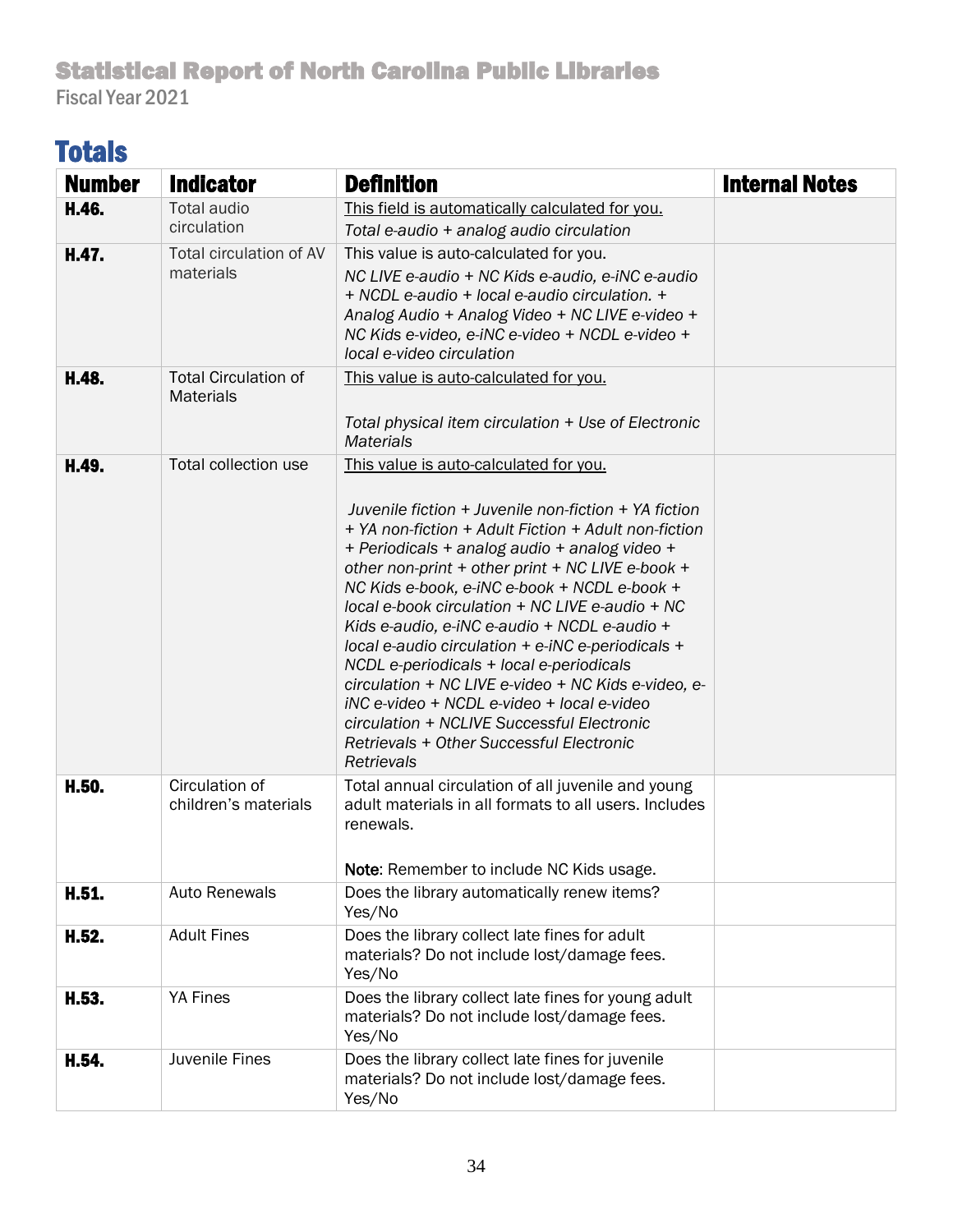| H.55. | A/V Fines | Does the library collect late fines for audio-visual  |  |
|-------|-----------|-------------------------------------------------------|--|
|       |           | materials? Do not include lost/damage fees.<br>Yes/No |  |
|       |           |                                                       |  |

# Technology Lending

Technology lending is a sub-section of circulation to capture how libraries facilitate access to technology items. Circulation reported here should also be reported in other non-print analog circulation.

| <b>Number</b> | <b>Indicator</b>                              | <b>Definition</b>                                                                                                                                                                                                     | <b>Internal Notes</b> |
|---------------|-----------------------------------------------|-----------------------------------------------------------------------------------------------------------------------------------------------------------------------------------------------------------------------|-----------------------|
| H.56.         | Technology<br>circulation                     | Report circulation, including in-house use, of<br>technology lent by the library to patrons (not to<br>staff). For example: e-readers, tablets, laptops,<br>iPods. Include renewals if possible.                      |                       |
|               |                                               | Do not count:                                                                                                                                                                                                         |                       |
|               |                                               | circulation of non-technology items (such<br>as gardening tools) here.<br>headphones or cable lending.<br>$\bullet$<br>usage of stationary desktop public access<br>computers in this statistic.                      |                       |
| H.57.         | Method of data<br>collection: tech<br>lending | Please provide information on the data collection<br>method you used to determine Technology<br>Lending. Response options: Counted every<br>transaction, all year; Sampling (counted manually<br>for one week); Other |                       |
| H.58.         | Does your library lend<br>laptops or tablets? | Yes, in-house and outside use/Yes, in-house use<br>only/No                                                                                                                                                            |                       |
| H.59.         | Does your library lend<br>Wi-Fi hotspots?     | Yes/No                                                                                                                                                                                                                |                       |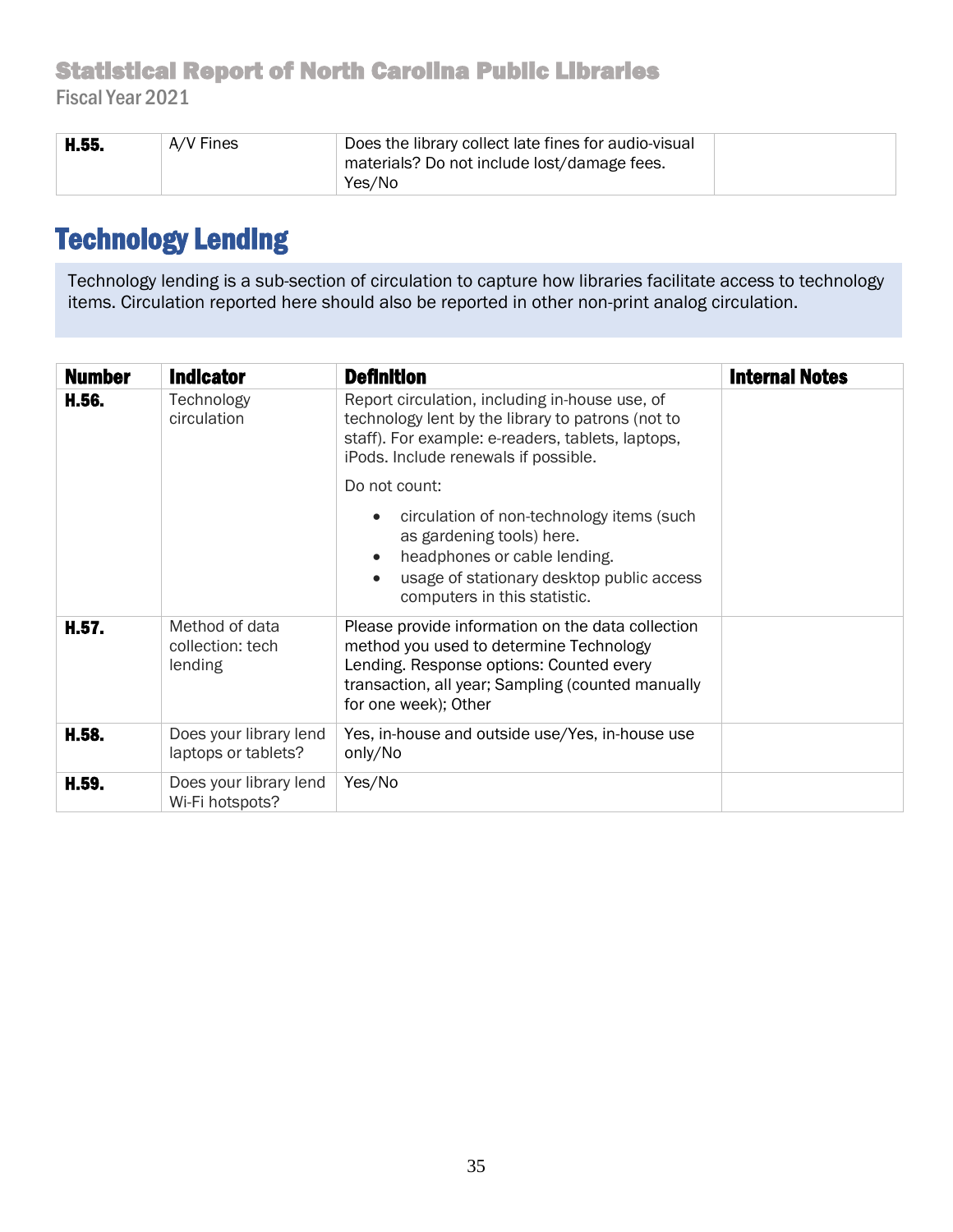# <span id="page-35-0"></span>Section I: Registered Users

A registered user is a library user who has applied for and received an identification number or card from the public library that has established conditions under which the user may borrow library materials or gain access to other library resources.

If you cannot distinguish between adults and juveniles in your catalog, count all registered users in the Adults field and enter "N/A" in the Juveniles fields.

Note: Reported data must be based off files from which inactive users have been purged within the past three (3) years.

| <b>Number</b> | <b>Indicator</b>                                                                         | <b>Definition</b>                                                                                                                            | <b>Internal Notes</b> |
|---------------|------------------------------------------------------------------------------------------|----------------------------------------------------------------------------------------------------------------------------------------------|-----------------------|
| 1.1.          | Adults                                                                                   | Number of adults (18+) in the community served<br>who have registered as borrowers.<br>Note: This is pre-filled for NC Cardinal members.     |                       |
| L2.           | <b>Juveniles</b>                                                                         | Number of juveniles (0-17) in the community<br>served who have registered as borrowers.<br>Note: This is pre-filled for NC Cardinal members. |                       |
| 1.3.          | <b>Total Registered</b><br>users                                                         | This is an automatically calculated value.                                                                                                   |                       |
| 1.4.          | Does your library<br>offer student cards to<br>one or more k-12<br>schools in your area? | Select the response that applies: Yes,<br>authentication by student ID or Yes, other<br>authentication/No                                    |                       |

## **Visits**

#### How to sample if gate counts are unavailable:

If an annual count of persons entering library is unavailable, determine an annual estimate by sampling visitation quarterly by tracking visitation during a typical week and multiplying by13.

A "typical week" is a time that is neither unusually busy nor unusually slow. Avoid holiday times, vacation periods for key staff, days when unusual events are taking place in the community or in the library. Choose a week in which the library is open its regular hours. Include seven consecutive calendar days, from Sunday through Saturday (or whenever the library is usually open).

| <b>Number</b> | <b>Indicator</b> | <b>Definition</b>                                                                                                                                                                                    | <b>Internal Notes</b> |
|---------------|------------------|------------------------------------------------------------------------------------------------------------------------------------------------------------------------------------------------------|-----------------------|
| I.5.          | Library visits   | Report the total number of persons entering the<br>library for whatever purpose during the year.<br>Include persons attending activities, meetings,<br>and those persons requiring no staff services |                       |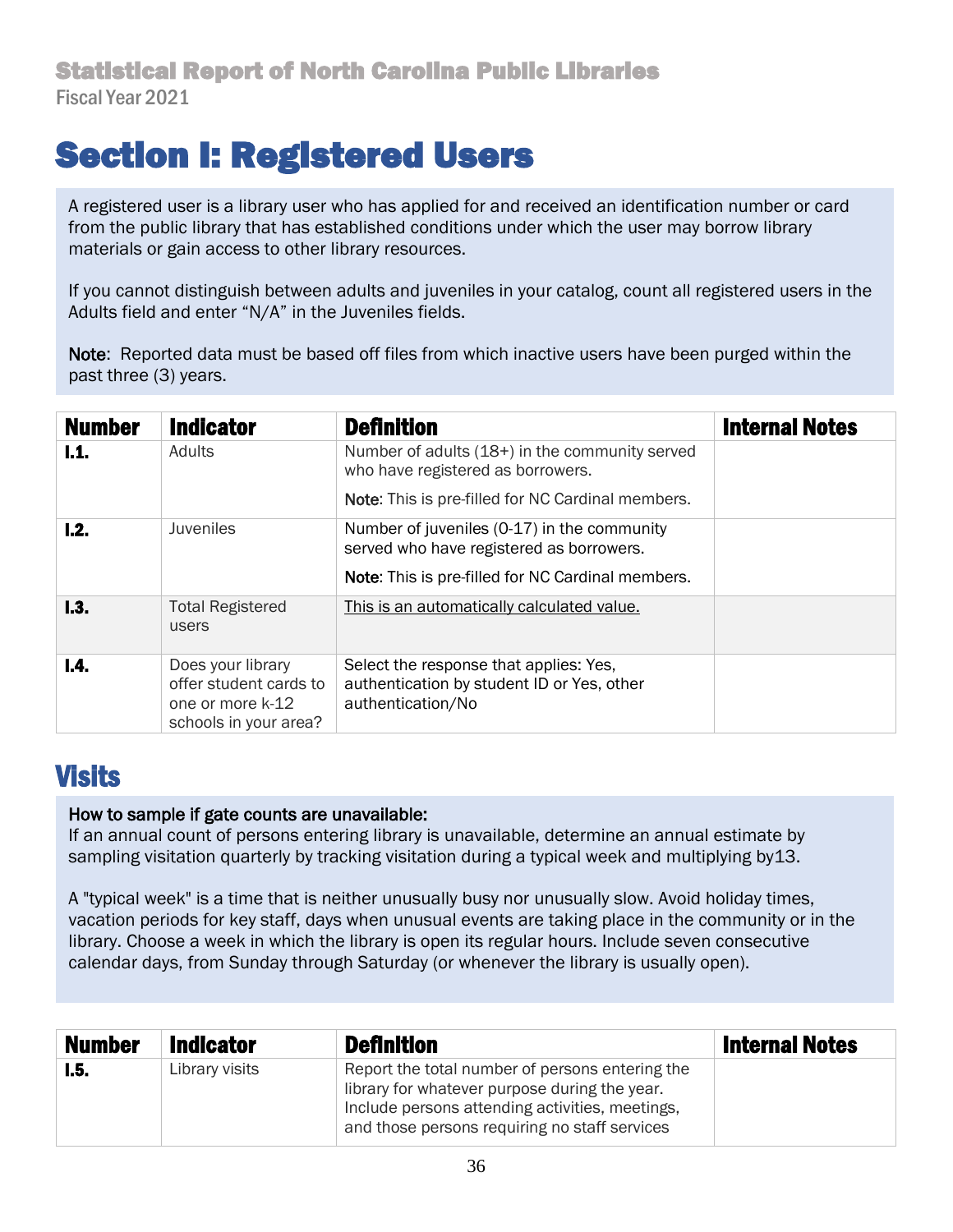| I.6. | Method of data<br>collection: library<br>visits | Regarding the number of Library Visits entered, is<br>this an annual count or an annual estimate based<br>on a typical week or weeks? |  |
|------|-------------------------------------------------|---------------------------------------------------------------------------------------------------------------------------------------|--|
|      |                                                 | Select one of the following:                                                                                                          |  |
|      |                                                 | Annual Count<br>Annual Estimate Based on Typical<br>$\bullet$<br>Week(s)                                                              |  |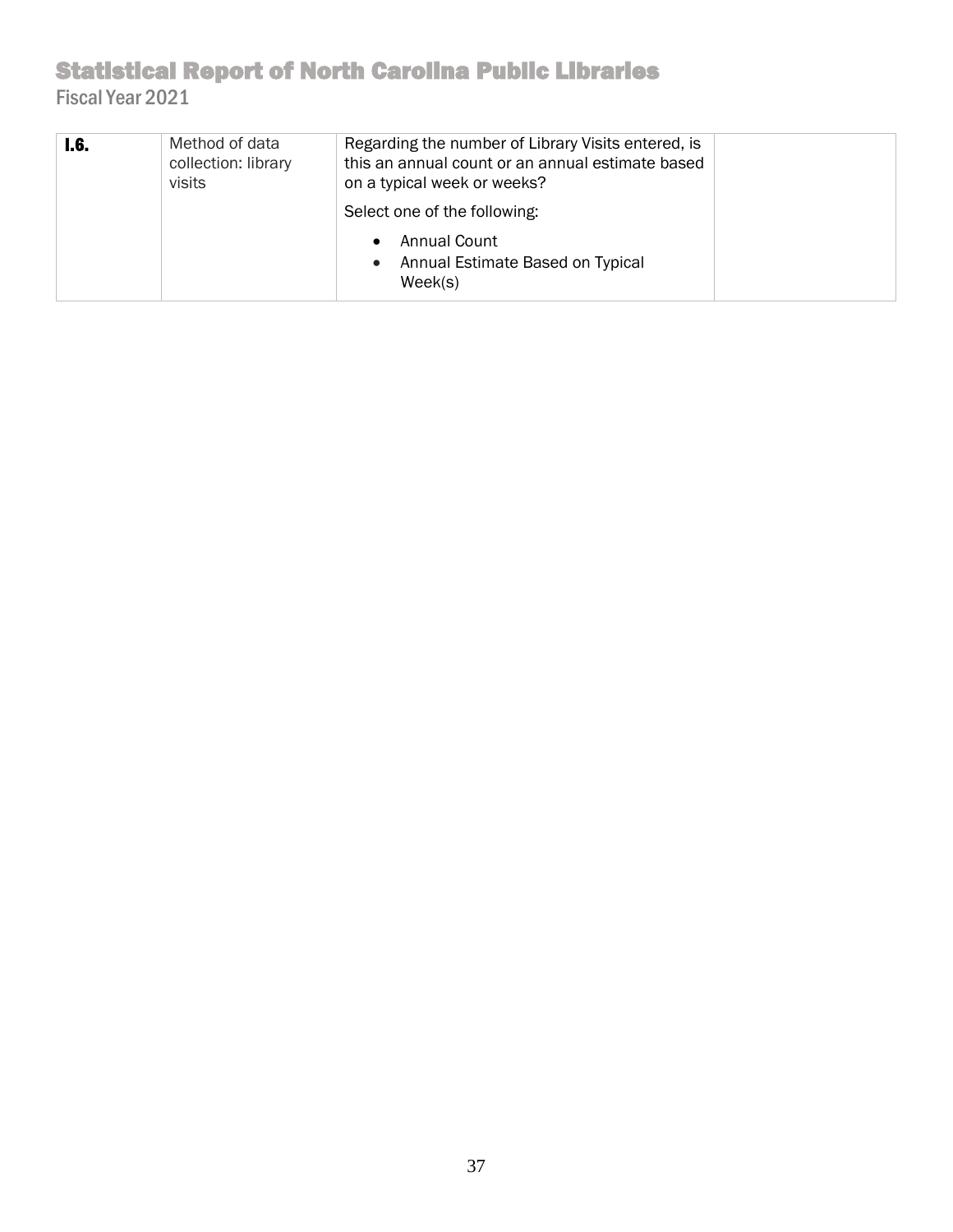# <span id="page-37-0"></span>Section J: Programming

## Synchronous Programs

#### **NEW**

interest category. If your library is unable to report using the new categories, report all programming in The questions in Section J, Option A reflect the new age categories and the addition of a general Section J, Option B.

Categorize programs according to the intended audience. Include all attendees regardless of age.

Note: Option B is only available for FY21. All programming in FY22 must be reported using the new age categories.

#### Option A In-Person Programs Offered

|                | <b>Children's</b><br>$(0-5)$ | <b>Children's</b><br>$(6-11)$ | Young Adult<br>$(12-18)$ | <b>Adult</b><br>$(19+)$ | <b>General</b><br><b>Interest</b> | <b>Internal</b><br><b>Notes</b> |
|----------------|------------------------------|-------------------------------|--------------------------|-------------------------|-----------------------------------|---------------------------------|
| <b>Onsite</b>  | J.1.                         | J.2.                          | J.3.                     | J.4.                    | J.5.                              |                                 |
| <b>Offsite</b> | J.6.                         | J.7.                          | J.8.                     | J.9.                    | J.10.                             |                                 |
| <b>Totals</b>  | J.11.                        | J.12.                         | J.13.                    | J.14.                   | J.15.                             |                                 |

### In-Person Program Attendance

|                | <b>Children's</b><br>$(0-5)$ | <b>Children's</b><br>$(6-11)$ | <b>Young Adult</b><br>$(12-18)$ | <b>Adult</b><br>(19+) | <b>General</b><br><b>Interest</b> | <b>Internal</b><br><b>Notes</b> |
|----------------|------------------------------|-------------------------------|---------------------------------|-----------------------|-----------------------------------|---------------------------------|
| <b>Onsite</b>  | J.16.                        | J.17.                         | J.18.                           | J.19.                 | J.20.                             |                                 |
| <b>Offsite</b> | J.21.                        | J.22.                         | J.23.                           | J.24.                 | J.25.                             |                                 |
| <b>Totals</b>  | J.26.                        | J.27.                         | J.28.                           | J.29.                 | J.30.                             |                                 |

## In-Person Program Totals

| <b>Number</b> | <b>Indicator</b>                             | <b>Definition</b>                | <b>Internal Notes</b> |
|---------------|----------------------------------------------|----------------------------------|-----------------------|
| J.31.         | Total in-person, onsite<br>program sessions  | This is auto-calculated for you. |                       |
| J.32.         | Total in-person, offsite<br>program sessions | This is auto-calculated for you. |                       |
| J.33.         | Total in-person, onsite<br>attendance        | This is auto-calculated for you. |                       |
| J.34.         | Total in-person, offsite<br>attendance       | This is auto-calculated for you. |                       |

### Option B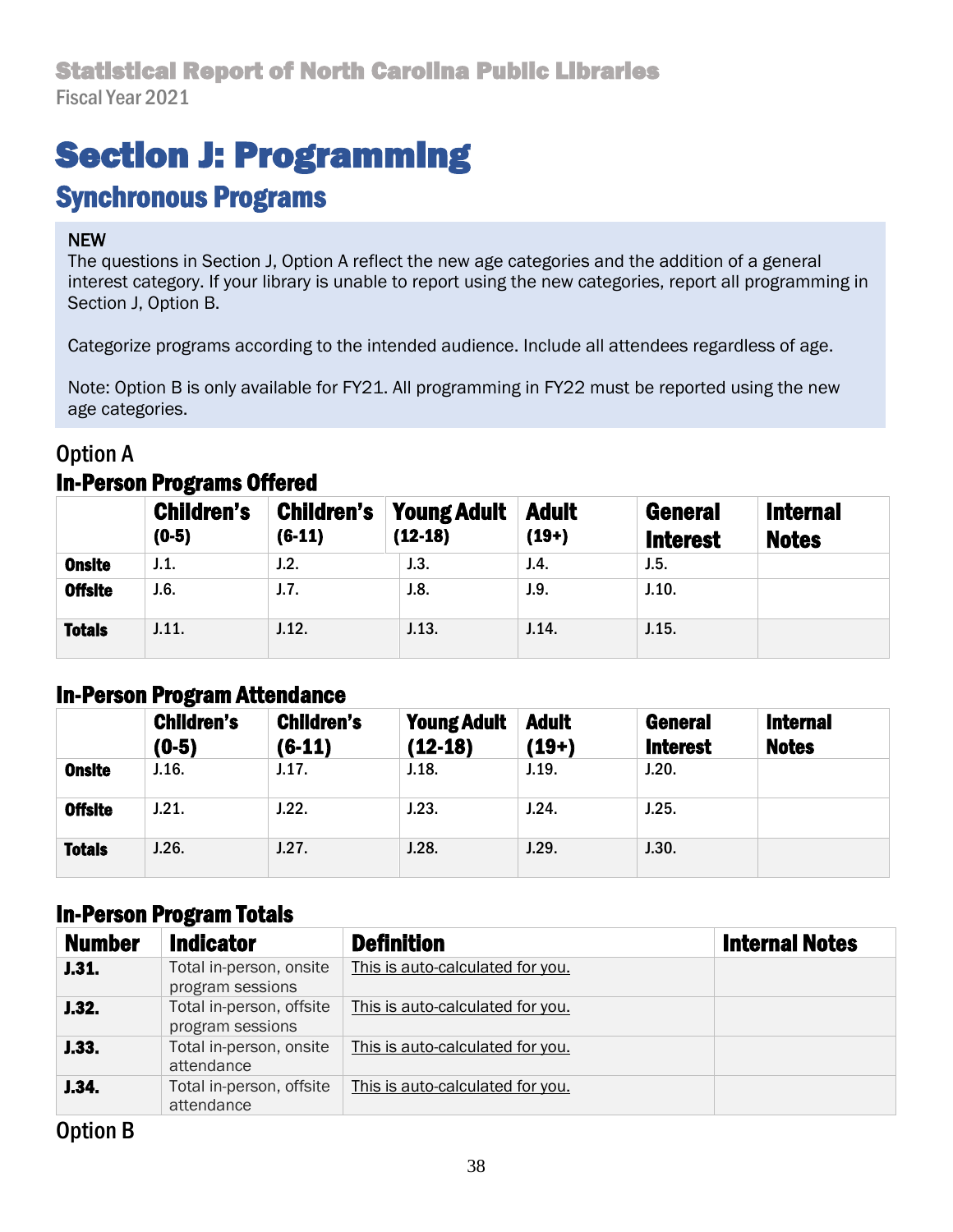*\*This option is only available for FY21. All data in FY22 must be reported with new age categories\**

### In-Person Programs Offered

|                | -<br><b>Adult</b><br>$(19+)$ | <b>Young Adult (12-</b><br>18) | <b>Children's</b><br>$(0-11)$ | <b>Internal Notes</b> |
|----------------|------------------------------|--------------------------------|-------------------------------|-----------------------|
| <b>Onsite</b>  |                              |                                |                               |                       |
| <b>Offsite</b> |                              |                                |                               |                       |
| <b>Totals</b>  |                              |                                |                               |                       |

### In-Person Program Attendance

|                | <b>Adult</b><br>$(19+)$ | <b>Young Adult (12-</b><br>18) | <b>Children's</b><br>$(0-11)$ | <b>Internal Notes</b> |
|----------------|-------------------------|--------------------------------|-------------------------------|-----------------------|
| <b>Onsite</b>  |                         |                                |                               |                       |
| <b>Offsite</b> |                         |                                |                               |                       |
| <b>Totals</b>  |                         |                                |                               |                       |

### Totals

| <b>Indicator</b>                                   | <b>Definition</b>                | <b>Internal Notes</b> |  |
|----------------------------------------------------|----------------------------------|-----------------------|--|
| Total off-site<br>programs                         | This is auto-calculated for you. |                       |  |
| Total program<br>attendance                        | This is auto-calculated for you. |                       |  |
| Total program<br>attendance outside<br>the library | This is auto-calculated for you. |                       |  |
| End of option B                                    |                                  |                       |  |

### Virtual Programming (New)

The following guides have been created to help determine what counts as a virtual program and how to track attendance based on platform:

[What counts as a program?](https://docs.google.com/presentation/d/1jVIORfoFaQmzn15zb-0Yi-tSJkAKMnhvzx3bUovoYCc/edit?usp=sharing) [Platform specific guide for tracking attendance](https://docs.google.com/spreadsheets/d/1anwLWUsfqduw1LSlNiH553leNDzDnrfiVwdkE8x0a4Y/edit?usp=sharing)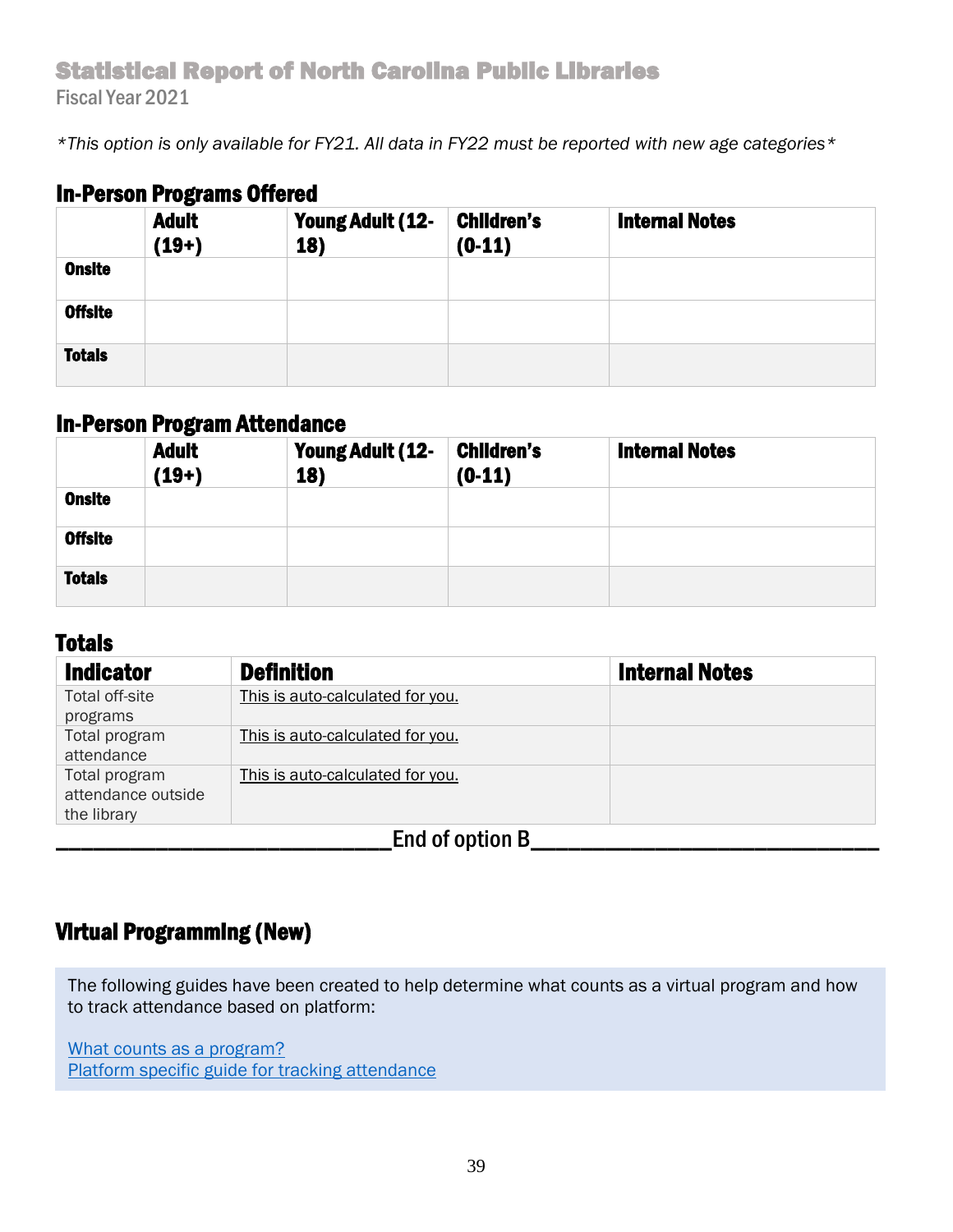| <b>Number</b> | <b>Indicator</b>                         | <b>Definition</b>                                                                                                                                                                                                                                                                                                                                                                                                                                                                                                                                                                                                                                                                                                                                                                                                                                                                                                                                                                                                                                                                                                                                                                                                                                                                                                                                                         | <b>Internal Notes</b> |
|---------------|------------------------------------------|---------------------------------------------------------------------------------------------------------------------------------------------------------------------------------------------------------------------------------------------------------------------------------------------------------------------------------------------------------------------------------------------------------------------------------------------------------------------------------------------------------------------------------------------------------------------------------------------------------------------------------------------------------------------------------------------------------------------------------------------------------------------------------------------------------------------------------------------------------------------------------------------------------------------------------------------------------------------------------------------------------------------------------------------------------------------------------------------------------------------------------------------------------------------------------------------------------------------------------------------------------------------------------------------------------------------------------------------------------------------------|-----------------------|
| J.35.         | Live Virtual Programs                    | A synchronous (live) virtual program session is any<br>planned event that is streamed virtually and can be<br>viewed live as it progresses (i.e., live-streaming).<br>Regardless of the number of formats in which a<br>program session is offered, each program session<br>should only be counted once and in one format<br>category. Include virtual program sessions that are<br>also recorded. Include program sessions hosted on<br>Facebook Premiere that are facilitated by a staff<br>member. Count virtual program sessions at the<br>administrative entity level; do not duplicate<br>numbers at each branch. Exclude program sessions<br>that also have an in-person component; these<br>should be counted under Number Synchronous In-<br>Person Onsite Program Sessions or Number of<br>Synchronous In-Person Offsite Program Sessions.<br>This figure is a subset of the Total Number of<br>Synchronous Program Sessions. See Synchronous<br>Program Session definition for more information<br>about counting program sessions.                                                                                                                                                                                                                                                                                                                            |                       |
| J.36.         | <b>Views of Live Virtual</b><br>Programs | The count of live attendance at virtual program<br>sessions. Regardless of the number of formats in<br>which a program session is offered, each attendee<br>or view should only be counted once. Each attendee<br>should be counted in the format category in which<br>they attended or viewed the program session.<br>Count each participant device connected to a<br>virtual program as a single attendee. For program<br>sessions hosted on Facebook Live, YouTube Live, or<br>similar platforms, count peak concurrent viewers.<br>For those hosted on videoconferencing platforms,<br>count the maximum number of non-staff<br>participants during the session. For virtual program<br>sessions that are also recorded for later, on-<br>demand, asynchronous viewing, exclude views that<br>occur after the session has ended; these should be<br>counted under Total Views of Asynchronous<br>Program Presentations. For program sessions that<br>also have an in-person component, exclude in-<br>person attendance; this should be counted under<br>Synchronous In-Person Onsite Program Attendance<br>or Synchronous In-Person Offsite Program<br>Attendance. This figure is a subset of the Total<br>Attendance at Synchronous Programs. See Total<br>Attendance at Synchronous Programs for more<br>information about counting program session<br>attendance. |                       |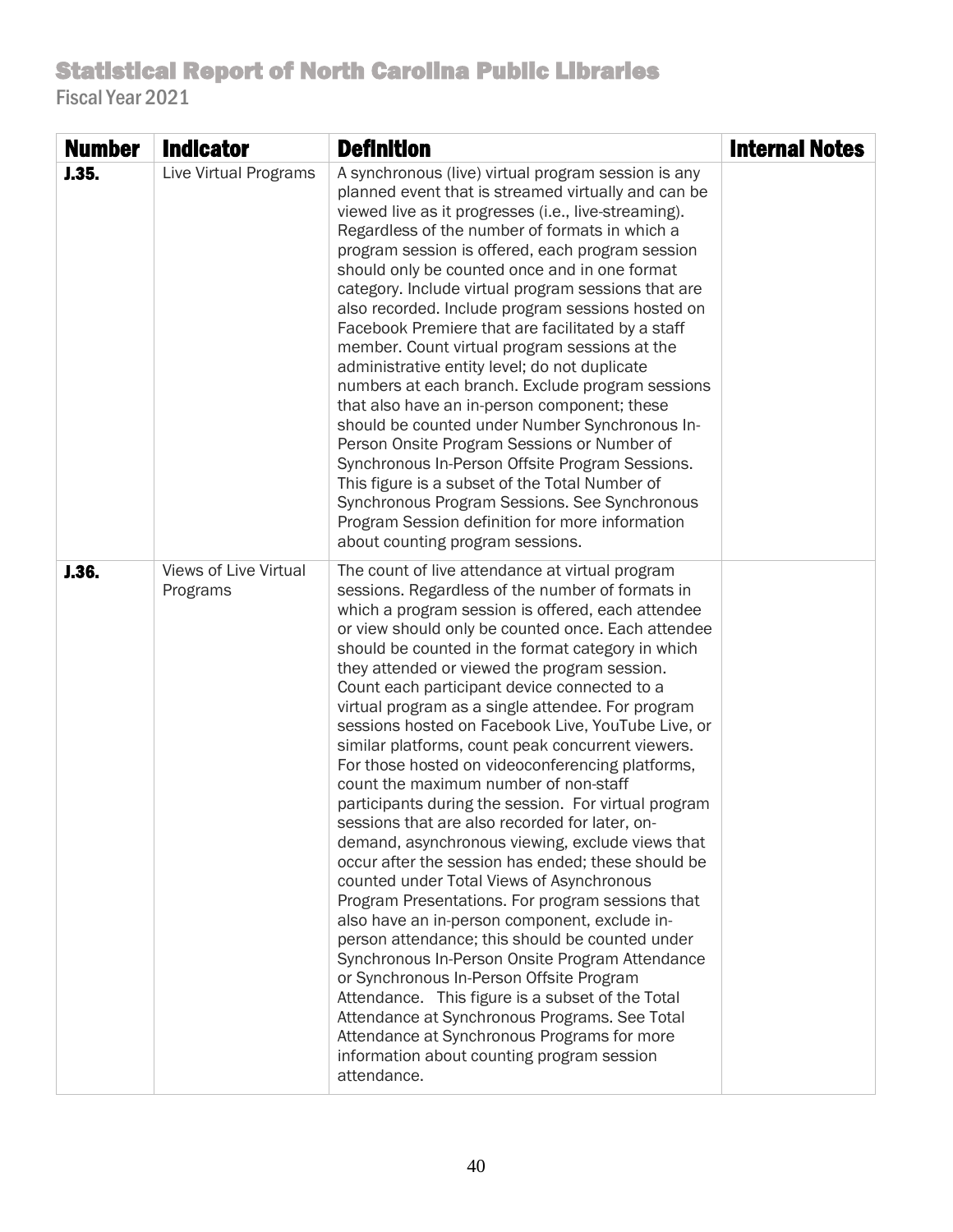## Synchronous Program Totals

| <b>Number</b> | <b>Indicator</b>        | <b>Definition</b>                | <b>Internal Notes</b> |
|---------------|-------------------------|----------------------------------|-----------------------|
| J.37.         | <b>Total Programs</b>   | This is auto-calculated for you. |                       |
| J.38.         | <b>Total Attendance</b> | This is auto-calculated for you. |                       |

# Asynchronous Activities

### Pre-recorded Events

| <b>Number</b> | <b>Indicator</b>                                                   | <b>Definition</b>                                                                                                                                                                                                                                                                                                                                                                                                                                                                                                                                                                                                                                                                                                                          | <b>Internal Notes</b> |
|---------------|--------------------------------------------------------------------|--------------------------------------------------------------------------------------------------------------------------------------------------------------------------------------------------------------------------------------------------------------------------------------------------------------------------------------------------------------------------------------------------------------------------------------------------------------------------------------------------------------------------------------------------------------------------------------------------------------------------------------------------------------------------------------------------------------------------------------------|-----------------------|
| J.39.         | <b>Total Number of</b><br>Asynchronous<br>Program<br>Presentations | An asynchronous program presentation is any<br>recording of program content that cannot be<br>viewed live as it unfolds (i.e., on-demand<br>streaming). Only include program presentations<br>posted during the reporting period. Regardless of<br>the number of platforms on which a presentation<br>is posted, count each unique presentation only<br>once. Include program sessions hosted on<br>Facebook Premiere that are not facilitated by a<br>staff member. Count asynchronous program<br>presentations at the administrative entity level; do<br>not duplicate numbers at each branch. Include<br>recordings of synchronous program sessions that<br>were available for asynchronous viewing after the<br>session ended.         |                       |
| J.40.         | Programs presentation<br>views within 7 days                       | The count of views of asynchronous program<br>presentations for a period of seven (7) days after<br>the presentation was posted, even if that period<br>extends beyond the survey reporting period (or<br>fiscal year). For program presentations made<br>available via Facebook, count unique 1-minute<br>views of each video. For those made available via<br>other platforms, count unique views of each video.<br>For program presentations that are recordings of<br>synchronous virtual program sessions, exclude<br>synchronous attendance; these should be counted<br>under Synchronous In-Person Onsite Program<br>Attendance, Synchronous In-Person Offsite<br>Program Attendance, or Synchronous Virtual<br>Program Attendance. |                       |

## Programs offered by topic

| Number Indicator<br><b>Definition</b> | <b>Internal Notes</b> |  |  |  |
|---------------------------------------|-----------------------|--|--|--|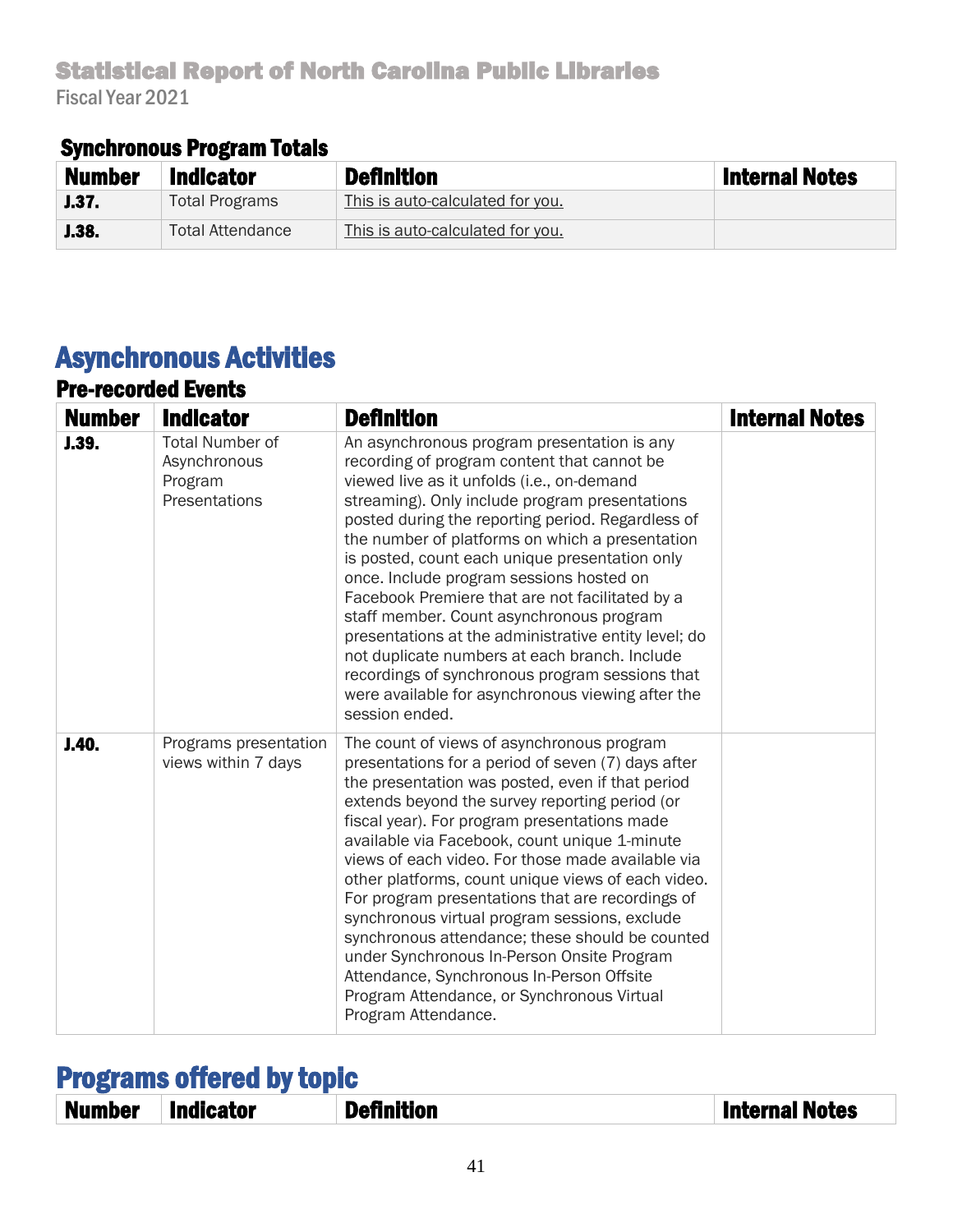| J.41. | Jobs/career           | Does the library offer job or career related<br>programming? Yes/No, not at this time  |  |
|-------|-----------------------|----------------------------------------------------------------------------------------|--|
| J.42. | Technology            | Does the library offer technology related<br>programming? Yes/No, not at this time     |  |
| J.43. | <b>Early Literacy</b> | Does the library offer early literacy related<br>programming? Yes/No, not at this time |  |
| J.44. | <b>Adult Literacy</b> | Does the library offer adult literacy related<br>programming? Yes/No, not at this time |  |
| J.45. | <b>STEAM</b>          | Does the library offer STEAM related<br>programming? Yes/No, not at this time          |  |

# **Consultations**

| <b>Number</b> | <b>Indicator</b>            | <b>Definition</b>                                                                                           | <b>Internal Notes</b> |
|---------------|-----------------------------|-------------------------------------------------------------------------------------------------------------|-----------------------|
| J.46.         | Job/Career<br>Consultations | Does your library offer one-on-one consultations<br>with library staff for job/career assistance?<br>Yes/No |                       |
| J.47.         | Technology<br>Consultations | Does your library offer one-on-one consultations<br>with library staff for technology assistance?<br>Yes/No |                       |

# Summer Learning Program (June 1 - August 31, 2021)

| <b>Number</b> | <b>Indicator</b>                                                                              | <b>Definition</b>                                                                                                                                                             | <b>Internal Notes</b> |
|---------------|-----------------------------------------------------------------------------------------------|-------------------------------------------------------------------------------------------------------------------------------------------------------------------------------|-----------------------|
| J.48.         | What methods did<br>the library use to<br>offer summer reading<br>program events?             | Primarily Virtual, Primarily in-person, other                                                                                                                                 |                       |
| J.49.         | Did the library<br>distribute summer<br>reading activity<br>packets?                          | Activity packets are a collection of curated literacy<br>activities for self-paced completion. Activities can<br>include things such as reading lists, games,<br>crafts, etc. |                       |
| J.50.         | Provide a short<br>description of how<br>COVID-19 impacted<br>your summer reading<br>program. |                                                                                                                                                                               |                       |
| J.51.         | Library staff did<br>school/daycare visits<br>to advertise the SRP                            |                                                                                                                                                                               |                       |
| J.52.         | What is the primary<br>method used to track<br>summer reading<br>participation?               | Manual Tracking/Read Squared via the State<br>Contract/Other Online Tool/Other                                                                                                | <b>MOVE</b>           |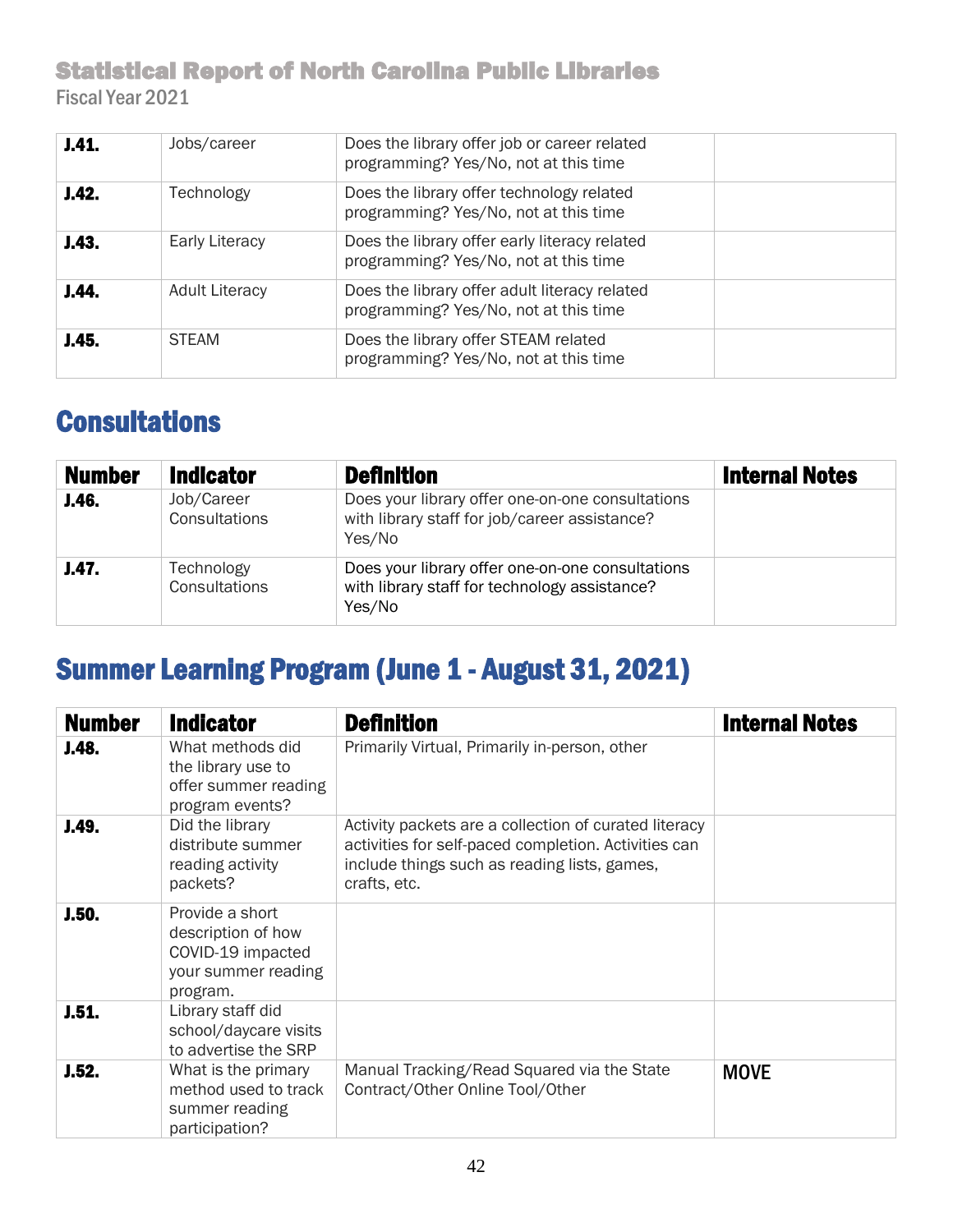## Summer Learning Program Participation

|                         | -<br><b>Birth - Grade 5</b> | <b>Grade 6-12</b> | <b>Internal Notes</b> |
|-------------------------|-----------------------------|-------------------|-----------------------|
| <b>Registrants</b>      | J.53.                       | J.54.             |                       |
| <b>Events/Programs</b>  | J.55.                       | J.56.             |                       |
| <b>Attendees</b>        | J.57.                       | J.58.             |                       |
| <b>Books Circulated</b> | J.59.                       | J.60.             |                       |
| <b>Minutes Read</b>     | J.61.                       | J.62.             |                       |
| <b>Anecdotes</b>        | J.63.                       | J.64.             |                       |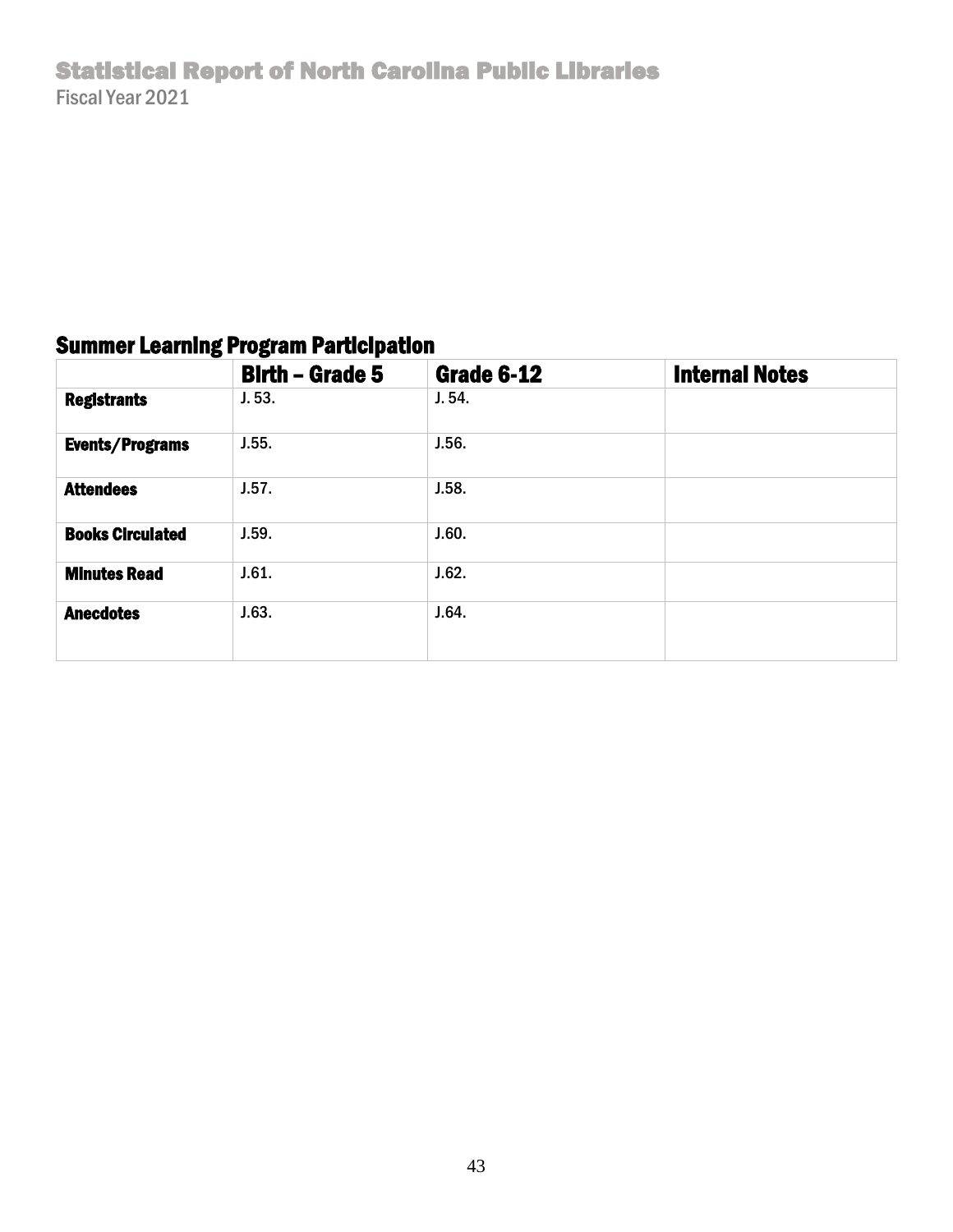# <span id="page-43-0"></span>Section K: Other Services

## Patron Assistance

#### Types of assistance to include:

Include information consultations in which library staff recommend, interpret, evaluate, and/or use information resources to help others to meet particular information needs.

Include Readers Advisory, information and referral service, unscheduled individual instruction, and assistance in using information sources (including websites and computer-assisted instruction).

#### Exclude:

Do not include formal instruction or exchanges that provide assistance with locations, schedules, equipment, supplies, or policy statements.

Do not include transactions that include only a directional service, such as instruction for locating staff, library users, or physical features within the library. Examples of directional transactions include:

- "Where is the reference librarian?
- Where is Susan Smith? Where is the rest room?
- Where are the 600s?
- Can you help me make a photocopy?"

If a contact includes both reference and directional services, it should be reported as one reference transaction.

#### How to sample if an annual count is unavailable:

If an annual count of persons entering the library is unavailable, determine an annual estimate by sampling visitation quarterly by tracking visitation during a typical week and multiplying by13.

A "typical week" is a time that is neither unusually busy nor unusually slow. Avoid holiday times, vacation periods for key staff, days when unusual events are taking place in the community or in the library. Choose a week in which the library is open its regular hours. Include seven consecutive calendar days, from Sunday through Saturday (or whenever the library is usually open).

| <b>Number</b> | <b>Indicator</b>                                  | <b>Definition</b>                                                                                                                                                                                                                                                                                                                                                                                                                                                     | <b>Internal Notes</b> |
|---------------|---------------------------------------------------|-----------------------------------------------------------------------------------------------------------------------------------------------------------------------------------------------------------------------------------------------------------------------------------------------------------------------------------------------------------------------------------------------------------------------------------------------------------------------|-----------------------|
| K.1.          | All transactions<br>("reference<br>transactions") | This is the total of information consultations in<br>which library staff recommend, interpret,<br>evaluate, and/or use information resources to<br>help others to meet particular information needs.<br>The request may come in person, by phone, by<br>fax, mail, electronic mail, or through live<br>networked electronic reference service from an<br>adult, a young adult, or a child. Do not include<br>transactions that include only a directional<br>service. |                       |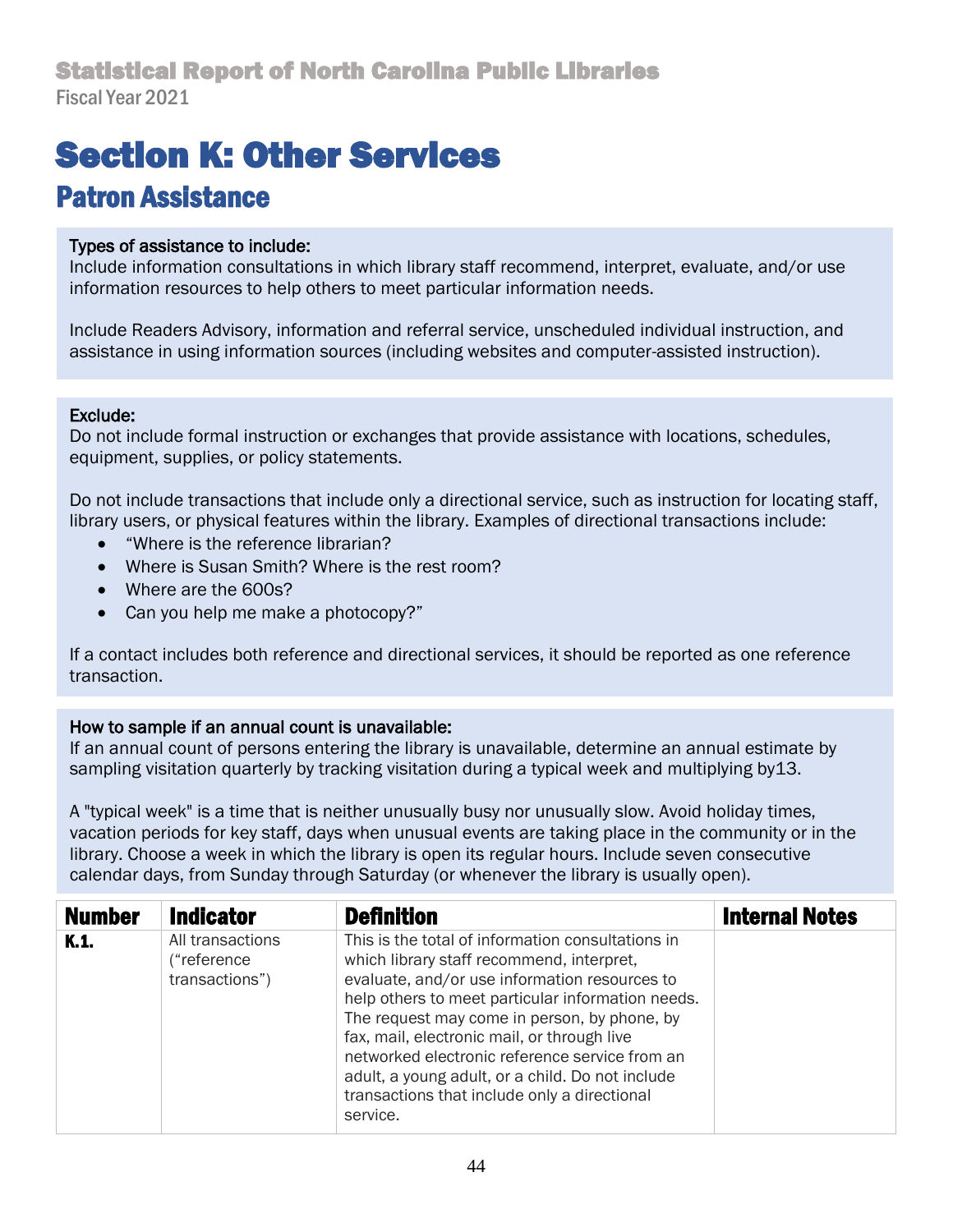| K.2. | Method of data<br>collection | Regarding the number of Patron Assistance<br>counts entered, is this an annual count or an<br>annual estimate based on a typical week or<br>weeks? |  |
|------|------------------------------|----------------------------------------------------------------------------------------------------------------------------------------------------|--|
|      |                              | Select one of the following:                                                                                                                       |  |
|      |                              | <b>Annual Count</b><br>$\bullet$<br>Annual Estimate Based on Typical<br>$\bullet$<br>Week(s)                                                       |  |

# Meeting Room Use

| <b>Number</b> | <b>Indicator</b>                             | <b>Definition</b>                                                                                                            | <b>Internal Notes</b> |
|---------------|----------------------------------------------|------------------------------------------------------------------------------------------------------------------------------|-----------------------|
| K.3.          | Meeting room use<br>(non-library)            | Number of events held in library meeting rooms<br>for functions not sponsored, organized or initiated<br>by the library.     |                       |
| K.4.          | Meeting room<br>attendance (non-<br>library) | Attendance at events held in library meeting<br>rooms for functions not sponsored, organized or<br>initiated by the library. |                       |

# Interlibrary Loans

Library materials, or copies of the materials, provided by one library to another upon request. The libraries involved in interlibrary loans are not under the same library administration.

Do not count "branch to branch" loans as interlibrary loans.

Note: This is pre-filled for NC CARDINAL libraries.

| <b>Number</b> | <b>Indicator</b>                        | <b>Definition</b>                                                                                                                                                           | <b>Internal Notes</b> |
|---------------|-----------------------------------------|-----------------------------------------------------------------------------------------------------------------------------------------------------------------------------|-----------------------|
| K.5.          | Items loaned (items<br>provided to)     | The annual count of library materials, or copies of<br>materials, provided by one library to another upon<br>request. NOTE: This is pre-filled for NC Cardinal<br>members.  |                       |
| K.6.          | Items borrowed<br>(items received from) | The annual count of library materials, or copies of<br>materials, received by one library from another<br>upon request. NOTE: This is pre-filled for NC<br>Cardinal members |                       |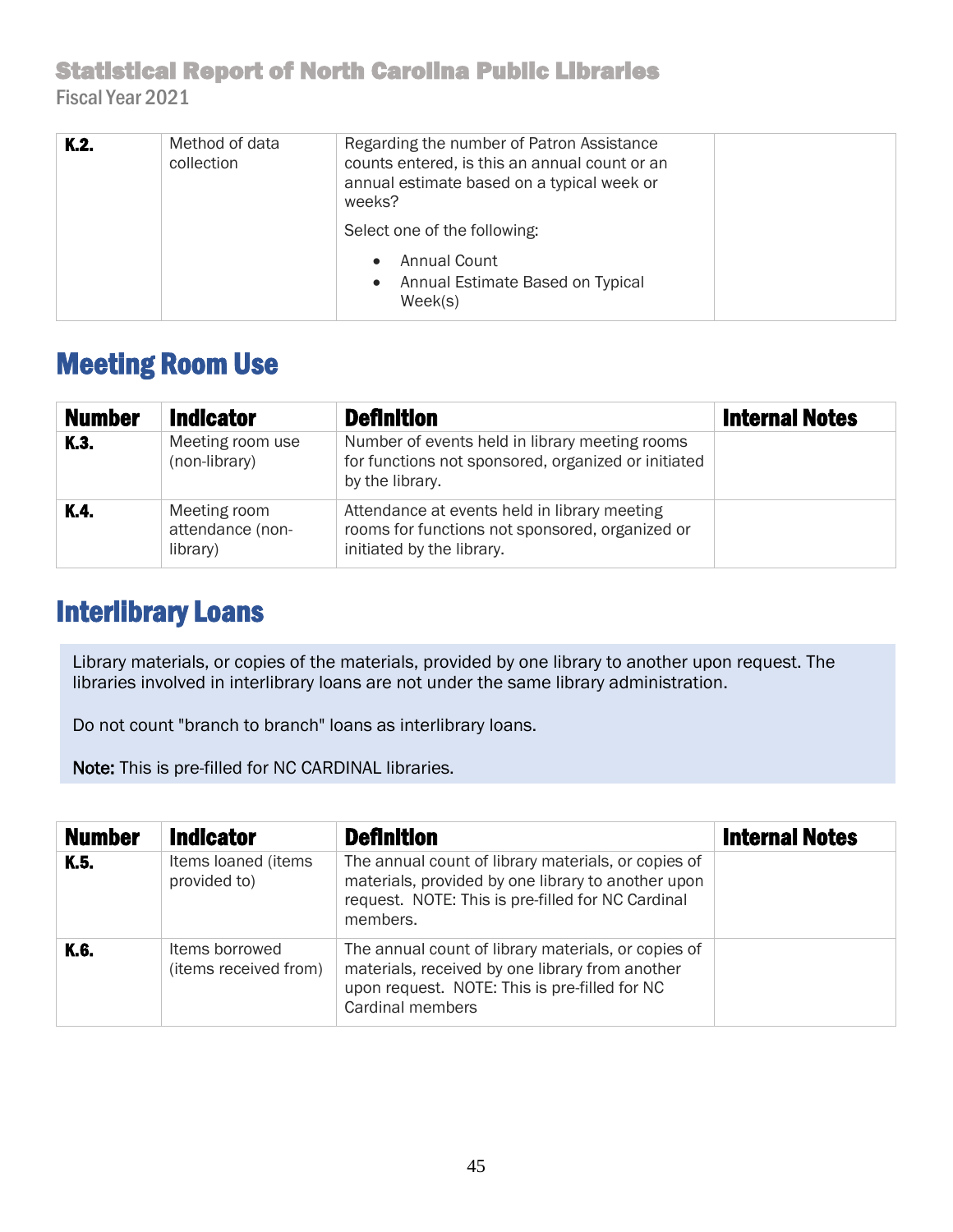# **Partnerships**

Designate which type of partnership you have with each of the listed types of organizations.

Communicative: Library and partners communicate information about each other's programs, services, and/or resources by distributing promotional materials, giving referrals, setting up displays, making presentations, etc.

Cooperative: Library and partners provide mutual assistance in working toward a common goal by sponsoring activities, donating incentives, recruiting volunteers, etc.

Collaborative: Library and partners work together by sharing staff, resources, and/or costs.

<span id="page-45-0"></span>

| <b>Number</b> | <b>Indicator</b>                                                      | <b>Definition</b> | <b>Internal Notes</b> |
|---------------|-----------------------------------------------------------------------|-------------------|-----------------------|
| K.7.          | K-12 Schools                                                          |                   |                       |
| K.8.          | <b>Higher Education</b><br>Organization(s)                            |                   |                       |
| K.9.          | <b>Local Employment Office</b>                                        |                   |                       |
| K.10.         | Local Health and Human<br>Services Department                         |                   |                       |
| K.11.         | Local Parks and<br><b>Recreation Department</b>                       |                   |                       |
| K.12.         | Other local governmental<br>department(s)                             |                   |                       |
| K.13.         | Economic development<br>organization(s) (i.e.<br>Chamber of Commerce) |                   |                       |
| K.14.         | <b>Local Private-sector</b><br>Business(s)                            |                   |                       |
| K.15.         | <b>Local Health</b><br>Organization(s)                                |                   |                       |
| K.16.         | <b>Local Faith</b><br>Organization(s)                                 |                   |                       |
| K.17.         | Local Agricultural or<br>Environment<br>Organization(s)               |                   |                       |
| K.18.         | Other local<br>organization(s) focused<br>on youth                    |                   |                       |
| K.19.         | Other local<br>organization(s) focused<br>on adults                   |                   |                       |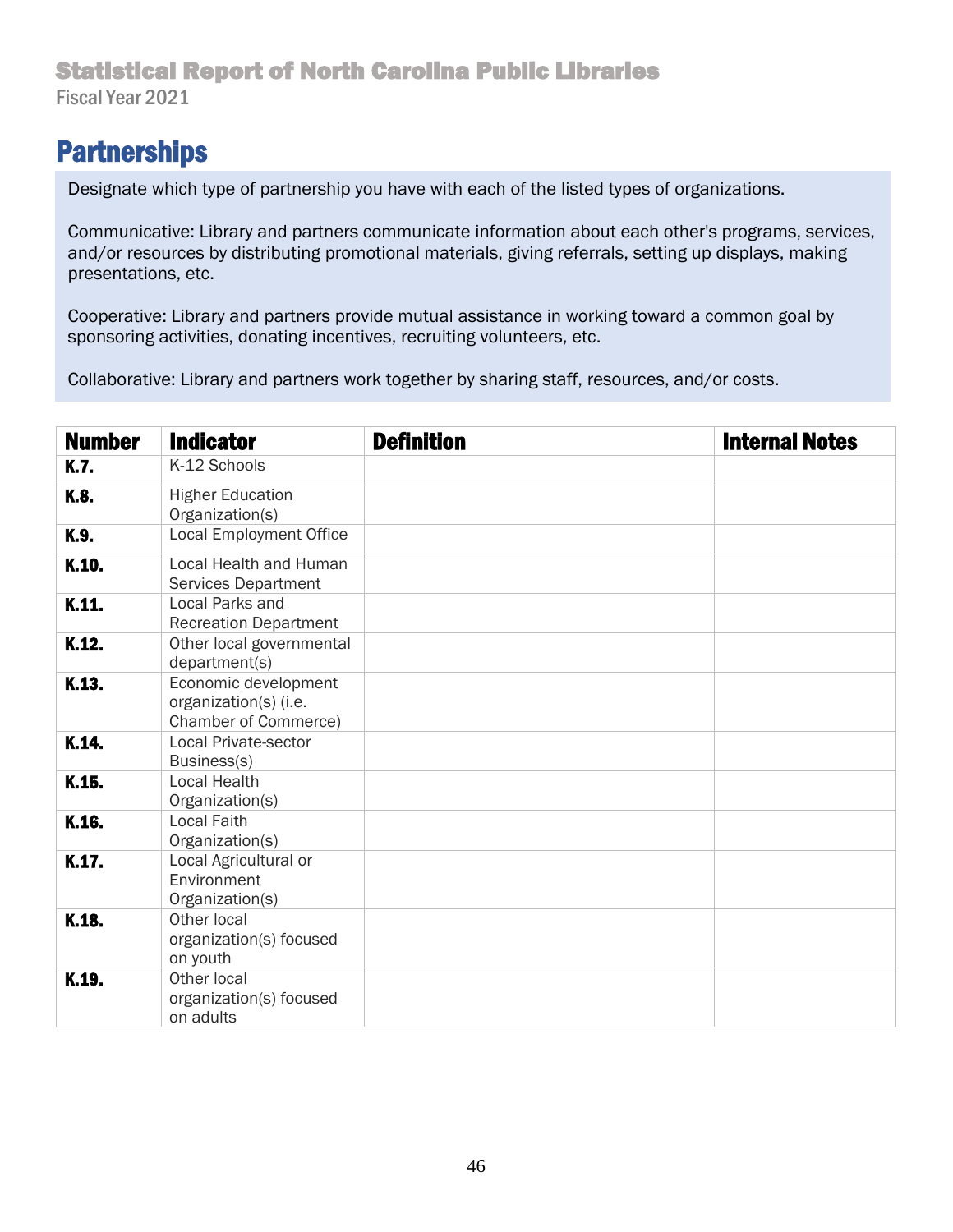# Section L: Electronic Technology

# **Computers**

| <b>Number</b> | <b>Indicator</b>                                | <b>Definition</b>                                                                                                                                                                                                                                                                                                                                                                          | <b>Internal Notes</b> |
|---------------|-------------------------------------------------|--------------------------------------------------------------------------------------------------------------------------------------------------------------------------------------------------------------------------------------------------------------------------------------------------------------------------------------------------------------------------------------------|-----------------------|
| L.1.          | Internet computers<br>used by staff only        | Report the number of the library's Internet<br>computers (PCs and laptops) used by staff only. If<br>both the public and staff use a computer, count it<br>as a public computer.                                                                                                                                                                                                           |                       |
| L.2.          | Internet computers<br>used by general<br>public | REVISION: Report the number of the library's<br>Internet computers [personal computers (PCs),<br>laptops, and tablets], whether purchased, leased,<br>or donated, used by the general public in the<br>library. Do not include computers that connect to<br>the Internet for a dedicated purpose (e.g., to<br>access an OPAC or specific database, or to train<br>the public) or purposes. |                       |

# Usage

| <b>Number</b> | <b>Indicator</b>                                           | <b>Definition</b>                                                                                                                                                                                                                                                                                                                                                                                                                                                                                                                                                                                                                                                                                                           | <b>Internal Notes</b> |
|---------------|------------------------------------------------------------|-----------------------------------------------------------------------------------------------------------------------------------------------------------------------------------------------------------------------------------------------------------------------------------------------------------------------------------------------------------------------------------------------------------------------------------------------------------------------------------------------------------------------------------------------------------------------------------------------------------------------------------------------------------------------------------------------------------------------------|-----------------------|
| L3.           | Number of uses of<br>public Internet<br>computers per year | Report the total number of uses (sessions) of the<br>library's Internet computers in the library during<br>the last year. If the computer is used for multiple<br>purposes (Internet access, word-processing,<br>OPAC, etc.) and Internet uses (sessions) cannot<br>be isolated, report all usage. A typical week or<br>other reliable estimate may be used to determine<br>the annual number. Sign-up forms or Web-log<br>tracking software also may provide a reliable<br>count of uses (sessions).                                                                                                                                                                                                                       |                       |
|               |                                                            | Note: The number of uses (sessions) may be<br>counted manually, using registration logs. Count<br>each use (session) for public internet computers,<br>regardless of the amount of time spent on the<br>computer. A use (session) on the library's public<br>internet computer(s) three times a year would<br>count as three uses (sessions). Software such as<br>"Historian" can also be used to track the number<br>of uses (sessions) at each public internet<br>computer. If the data element is collected as a<br>weekly figure, multiply that figure by 52 to<br>annualize it.<br>Reminder: This count includes only the library's<br>Internet computers. Do not include Wi-Fi access<br>using non-library computers. |                       |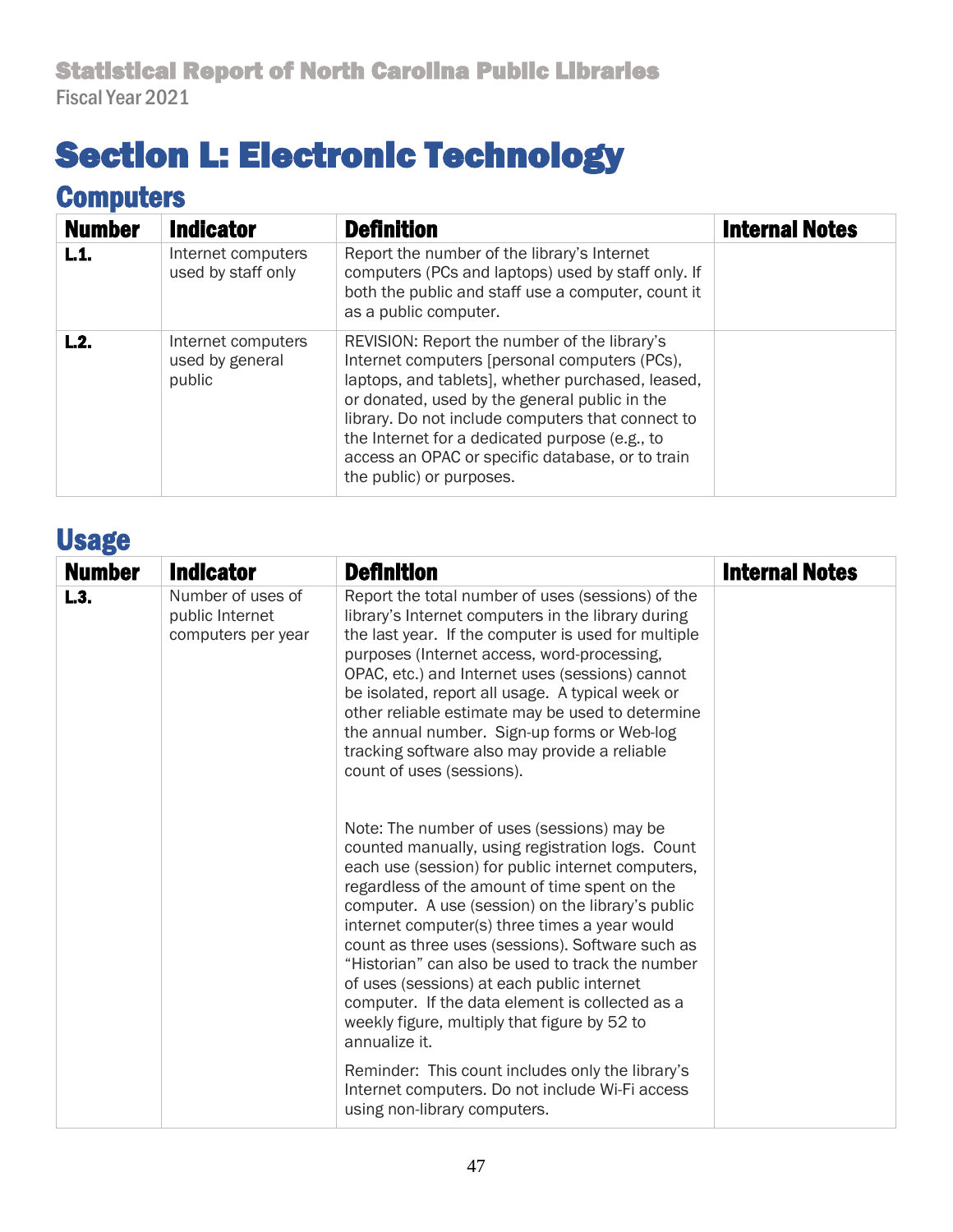| L.4. | Method of data<br>collection: public<br>internet computer<br>use | Use the drop-down menu to select the method by<br>which you gathered data about public Internet<br>computer use (Computer software provides the<br>count, Sign up on paper sheets, Sampling, Other).                                                                                                                                                                                                                                                                                                                                                                                                                                                                                                                                                                |  |
|------|------------------------------------------------------------------|---------------------------------------------------------------------------------------------------------------------------------------------------------------------------------------------------------------------------------------------------------------------------------------------------------------------------------------------------------------------------------------------------------------------------------------------------------------------------------------------------------------------------------------------------------------------------------------------------------------------------------------------------------------------------------------------------------------------------------------------------------------------|--|
| L.5. | Website visits                                                   | Count the number of visits, also called "sessions,"<br>to the library's website. DO NOT REPORT the<br>number of page hits or pageviews. A "visit" or<br>"session" represents a person coming to your site<br>regardless of how many pages they view while<br>there. If you are unable to count the number of<br>visits or sessions to your website, select "Not able<br>to track."                                                                                                                                                                                                                                                                                                                                                                                  |  |
| L.6. | Wireless Internet<br>sessions                                    | Report the number Internet sessions initiated on<br>your library's wireless network during the fiscal<br>year in question. It doesn't matter who is using<br>the wireless, what time of day it is, whether it's<br>during the library's opening hours, or what<br>websites the user is accessing. This number can<br>only be reported if your wireless internet provider<br>can give you the number, or if you have staff<br>members who know how to get the number from<br>the router. Do not attempt to get this number by<br>sampling observations of people in the library<br>using their own laptops.<br>Select "N/A" if you are not able to get the number<br>from the router or internet provider, or if your<br>library does not provide wireless internet. |  |
| L.7. | Method of Collection:<br>Wireless internet<br>sessions           |                                                                                                                                                                                                                                                                                                                                                                                                                                                                                                                                                                                                                                                                                                                                                                     |  |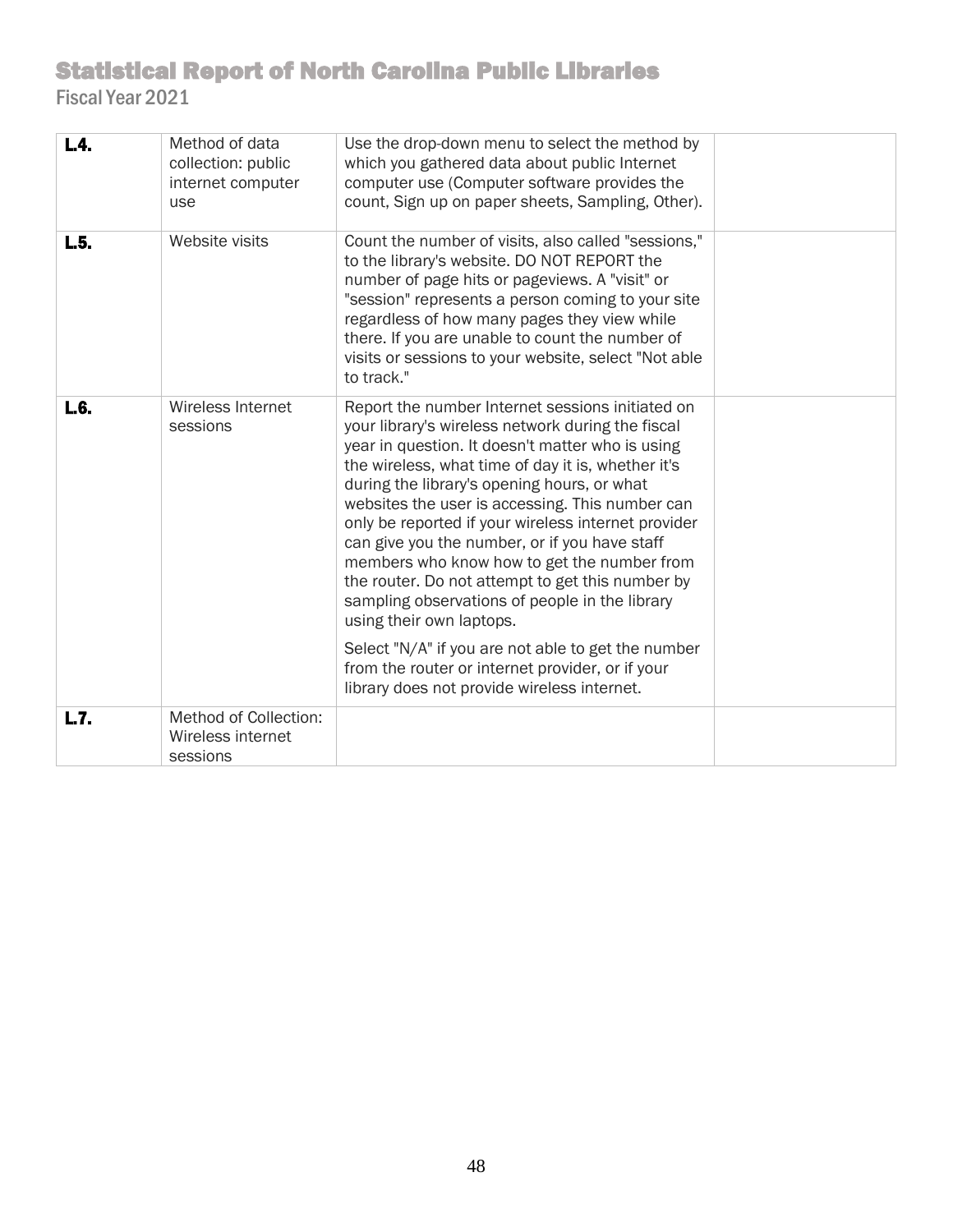# <span id="page-48-0"></span>Section M: Branch Information

# COVID-19

| <b>Number</b> | <b>Indicator</b>                                                                | <b>Definition</b>                                                                                                                                                                                                                                                         | <b>Internal Notes</b> |
|---------------|---------------------------------------------------------------------------------|---------------------------------------------------------------------------------------------------------------------------------------------------------------------------------------------------------------------------------------------------------------------------|-----------------------|
|               | Number of Weeks an<br>Outlet Closed Due to<br>COVID-19                          | This is the number of weeks during the year that<br>due to the Coronavirus (COVID-19) pandemic, an<br>outlet building was physically closed and the<br>public could not enter, when it otherwise would<br>have been open.                                                 |                       |
|               |                                                                                 | Note: Round to the nearest whole number. If<br>building did not close to the public due to the<br>pandemic, enter zero.                                                                                                                                                   |                       |
|               |                                                                                 | An outlet is considered physically closed when the<br>public cannot access any library buildings or<br>bookmobiles, regardless of staff access. A<br>building can be physically closed but still offer<br>virtual, Wi-Fi, or "curbside" services outside the<br>building. |                       |
|               | Number of Weeks an<br><b>Outlet Had Limited</b><br>Occupancy Due to<br>COVID-19 | This is the number of weeks during the year that<br>an outlet implemented limited public occupancy<br>practices for in-person services at the library<br>building in response to the Coronavirus (COVID-<br>19) pandemic.                                                 |                       |
|               |                                                                                 | Note: Round to the nearest whole number. If<br>building did not have a limited occupancy or<br>similar practice due to the pandemic, enter zero.                                                                                                                          |                       |
|               |                                                                                 | Limited public occupancy practices can include<br>reduced hours open, limits on the number of<br>public members inside the physical building,<br>appointment only on-site library use, visitor time<br>limits, closed stacks or meeting rooms, etc.                       |                       |

# Outlet Collection

| <b>Number</b> | <b>Indicator</b>                     | <b>Definition</b>                                                                     | <b>Internal Notes</b> |
|---------------|--------------------------------------|---------------------------------------------------------------------------------------|-----------------------|
| M.1.          | Name of branch                       | Pre-filled. Name of the branch library or outlet                                      |                       |
| M.2.          | Is this facility owned<br>or leased? | Pre-filled. Specify if the facility is city owned,<br>county owned, leased, or other. |                       |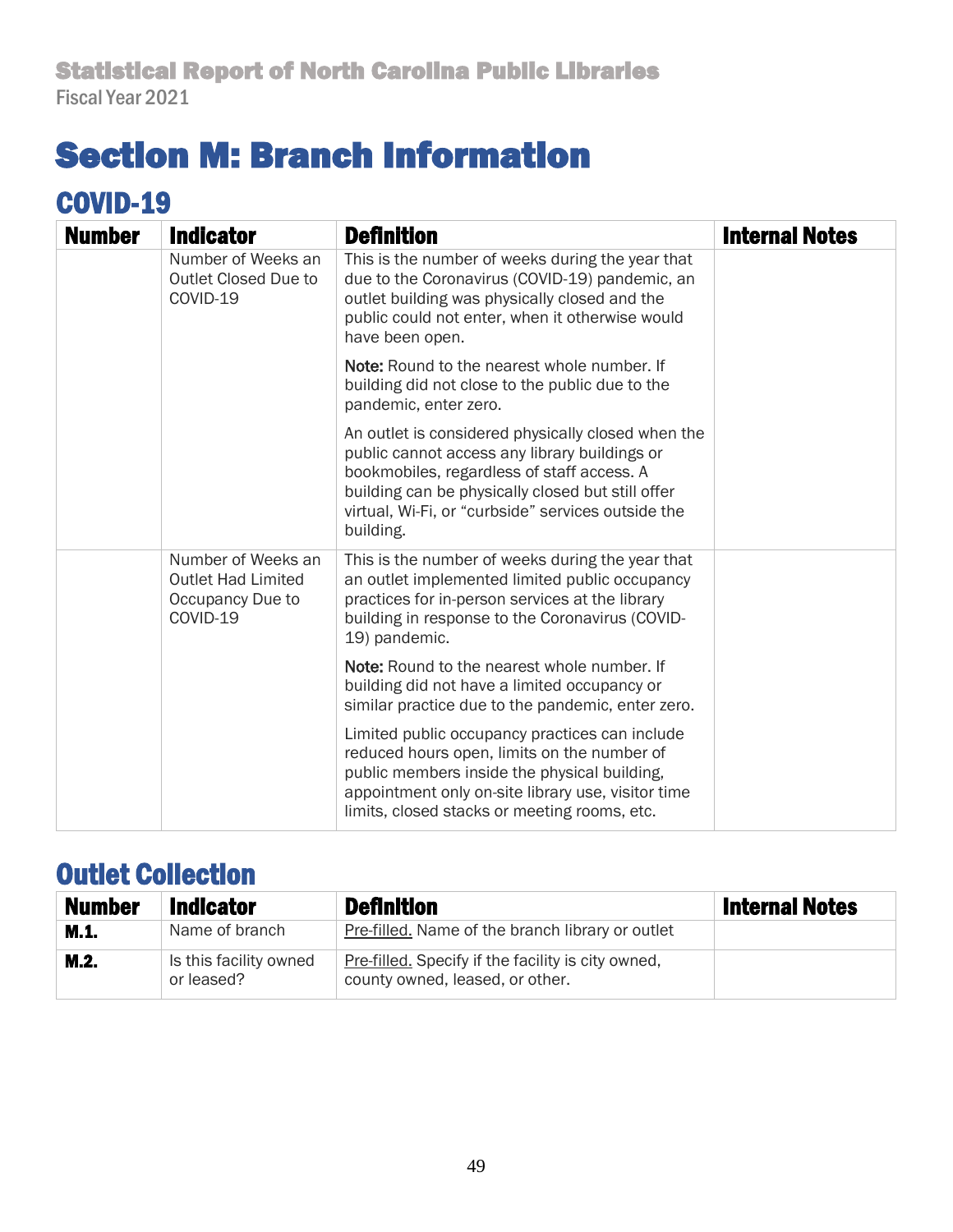# **Contact**

| <b>Number</b> | <b>Indicator</b>       | <b>Definition</b>                                                                                                                                                                                                                                                                                           | <b>Internal Notes</b> |
|---------------|------------------------|-------------------------------------------------------------------------------------------------------------------------------------------------------------------------------------------------------------------------------------------------------------------------------------------------------------|-----------------------|
| $M.3-6.$      | <b>Mailing Address</b> | Administrative entity's mailing address. If your<br>mailing address has changed since last year,<br>please contact Amanda Johnson,<br>Amanda.johnson@ncdcr.gov.                                                                                                                                             |                       |
| $M.7-11.$     | <b>Street Address</b>  | The complete street address of the administrative<br>entity or outlet. If your street address has changed<br>since last year, please contact Amanda Johnson.<br>Note: Do not report a post office box or general<br>delivery.                                                                               |                       |
| M.12.         | Phone number           | Pre-filled. The telephone number of the branch,<br>including area code. Report telephone number<br>without spacing or punctuation.                                                                                                                                                                          |                       |
| M.13.         | Fax number             | Pre-filled. The fax phone number of the branch (if<br>available), including area code. Report fax number<br>without spacing or punctuation.                                                                                                                                                                 |                       |
| M.14.         | <b>Branch head</b>     | Pre-filled. The name of the person responsible for<br>on-site management of the branch. The person<br>who fills this role may not have the title "branch"<br>head" or "librarian". Report the name of the person<br>who oversees staff and facilities at the branch,<br>regardless of his or her job title. |                       |
| M.15.         | Email address          | Pre-filled. The complete email address of the<br>person named above as branch head above, or the<br>email address for the branch itself. If neither the<br>branch nor the branch head has an email address,<br>leave this field blank or "N/A."                                                             |                       |

# **Counts**

| <b>Number</b> | <b>Indicator</b>                  | <b>Definition</b>                                                                                                                                                                                                                                                                                                                                                                                                                                                                                                                                                                 | <b>Internal Notes</b> |
|---------------|-----------------------------------|-----------------------------------------------------------------------------------------------------------------------------------------------------------------------------------------------------------------------------------------------------------------------------------------------------------------------------------------------------------------------------------------------------------------------------------------------------------------------------------------------------------------------------------------------------------------------------------|-----------------------|
| M.16.         | <b>Building square</b><br>footage | Pre-filled. Provide the area, in square feet, of<br>the public library outlet (main library or<br>branch). Report the total area in square feet<br>for each library outlet (main library or branch)<br>separately. This is the area on all floors<br>enclosed by the outer walls of the library<br>outlet. Include all area occupied by the library<br>outlet, including those areas off-limits to the<br>public. Include any areas shared with another<br>agency or agencies if the outlet has use of<br>that area.<br>Note: If the outlet is a bookmobile, select<br>" $N/A$ ." |                       |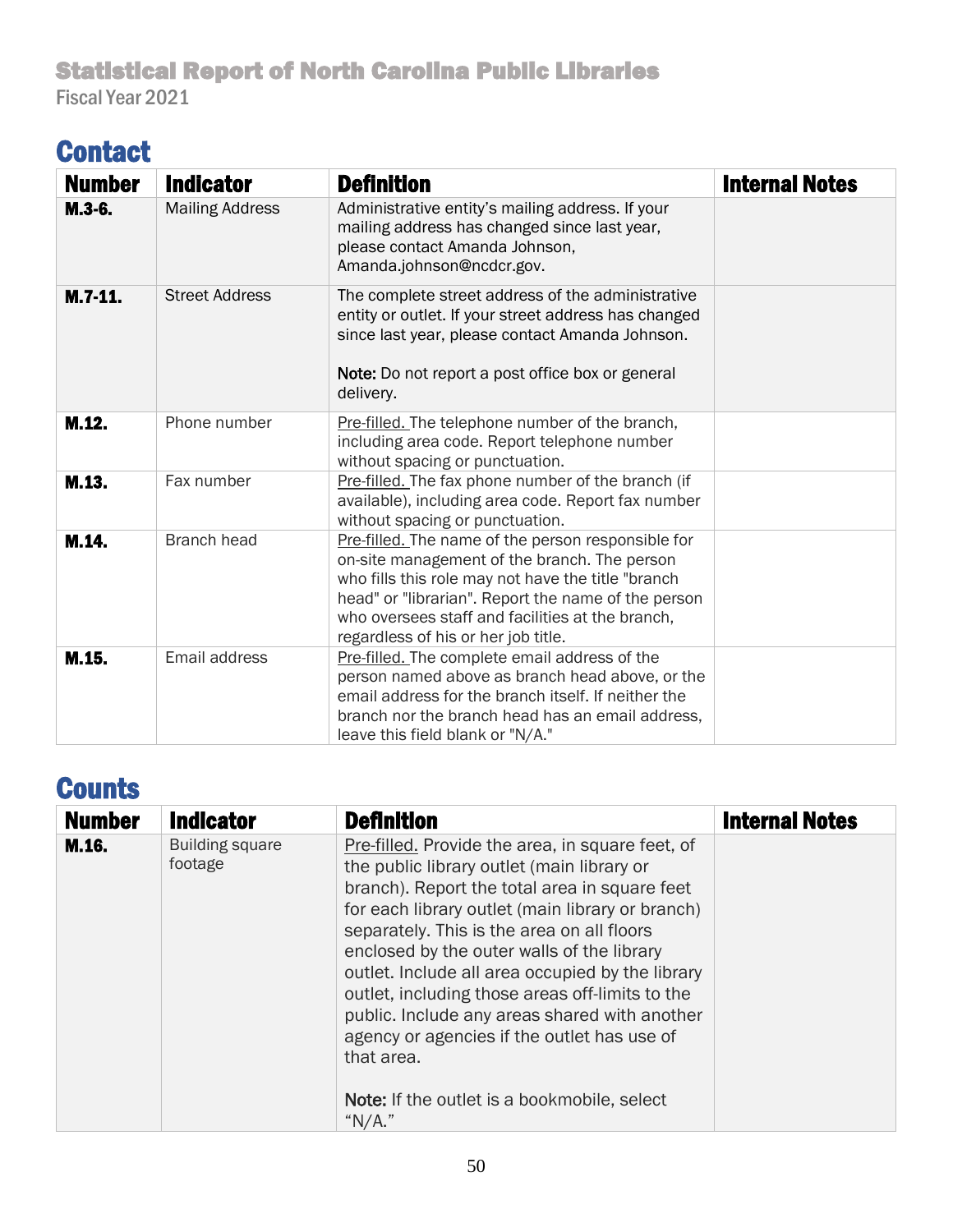| M.17. | FTE staff | Total full-time equivalents of staff assigned to this<br>outlet. Include all positions assigned to the outlet,<br>whether those positions are filled or not. To<br>compute FTE, take the number of hours worked<br>per week by all employees and divide it by 40.<br>Example: four employees working 12 hours per<br>week would be considered 1.2 FTE $(4 \times 12)$ 40 = |  |
|-------|-----------|----------------------------------------------------------------------------------------------------------------------------------------------------------------------------------------------------------------------------------------------------------------------------------------------------------------------------------------------------------------------------|--|
|       |           | (1.2)                                                                                                                                                                                                                                                                                                                                                                      |  |

## **Hours**

| <b>Number</b> | <b>Indicator</b>                          | <b>Definition</b>                                                                                                                                                                                                                                                                                                                                                                                                                                                                                                                                                                                                                                                       | <b>Internal Notes</b> |
|---------------|-------------------------------------------|-------------------------------------------------------------------------------------------------------------------------------------------------------------------------------------------------------------------------------------------------------------------------------------------------------------------------------------------------------------------------------------------------------------------------------------------------------------------------------------------------------------------------------------------------------------------------------------------------------------------------------------------------------------------------|-----------------------|
| M.18.         | Hours of operation                        | Enter the library's regular weekly schedule here.<br>You may also include summer or other special<br>hours. Examples: M-F: 8: 00 a.m. -5: 00 p.m. or<br>T-Th: 2-8 pm; F: noon-5 pm; Sat: 9 am-noon; Sun:<br>2-5 pm (Labor Day - Memorial Day).                                                                                                                                                                                                                                                                                                                                                                                                                          |                       |
|               |                                           | These hours of operation will display publicly on<br>an interactive map of NC libraries produced by<br>the new survey tool, so be sure to enter your<br>updated hours each year.                                                                                                                                                                                                                                                                                                                                                                                                                                                                                        |                       |
| M.19.         | Public service hours<br>per year          | This is the number of annual public service hours<br>for outlets (reported individually by central,<br>branch, bookmobile and Books by Mail Only).<br>NOTE: Remember to subtract closures for COVID-<br>19. See COVID-19 FAQ for more information.<br>For each bookmobile, count only the hours during<br>which the bookmobile is open to the public. For<br>administrative entities that offer ONLY books by<br>mail service, count the hours that the outlet is<br>staffed for service. Minor variations in public<br>service hours need not be included. Extensive<br>hours closed to the public due to natural<br>disasters or other events should be excluded from |                       |
| M.20.         | Number of weeks<br>library outlet is open | the count.<br>This is the number of weeks during the year that<br>an outlet was open to the public. NOTE:<br>Remember to subtract closures for COVID-19. See<br>COVID-19 FAQ for more information.<br>For each bookmobile, count only the weeks<br>during which the bookmobile is open to the<br>public. For administrative entities that offer ONLY<br>books by mail service, count the weeks that the<br>outlet is staffed for service. The count should be<br>based on the number of weeks that a library<br>outlet was open for half or more of its scheduled<br>service hours. Extensive weeks closed to the<br>public due to natural disasters or other events    |                       |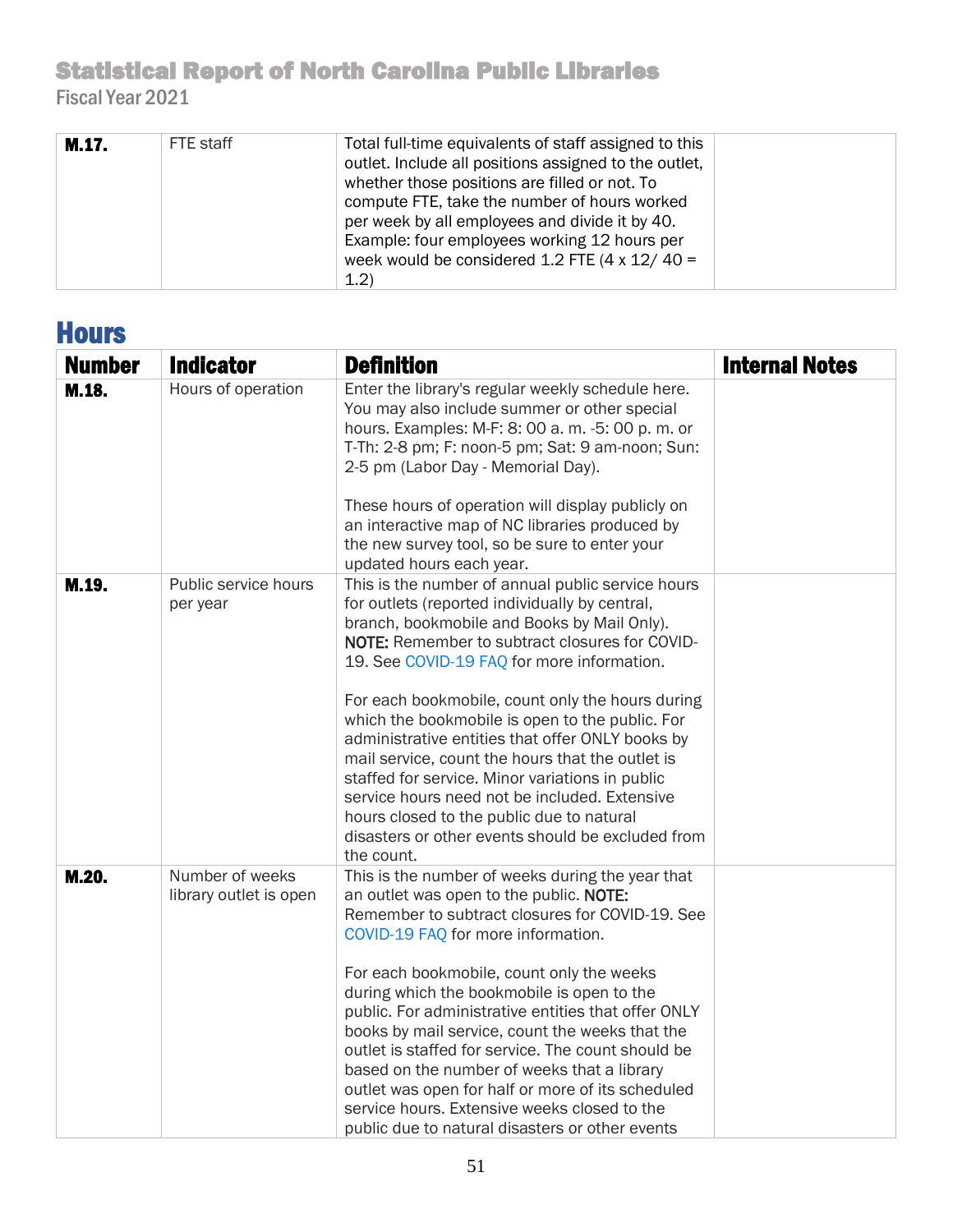|       |                                                                                                                                                                                                          | should be excluded from the count. Do not<br>calculate based on total number of service<br>hours per year at the outlet level. For example, by<br>dividing total hours by the average hours open<br>per week. Round to the nearest whole number of<br>weeks. If the library was open half or more of its<br>scheduled hours in a given week, round up to the<br>next week. If the library was open less than half of<br>its scheduled hours, round down. |  |
|-------|----------------------------------------------------------------------------------------------------------------------------------------------------------------------------------------------------------|----------------------------------------------------------------------------------------------------------------------------------------------------------------------------------------------------------------------------------------------------------------------------------------------------------------------------------------------------------------------------------------------------------------------------------------------------------|--|
| M.21. | Was this facility<br>closed unexpectedly<br>for more than 1 week<br>within the last year?<br>If yes, please note<br>how many weeks the<br>closure lasted and a<br>brief explanation of<br>circumstances. | Select: Yes/No                                                                                                                                                                                                                                                                                                                                                                                                                                           |  |

## ID

| <b>Number</b> | <b>Indicator</b>                                  | <b>Definition</b>                | <b>Internal Notes</b> |
|---------------|---------------------------------------------------|----------------------------------|-----------------------|
| M.22.         | Unique ID suffix<br>assigned by<br>WebPLUS (IMLS) | This field is prefilled for you. |                       |
| M.23.         | State assigned<br>identification number           | This field is prefilled for you. |                       |

## **Codes**

| <b>Number</b> | <b>Indicator</b>            | <b>Definition</b>                | <b>Internal Notes</b> |
|---------------|-----------------------------|----------------------------------|-----------------------|
| M.24.         | Outlet type code            | This field is prefilled for you. |                       |
| M.25.         | Number of<br>bookmobiles    | This field is prefilled for you. |                       |
| M.26.         | Metropolitan status<br>code | This field is prefilled for you. |                       |

## Internet

#### How to determine speed:

1. From a public computer in the library, open a web browser and go to http://speedtest.net

2. Wait a few seconds for the site to load then click on the link to Begin Test. Don't click "Start now"; that does something else.

3. The test will begin and will take approximately 20 seconds to complete

4. It will return both a download and an upload speed to you. Use these numbers to respond to questions survey questions about Download and Upload speed.